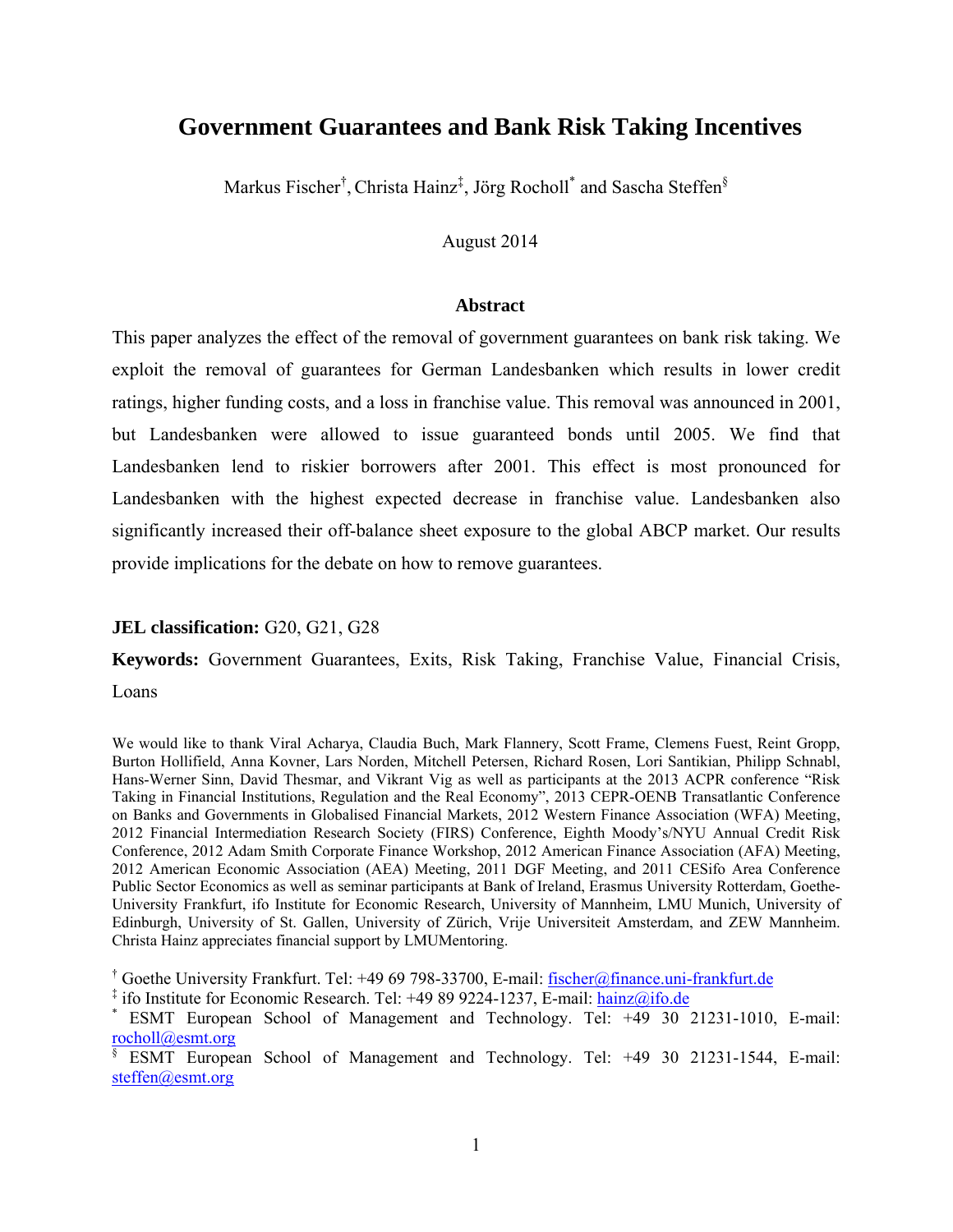Governments and central banks around the world have reacted to the financial and sovereign debt crisis by providing guarantees and injecting liquidity and capital into the financial system. The main motivation has been the fear of a systemic meltdown with substantial consequences for the economy as a whole. The related academic literature dates back at least to the question of credit rationing in Stiglitz and Weiss (1981) and the work on non-monetary transmission in Bernanke (1983) and Bernanke and Blinder (1992, 1998). This transmission has become of particular interest in the wake of the crisis when liquidity and solvency problems of banks led to a contraction in lending. Ivashina and Scharfstein (2010) and Puri, Rocholl, and Steffen (2011) show that banks decrease credit supply to corporate and retail borrowers, which in turn leads to a decrease in investment, as shown by Duchin, Ozbas, and Sensoy (2010). Still, it is wide consensus that the interventions by governments and central banks - despite their negative externalities (e.g. a reduction of market discipline and lower funding costs as in Flannery, 2010) and substantial costs to taxpayers - have avoided much more detrimental consequences.<sup>1</sup>

It is less clear what happens when interventions and guarantees are withdrawn and how banks subsequently change their risk taking behavior. Theory suggests that the removal of the guarantee and the associated loss in franchise value, i.e. the present value of future profits, increases incentives for banks to take risks ("franchise value effect"). However, without a guarantee a bank's creditors have higher monitoring incentives as their investments are now at risk. This in turn could decrease the bank's risk taking ("market discipline effect").<sup>2</sup> We use the announcement of the removal of explicit government guarantees for German Landesbanken in July 2001 to study the effect on bank risk taking. Importantly, the removal came into effect only in July 2005, i.e. after a transition period of four years over which Landesbanken were still

<sup>&</sup>lt;sup>1</sup> The President of the United States, Barack Obama, summarized in 2009: "... (T)he unprecedented intervention of the federal government to stabilize the financial markets and prevent a wider collapse...<sup>"</sup>

 $2^2$  Both effects are described in detail in section I.B.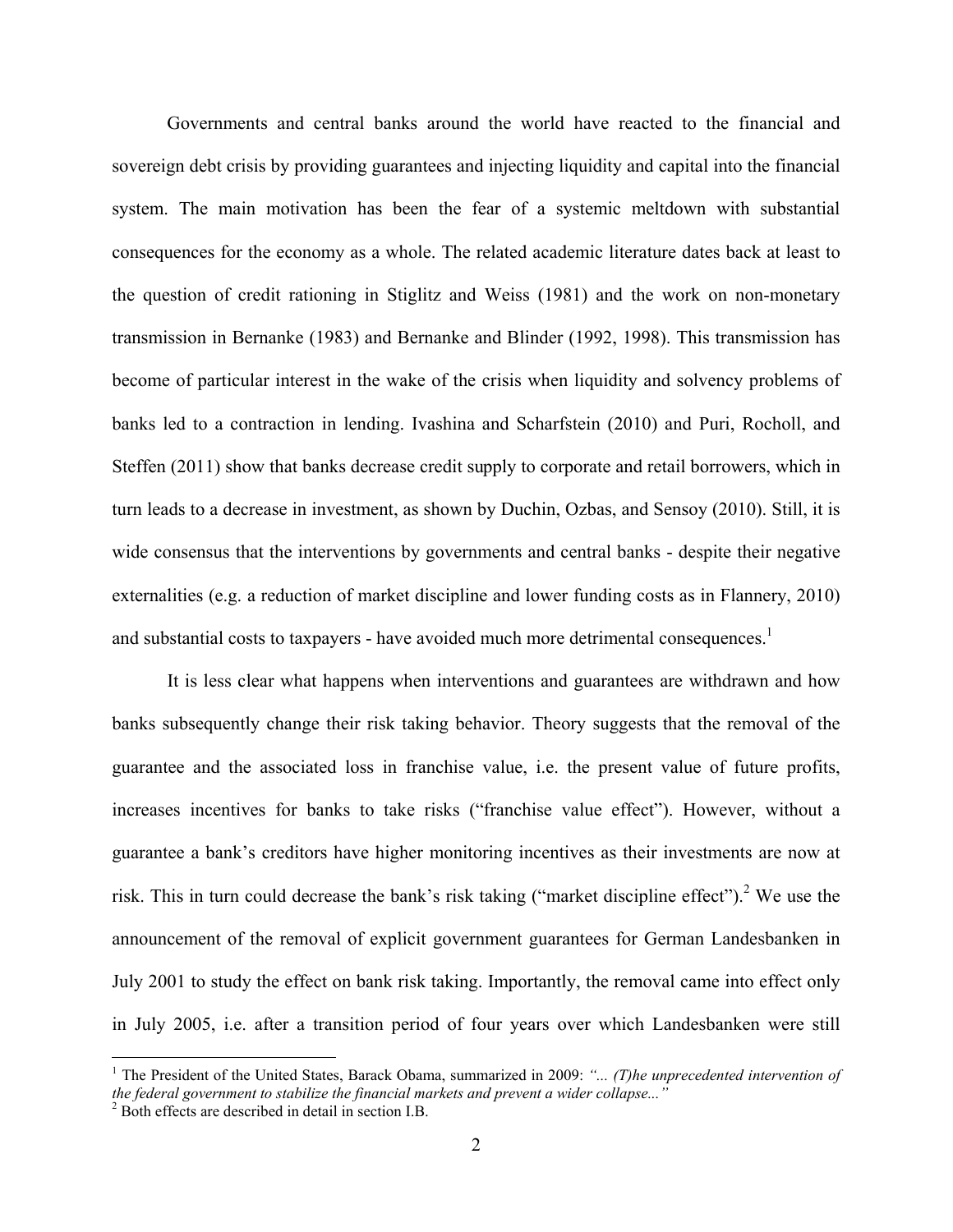allowed to issue state guaranteed debt. The franchise value effect thus materializes immediately, while the market discpline effect only becomes effective with a considerable time lag. This event thus provides an ideal and unique laboratory to analyze various novel questions. How does borrower risk change after the removal of government guarantees? How do lending rates adjust? Do we observe an increase in bond origination volume during the transition period? Is there a relation between a bank's likelihood to default and the change both in lending behavior and in bond issuances?

In a first step, we analyze whether there is a change in lending behavior, using a comprehensive loan-level dataset of bank loans to corporate customers. In particular, we examine whether Landesbanken change their lending practices after July 2001 relative to all other banks. We concentrate on two measures to capture the lending practices by these banks. The first measure is the riskiness of a borrower as measured by the Z-Score (as adapted by MacKie-Mason, 1990).<sup>3</sup> The second measure is the interest rate charged to each borrower as measured by the All-In-Spread-Drawn (AISD). Using a difference-in-difference approach and controlling for a number of borrower and loan characteristics, we find that Landesbanken do not differ from other banks in their lending behavior before July 2001. The riskiness of borrowers and the interest rates they are charged are not significantly different. In contrast, after July 2001, the riskiness of borrowers at Landesbanken is significantly higher than that at other banks. At the same time, this higher riskiness is not accompanied by an increase in interest rates charged to these borrowers. Rather to the contrary, Landesbanken now charge significantly lower interest rates in comparison to other banks. These results suggest that the removal of state guarantees results in a substantial increase in Landesbanken's risk taking.

<u>.</u>

<sup>&</sup>lt;sup>3</sup> In the robustness section, we use other measures of customer riskiness.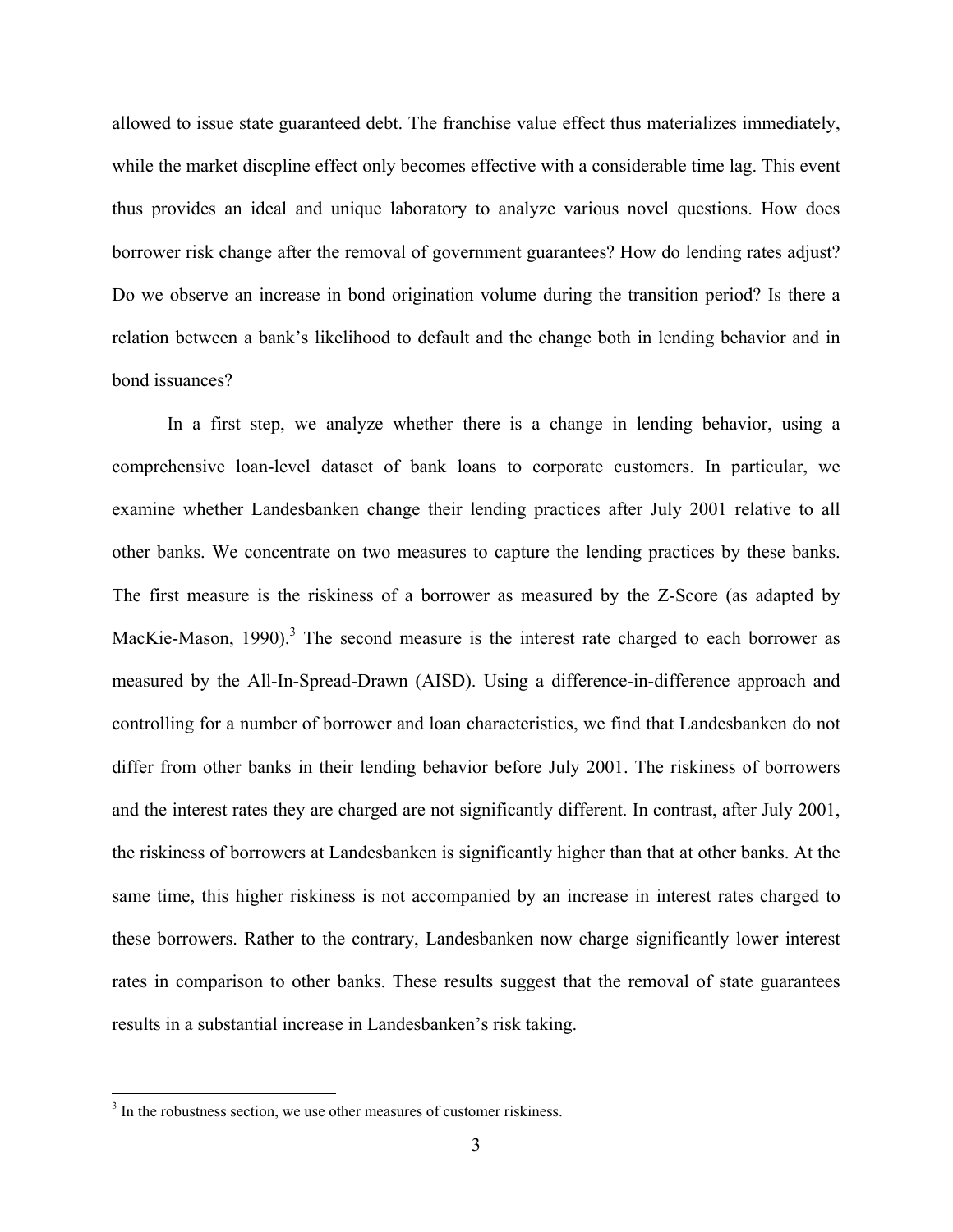Second, we test the lending behavior of Landesbanken dependent on their anticipated change in ratings and thus franchise value after the removal of the guarantees. In particular, we analyze whether the change in behavior is most pronounced among those Landesbanken that are hit hardest. We thus divide Landesbanken into two groups: The first group comprises those Landesbanken with a large anticipated rating change and the second group those Landesbanken with a small anticipated change. We then analyze again the riskiness of customers and the interest rates charged to these customers in the first group of banks before and after July 2001 relative to those in the second group. We find that loans of both groups do not differ significantly before July 2001. However, Landesbanken with a large decrease in franchise value grant loans to significantly riskier borrowers after July 2001 than Landesbanken with a small decrease. Furthermore and similar to the results before, this increase in borrower riskiness is not accompanied by an increase in interest rates. In fact, the interest rates charged to borrowers of Landesbanken with a large decrease in franchise value dropped after 2001 relative to before and in comparison to those charged by Landesbanken with a small decrease. These results suggest that in particular Landesbanken with the highest decrease in franchise value change their lending practices and start lending to riskier borrowers and at lower rates.

Third, we analyze how the four-year transition period affects the risk taking behavior of Landesbanken. We document that Landesbanken substantially increased their bond issuance volumes. Their main motivation was to exploit the funding cost advantage, which often outweighs the carry cost of keeping excess liquidity.<sup>4</sup> The increase was particularly strong for Landesbanken with the highest expected loss in franchise value.

<sup>4</sup> As noted by Fitch Ratings (2006): *"Fitch estimates the additional expense from holding excess liquidity to be between around 0.5 percent and 8 percent of published net income... However, at most banks this cost is more than compensated for by having to issue less unguaranteed (and more expensive) long-term bonds..."*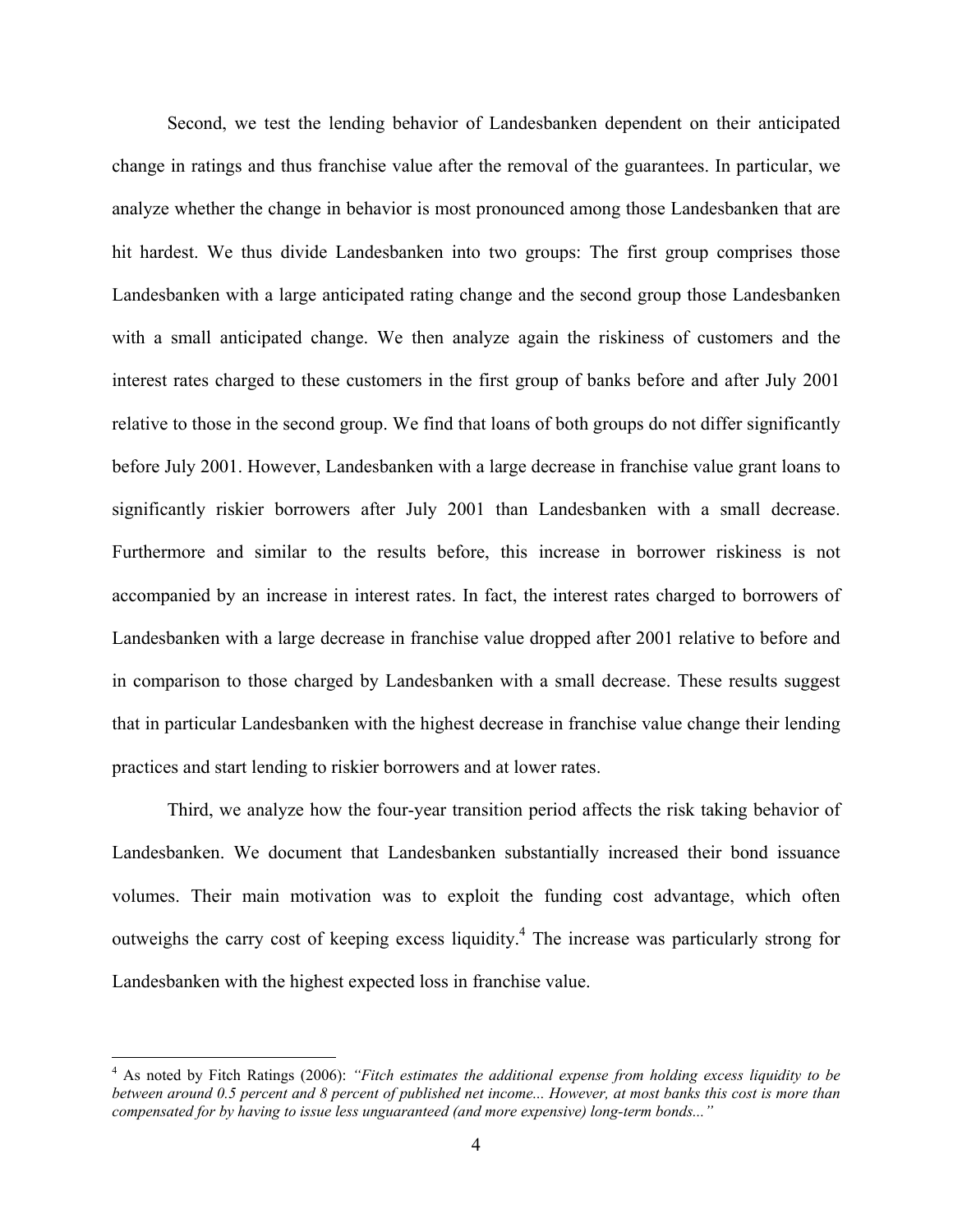Finally, we analyze additional investment opportunities apart from the lending business. We find a significant increase in the activities in the Asset Backed Commercial Paper (ABCP) market. Virtually all Landesbanken participated as sponsors of Special Investment Vehicles (SIVs) which purchased mortgage backed securities as well as other asset backed securities and were financed almost entirely with short term debt.<sup>5</sup> On average,  $7%$  of the global ABCP volume was sponsored by seven Landesbanken, the share increases to 8.4% in 2006.

In sum, our analysis suggests that the removal of guarantees leads to more risk taking by banks. This effect is most pronounced for banks with the largest decrease in franchise value. The results are robust to loan and borrower control variables as well as different measures of customer riskiness. Moreover, our results indicate that banks' behavior is linked to the way in which guarantees are withdrawn. In particular, they suggest that governments should not grant long transition periods for ending guarantees.

Our paper makes contributions to several strands of the literature. First, it relates to the literature that analyzes banks' risk taking. An increase in risk taking has been documented for example in the context of the S&L (savings and loan) crisis, e.g. Kane (1989), Dewatripont and Tirole (1994), Cole, McKenzie, and White (1995), and Hellwig (1995), in the case of large commercial banks in the U.S. (Boyd and Gertler, 1994), for Swedish banks (Berglöf and Sjogren, 1998), and for a large subprime mortgage originator (Landier, Sraer, and Thesmar, 2011). We focus on the removal of explicit guarantees as the consequence of a legal decision and analyze its effect on banks' risk taking. Second, it contributes to the literature that examines the role of government guarantees. Implicit government guarantees have been shown to affect access to credit (Puri, Rocholl, and Steffen, 2011) as well as risk taking of banks (e.g. Gropp, Hakenes,

<sup>&</sup>lt;sup>5</sup>Acharya and Schnabl (2010) report that Ormand Quay, the SIV sponsored by Sachsen LB, was financed with 99.7% short-term debt.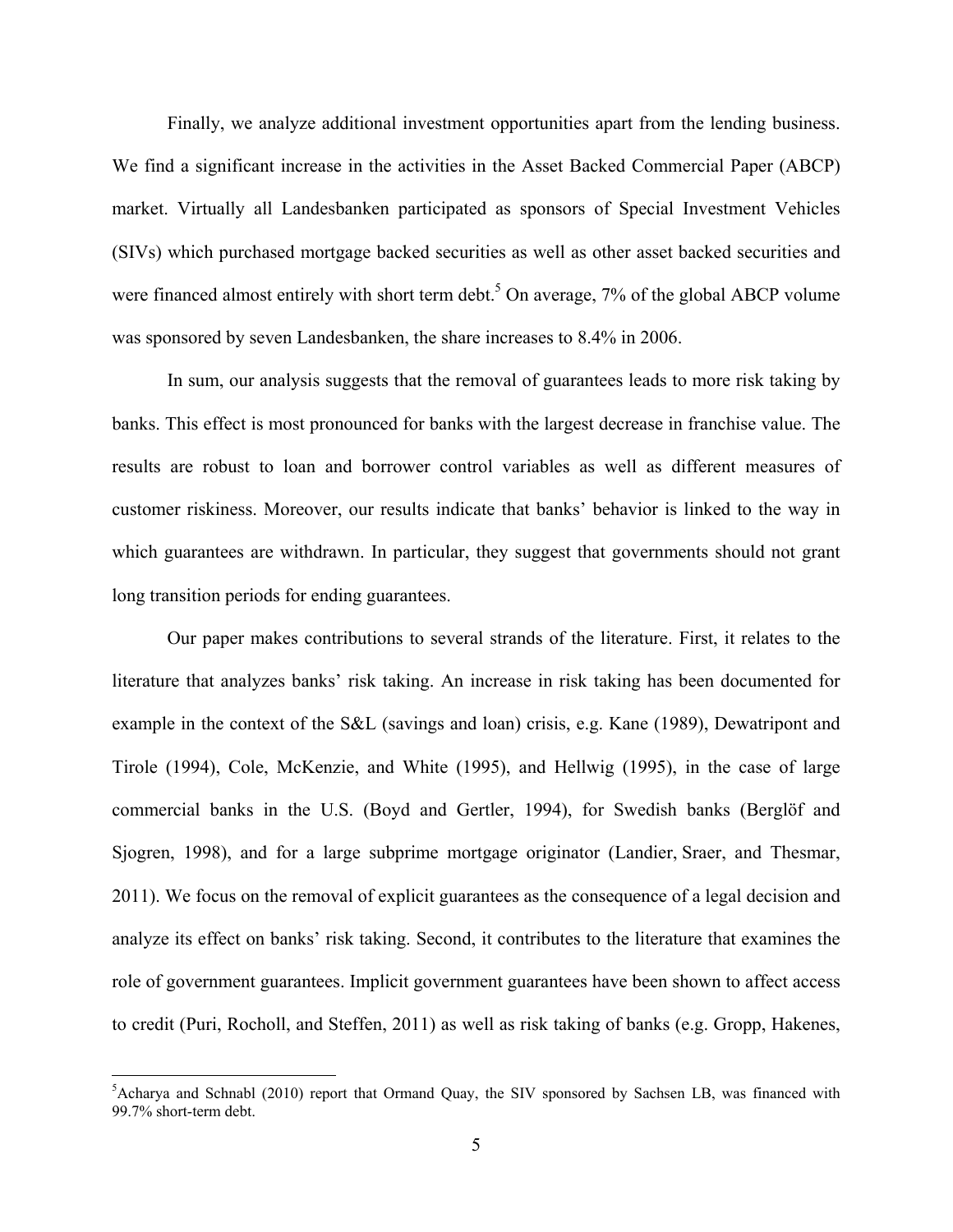and Schnabel, 2010; Kacperczyk and Schnabl, 2013). Puri, Rocholl, and Steffen (2011) find that savings banks significantly reduce lending once their implicit guarantees to the Landesbanken have been utilized. Gropp, Hakenes, and Schnabel (2010) assess the effect of implicit future bailout guarantees and find an elevated risk taking behavior of competitor banks, however, not of the banks subject to the guarantee. <sup>6</sup> Kacperczyk and Schnabl (2011) analyze implicit guarantees granted by financial institutions that own mutual funds. Their evidence suggests that these implicit guarantees reduce risk taking. We, in contrast, study the case where an explicit guarantee is replaced by an implicit one.

Körner and Schnabel (2013) and Gropp, Gründl and Güttler (2014) use the same event for identification. They both investigate German *savings* banks which are, besides the federal government, the owners of the Landesbanken in their region and together form a banking network in which the Landesbanken serve as a liquidity pool. The closest paper to ours is Körner and Schnabel (2013). They show that savings banks with a high downgrade Landesbank face a higher increase in refinancing costs which is consistent with the idea that the removal of the government guarantee spreads within the banking network. Gropp, Gründl and Güttler (2014) argue that government guarantees induces savings banks to take higher risk before 2001. We investigate the risk taking behavior of Landesbanken which are particularly affected through this institutional change because of their reliance on funding from public bond markets.<sup>7</sup> Importantly, we also investigate the transition period between 2001 and 2005 during which Landesbanken could still issue government guaranteed debt.

<sup>&</sup>lt;sup>6</sup> Acharya, Drechsler, and Schnabl (2011) provide a different view on the effect of bank bailouts and model a feedback effect from the sovereign to the financial sector. In their model, if the sovereign has sufficiently large legacy debt, additional bank bailouts lead to a reduction in the value of outstanding sovereign debt and a reduction in the value of government guarantees, i.e. the risk of the financial sector increases if sovereign risk increases. 7

 $^7$  The Sachverständigenrat (2004), a group of economists officially advising the German government and Parliament on economic policy issues, points out that savings banks should not be affected directly by the legal change because they refinance themselves mainly through deposits that are covered by deposit insurance.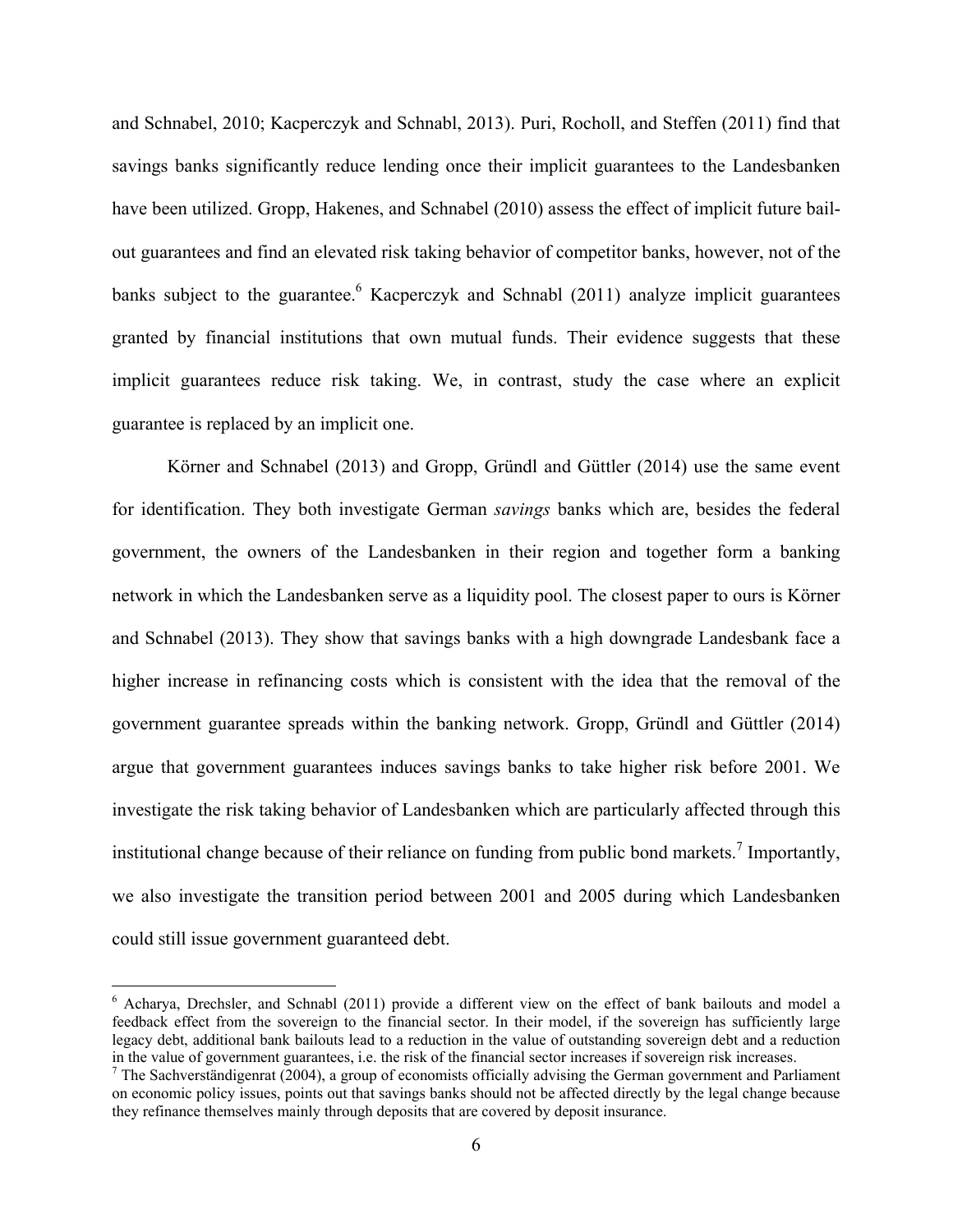Finally, our paper is related to the literature on the effects of bank ownership. Dinc (2005) shows that government-owned banks that are protected by an explicit guarantee increase lending in election years relative to private banks. Sapienza (2004) finds that government-owned banks charge lower loan rates to otherwise identical firms. We provide evidence that government-owned banks charge interest rates that are not different from those charged by private banks and lend to firms that are similar in risk. However, after the removal of the government guarantee, government-owned Landesbanken lend at lower rates and to riskier firms.

The rest of the paper is organized as follows. Section I describes the institutional background and the methodology for our empirical analysis. Section II provides the data description and summary statistics. Section III offers the empirical results. Section IV discusses the impact of the transition period. Section V presents robustness checks, and Section VI concludes.

#### **I. Institutional Background and Methodology**

#### *A. Institutional Background*

 $\overline{a}$ 

The German banking system is a three-pillar system, consisting of private commercial banks, cooperative banks, and public banks which comprise Landesbanken and savings banks. Lending to medium-sized and larger companies represents a major activity of both private banks and Landesbanken. Their market shares in the credit market between 2000 and 2007 amount to 27% and 19%, respectively (Deutsche Bundesbank, 2009a). In 2001, eleven Landesbanken cover Germany's 16 federal states (see Figure 1 for more details). <sup>8</sup> Each Landesbank is owned by at least one federal state and by the savings banks domiciled in these states. Landesbanken and

<sup>8</sup> Note that only eight of them are in our sample as the others are not active on the syndicated loans market.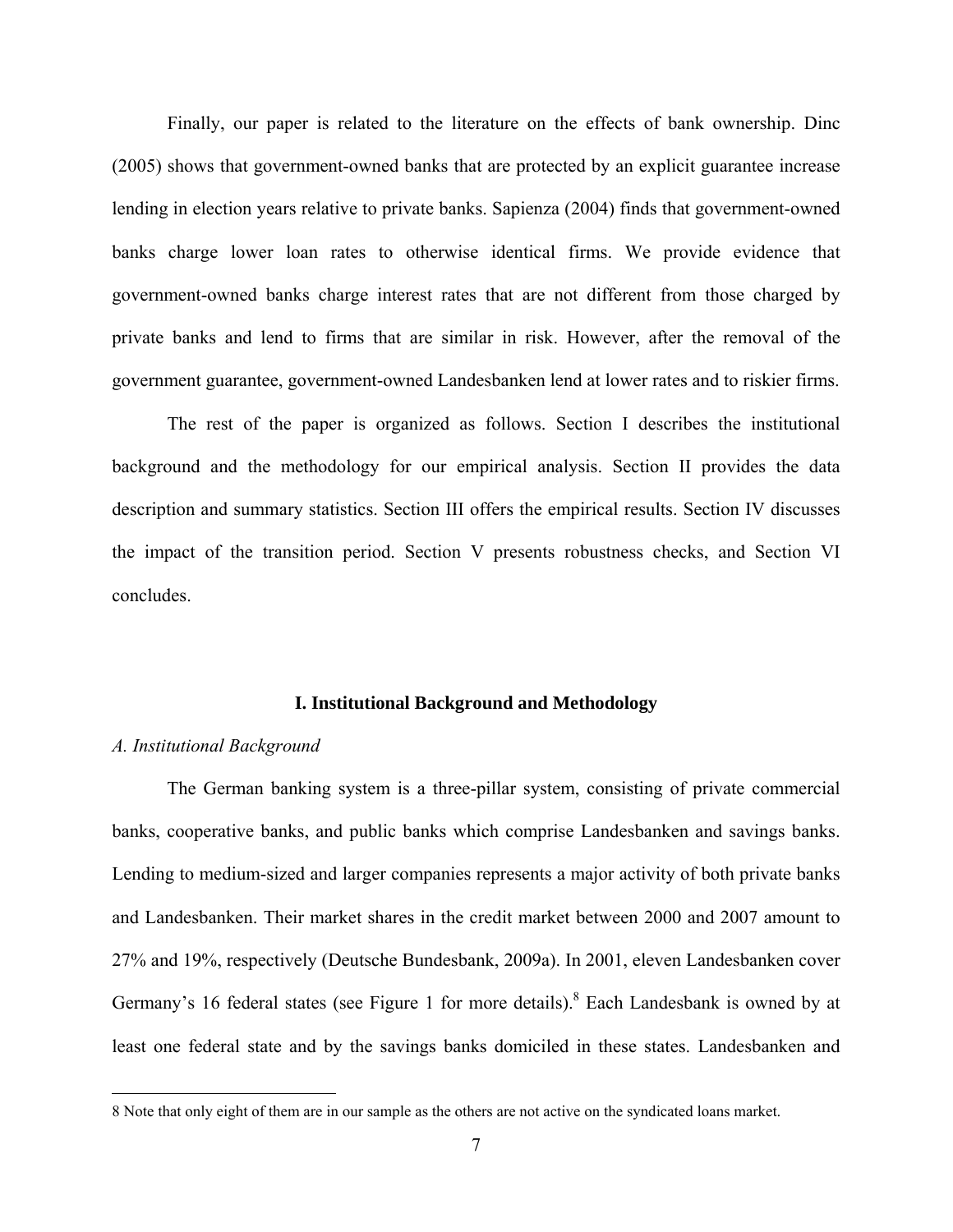savings banks were characterized by the guarantor's liability ("Gewährträgerhaftung") and the maintenance obligation ("Anstaltslast"). The guarantor's liability implies that the government guarantees all of the banks' liabilities. Under the maintenance obligation, the government is obliged to capitalize the bank such that it can conduct its business as long as it exists. The risk of default of public banks was thus extremely low, providing a competitive advantage through high credit ratings and low funding costs.

German private banks had tried repeatedly without success to remove these mechanisms. In December 1999, the private banks argued at the European Commission that the guarantee constitutes state aid and therefore violates Art. 87 of the EU treaty (Grossman, 2006). The detailed arguments were presented in July 2000. The Commission opened a formal investigation procedure in January 2001, with the first meeting between bank representatives, the German Ministry of Finance and the Commission taking place in June 2001. Very surprisingly and way ahead of the planned schedule, a compromise was reached on July 17, 2001 (Grossman, 2006).<sup>9</sup> This compromise replaced the maintenance obligation and abolished the guarantor's liability, which means that an explicit guarantee was replaced by a (weaker) implicit one.<sup>10</sup> However, a transition period of four years applied. Liabilities issued between July 19, 2001 and July 18, 2005 and maturing no later than December 31, 2015 were still covered by the guarantor's liability. Liabilities that were assumed after the transition period or during the transition period

<sup>&</sup>lt;sup>9</sup> Given that in another complaint against the biggest Landesbank (WestLB) it had taken several years until a decision was made, the compromise was reached very suddenly (Grossman, 2006). Related to this, the first CEO of WestLB, Ludwig Poullain, mentioned in an interview that his successors spent all their energy to fight against the abolition of guarantor's liability and maintenance obligation and thus were taken aback by the Brussels' agreement (Frankfurter Allgemeine Sonntagszeitung, July 23, 2011).

<sup>&</sup>lt;sup>10</sup> According to the Brussels Agreement the owners should no longer guarantee the existence of a Landesbank and, as a result, the creditors of a Landesbank should face the same risk of default as the creditors of a private commercial bank. Note that Landesbanken remained state-owned, were relativeley large and, as we have learned with hindsight, were considered systemically relevant.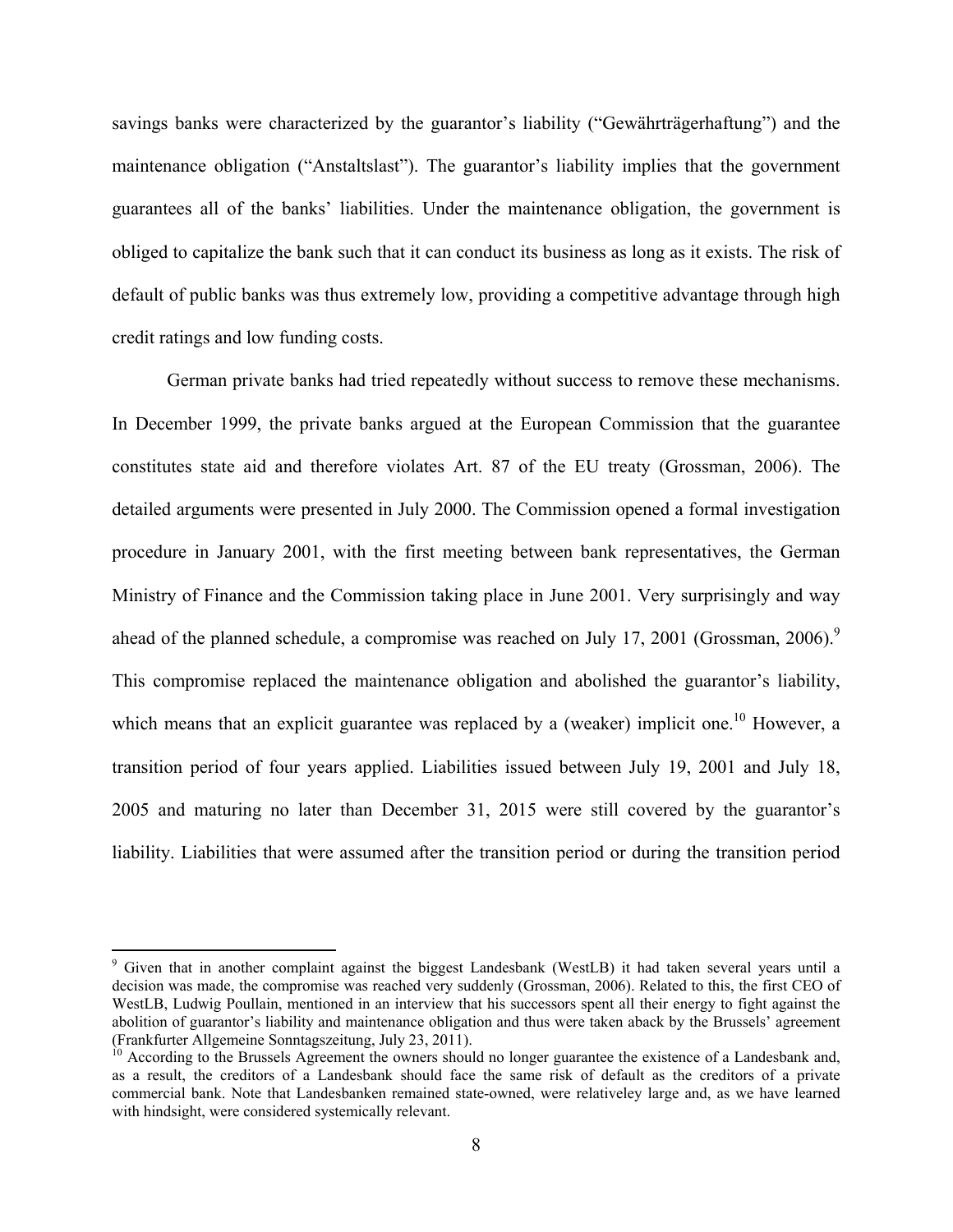but maturing after December 31, 2015 were no longer covered. The agreement is known as "Brussels' agreement" (European Commission, 2002).<sup>11</sup> Figure 2 summarizes the details.

### *B. Hypothesis*

The literature highlights two opposing effects as to how government guarantees can affect bank risk taking. On the one hand, there is the "franchise value effect". When government guarantees are removed, a bank's refinancing costs increase with the loss of the implicit subsidy associated with government guarantees. Consequently, the bank's franchise value decreases (Cordella and Yevati, 2003). As a bank loses less when risks materialize and its franchise value is low, a decrease in franchise value increases the bank's ex-ante incentives to take risks (Hellmann, Murdock, and Stiglitz, 2000).

On the other hand, there is the "market discipline effect".<sup>12</sup> As long as the debt of a bank is guaranteed, its refinancing costs do not adequately reflect the inherent risk profile of the bank. Moreover, creditors have low incentives to monitor, leading to a lack in market discipline. However, when a guarantee is withdrawn, the bank's creditors face the risk of losing their investment. They will thus monitor more strongly or require a risk premium and thereby curb risk taking (e.g. Flannery, 1998).

The institutional framework described in section 1.A. provides an ideal setting to derive a testable hypothesis based on this discussion. We assume that the manager of the Landesbank has an objective function that consists of the bank's current and future profits, i.e. its franchise value. Risk taking incentives of Landesbanken change once they know that they will have to issue unguaranteed debt in the future as this announcement lowers their franchise value. However,

 $11$  This agreement is also referred to as "Brüsseler Konkordanz".

<sup>&</sup>lt;sup>12</sup> A guarantee can be interpreted as a put option which induces a bank to take risks, e.g. for the case of deposit insurance in Merton (1977).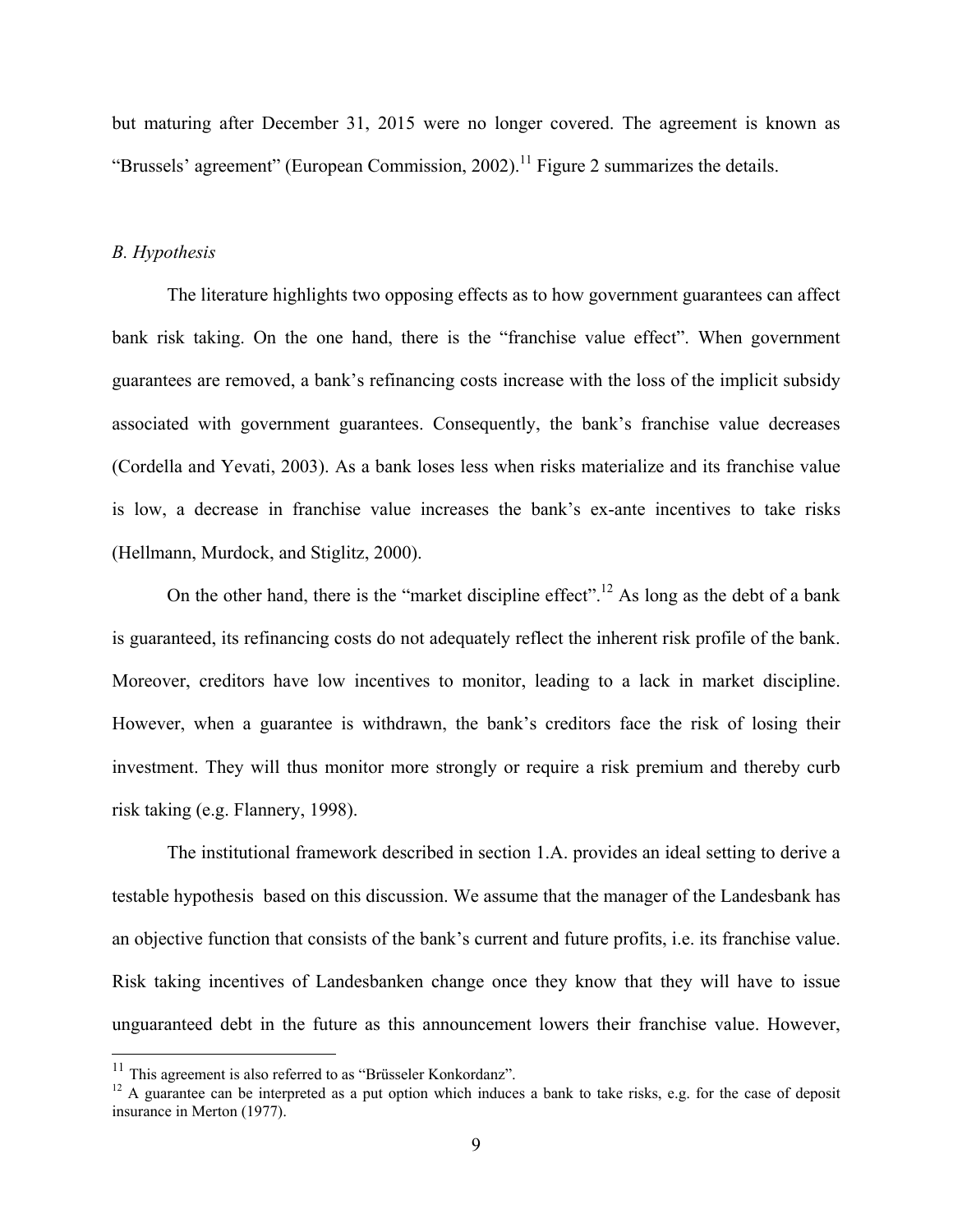during the four-year transition period, the banks' refinancing costs do not change yet, thus maintaining the lack of market discipline. Therefore, Landesbanken have an incentive to use the four-year transition period to load-up on (cheap) government guaranteed bonds.<sup>13</sup>

Overall, we expect that the franchise value effect dominates the market discipline effect. Moreover, the franchise values effect will be more pronounced for Landesbanken that anticipate a higher rating downgrade. Specifically, we test the following hypothesis:

*Landesbanken increase risk taking after July 2001, and this effect is stronger for Landesbanken that expect a higher rating downgrade.* 

## *C. Methodology*

 $\overline{a}$ 

We analyze whether lending practices to corporate customers at Landesbanken change after the removal of state guarantees in July 2001 relative to those of other banks that lend to German corporate customers. We use a difference-in-differences approach to analyze two questions. First, do Landesbanken provide credit to riskier borrowers after July 2001? Second, do Landesbanken adjust the interest rates to their borrowers accordingly? We thus use two sources of identifying variation: (i) the time before and after the announcement of the removal of state guarantees in July 2001, (ii) the group of Landesbanken that are affected by the removal of state guarantees and the group of other banks (henceforth, Non-Landesbanken) that are not affected by this removal. We estimate the effects of the removal of state guarantees on lending practices using the conventional difference-in-differences methodology as in Gruber and Poterba (1994). Specifically, we estimate the following models for borrower risk and loan spreads:

 $<sup>13</sup>$  Theoretically, Landesbanken might anticipate that their risk choice affects their refinancing costs after July 2005.</sup> However, given the large (guaranteed) bond issuances during the transition period, this effect is negligible during the transition period and also in the subsequent years.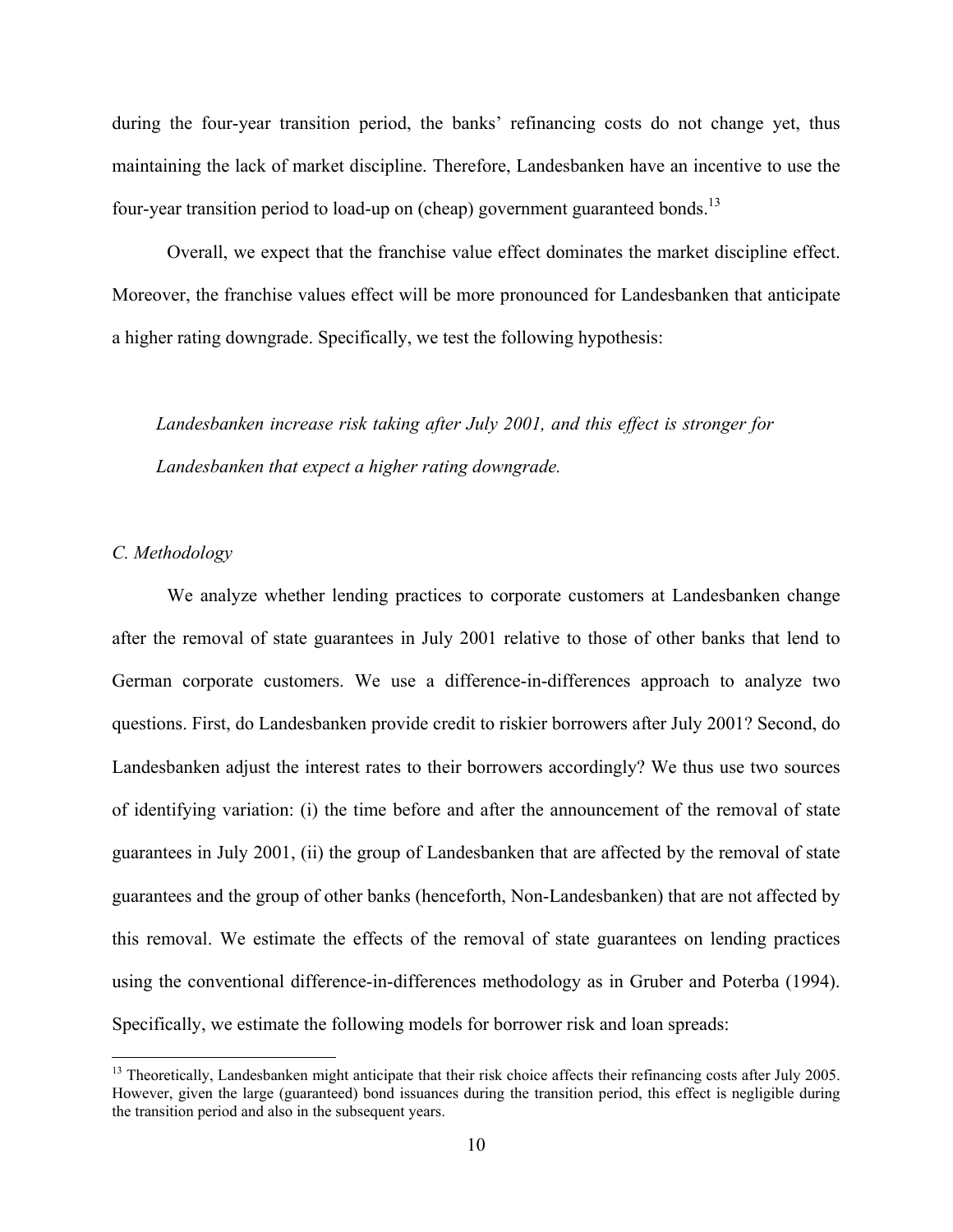*(1)*  $Z$ -Score<sub>i,t</sub> =  $\delta X_{i,t} + \beta_0 + \beta_1(L$ andesbank) +  $\beta_2$  (After July 2001) +  $\beta_3(L$ andesbank x After July  $2001$ )+ $\varepsilon$ <sub>*it*</sub>

*(2)*  $AISD_{i,t} = \delta X_{i,t} + \beta_0 + \beta_1(Landesbank) + \beta_2 (After July 2001) + \beta_3(Landesbank x After July 2001)$  $2001$ )+ $\varepsilon$ <sub>*j,t*</sub>

Where *Z-Scorei,t* is the Z-Score (as adapted by MacKie-Mason, 1990) of loan *i* in *t*, as measured as the difference between a borrower's Z-Score from the mean value of the whole German corporate universe in the year in which the loan was granted. We use this difference in order to control for the trend of improving credit quality over our sample period (Deutsche Bundesbank, 2009b).  $AISD_{i,t}$  is the interest rate, measured as a spread in basis points over the reference rate, charged for loan *i*. *Xi,t* is a vector of borrower and loan characteristics, such as the borrower's total asset size, coverage ratio or the loan's maturity or the existence of covenants. *Landesbank* is an indicator variable that takes a value of one if a Landesbank is among the lead arrangers of the loan and a value of zero otherwise. *After July 2001* is an indicator variable that takes a value of one if the loan is granted after the removal of state guarantees in July 2001 and zero otherwise. Finally,  $\varepsilon_{j,t}$  is an error term.

The key variable of interest is the interaction term *(Landesbank x After July 2001)* as it captures the change in the behavior of Landesbanken after July 2001 relative to all other banks that lend to German corporate customers. Our inference is thus based on the coefficient *β3*. Our empirical set-up is comparable to the ones in the literature (e.g., Bharath et al., 2011; Santos and Winton, 2008; Saunders and Steffen, 2011).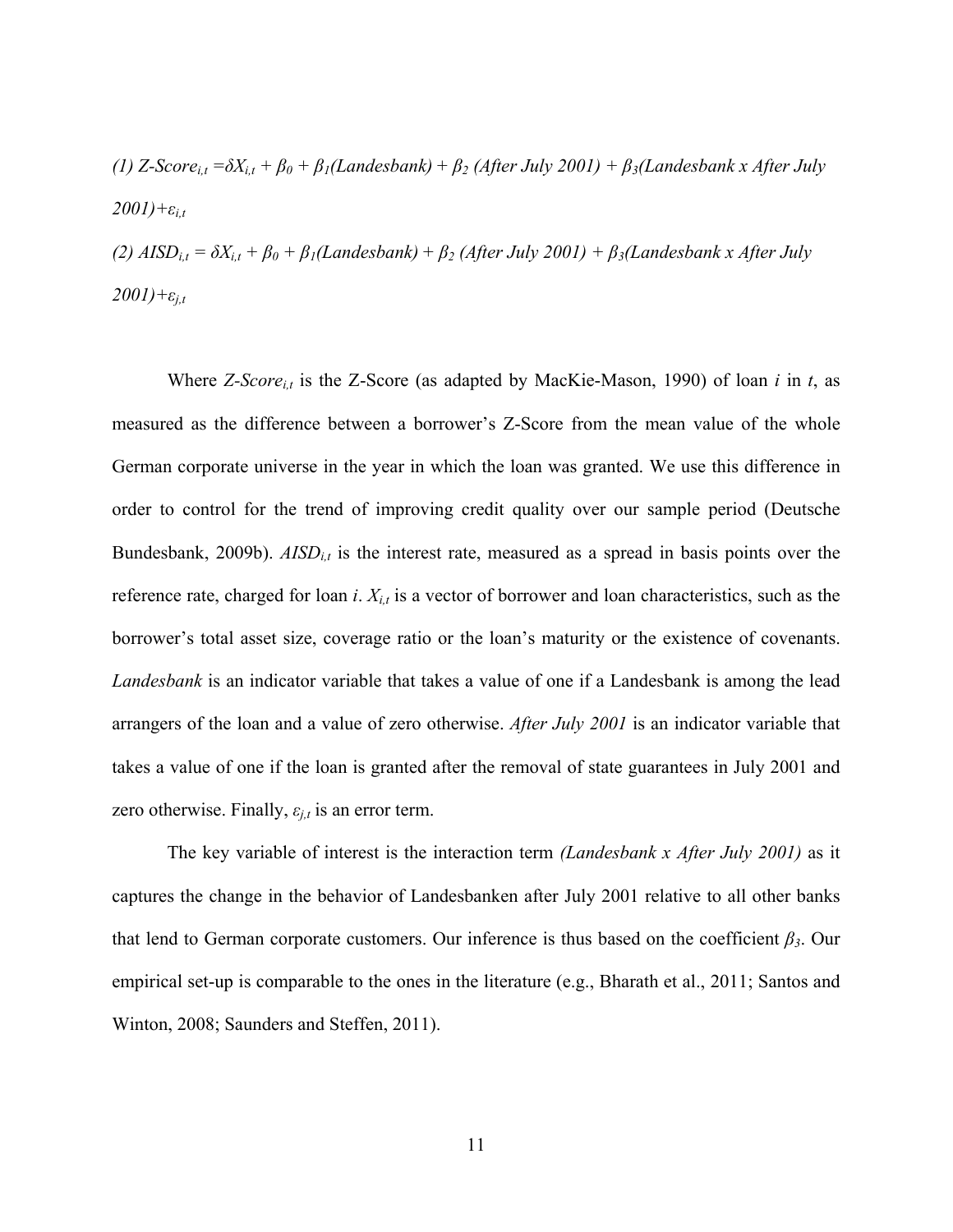In a subsequent analysis, we only consider the subset of loans originated by Landesbanken to analyze whether Landesbanken that expect the largest decrease in franchise value behave differently after 2001 relative to all other Landesbanken. Again, we have two sources of identifying variation: (i) the time before and after the announcement of the removal of state guarantees in July 2001, (ii) the group of Landesbanken with a high expected downgrade in 2005 and the group of Landesbanken with a low expected downgrade. The model specifications are similar to the ones shown above.

#### **II. Data Description and Summary Statistics**

To gain insights into the loan pricing behavior of Landesbanken, we construct a unique dataset using two main data sources, the Loan Pricing Corporation's Dealscan Database (henceforth, LPC) and Bureau van Dijk's (BvD) Amadeus database (Amadeus).14 Later we analyze the bond issuance behavior of German Landesbanken and therefore add information on unsecured debt issuances by Landesbanken from Bloomberg. We focus on lending behavior of Landesbanken and other banks to German firms.<sup>15</sup> To get financial statement data for our sample borrowers, we manually match the LPC database to Amadeus. Our final sample consists of 1,578 syndicated loans issued between 1997 and 2008. Panel A of Table II shows the calendar time distribution of loans for syndicates with and without Landesbanken as lead arranger.<sup>16</sup> Our dataset consists of 95% syndicated loans and the remaining 5% are club deals or undisclosed. Around 25% of all loans have been originated with at least one Landesbank as lead arranger in the syndicate. Panel B of Table II shows the industry classification of our sample firms using the

<sup>&</sup>lt;sup>14</sup> All variables are defined in Table I.

<sup>&</sup>lt;sup>15</sup> We provide a detailed discussion of other activities of Landesbanken in section IV.B.

 $16$  Similar to the patterns in other studies both in the U.S. and Europe, the number of observations is larger in later years partly also due to better data availability.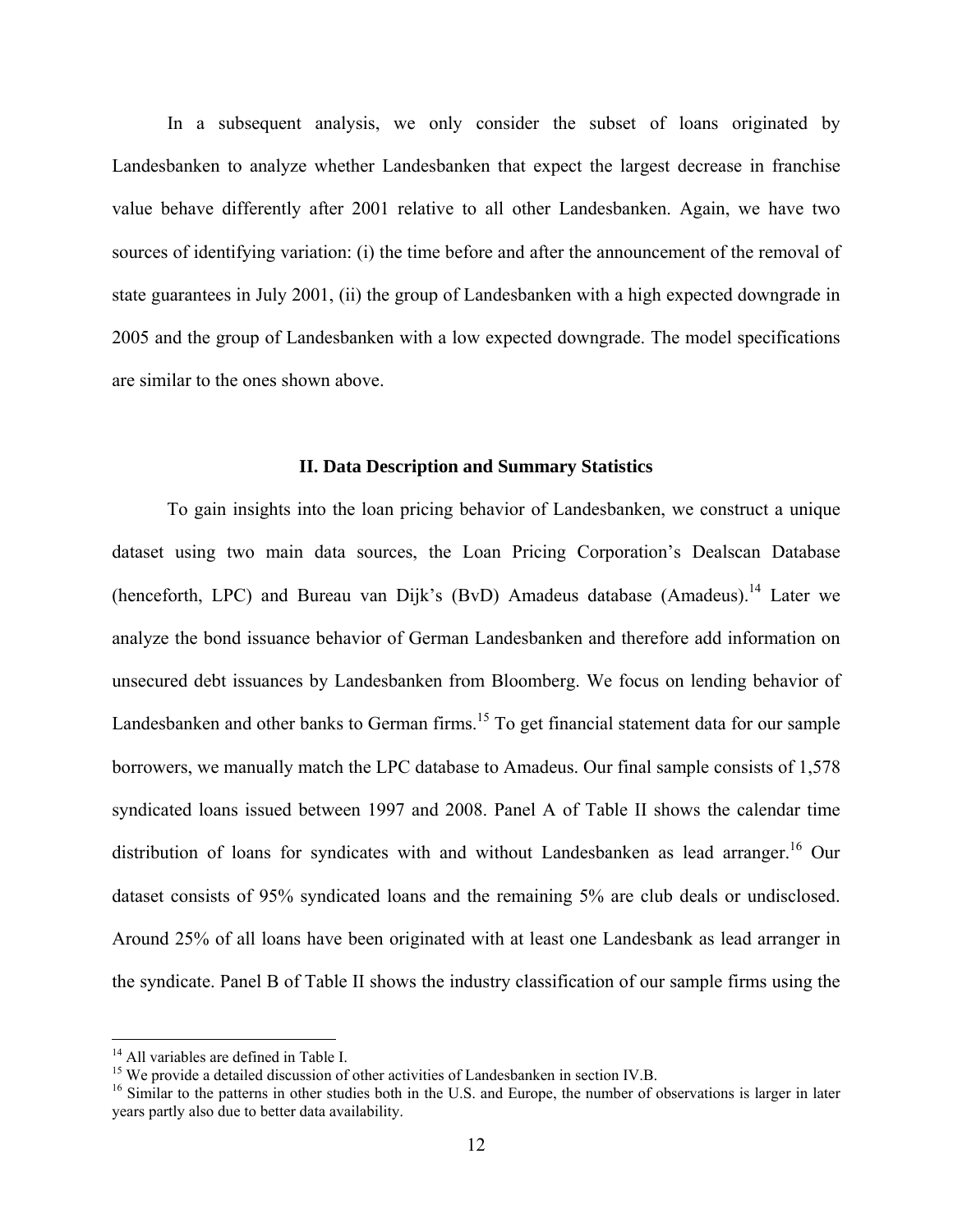1-digit SIC code. Both loans from Landesbanken and Non-Landesbanken show concentration in the manufacturing (SIC Codes 2 and 3) and transportation industry (SIC Code 4), thereby reflecting the composition of the German industry.

Panel A of Table III provides descriptive statistics of loan and borrower characteristics for the whole observation period. We report both sample means as well as means for the subsamples of Non-Landesbanken and Landesbanken loans. In the last column, we also provide tstatistics for a difference in means test. Loans from Landesbanken carry lower spreads, have shorter maturities, are less likely to be secured and less likely to include financial covenants. For example, the mean maturity of a Non-Landesbank loan is 73 months and for Landesbanken loans it is 66 months. The difference between Landesbank and Non-Landesbank is significant at the 1% level for all previously mentioned loan characteristics. However, the difference in the facility size for the two bank groups is not significant at a common level. Further, Landesbanken are more likely to invest in loans for corporate purposes, but less likely for LBO loans. Syndicate structures are also different between Landesbanken and Non-Landesbanken loans: syndicates of loans in which Landesbanken are lead arrangers are larger and have more lead lenders.

Firms borrowing from Landesbanken are more likely to be publicly-listed with a mean value of 0.39 for Landesbanken borrowers and 0.27 for Non-Landesbanken borrowers. The difference is significant at the 1% level. Borrowers from Landesbanken are less likely to have a non-investment-grade rating. Firms borrowing from Landesbanken are smaller in terms of total assets (mean: EUR 3,525 million) than firms turning to Non-Landesbanken (mean: EUR 7,072 million). Landesbanken borrower exhibit lower leverage ratios (mean: 0.23) than Non-Landesbanken borrowers (mean: 0.30) but also have lower Z-Scores compared to firms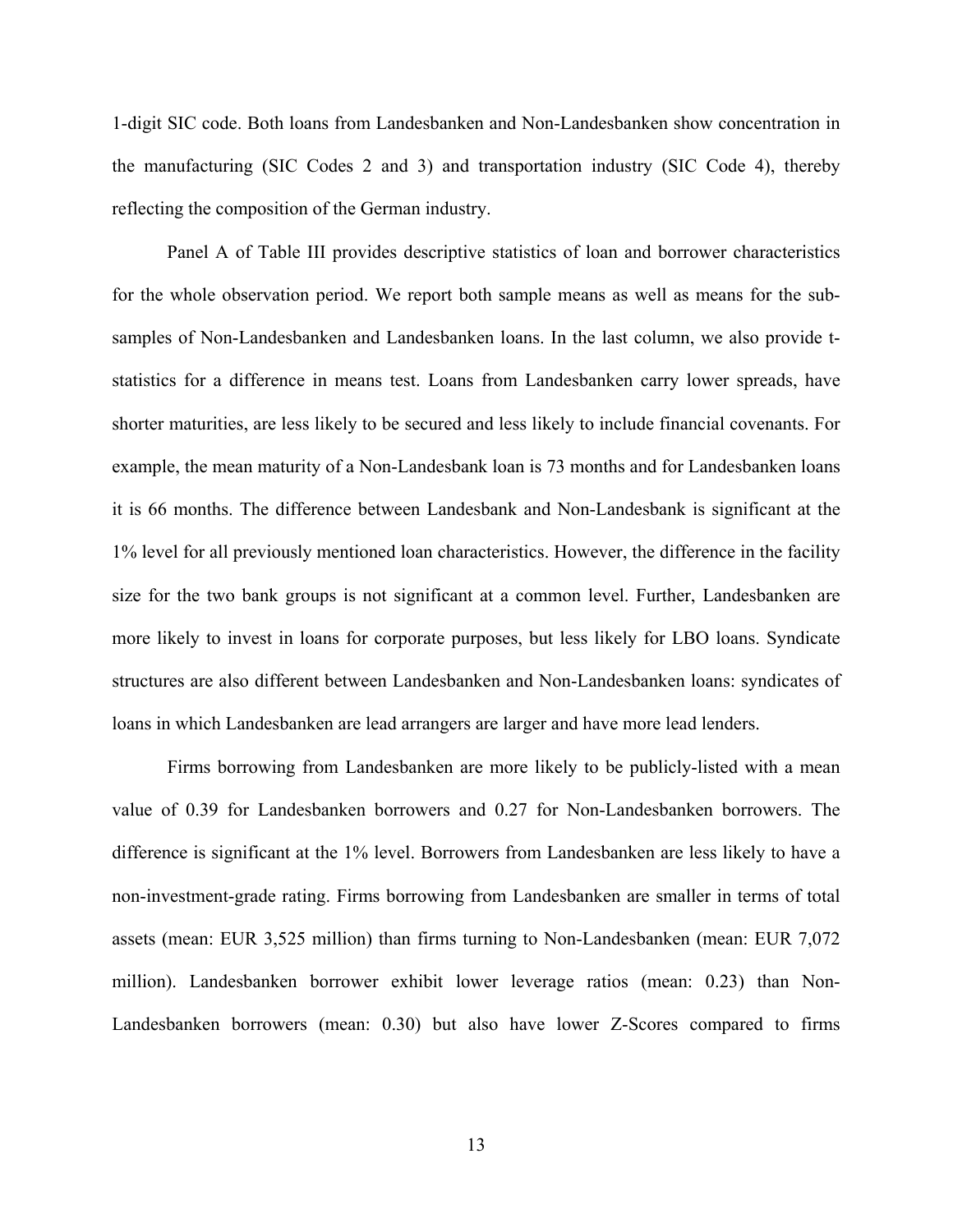borrowing from Non-Landesbanken. The difference of both characteristics are significant at the  $1\%$  level.

Panel B of Table III reports a summary of market shares of the top 10 banks as "lead arrangers" of syndicated loans in Germany over the 1997 to 2008 period separately for foreign banks, Germany private banks, and Landesbanken. More than 50% of loans in this market are originated by foreign banks, about 33% by German private banks and 6% by Landesbanken. Note that we document only percentage shares of banks as lead arranger (i.e. originators) in this market. In other words, this (league) table does not reflect the lending behavior of German banks which frequently participate in non-leading roles, e.g. because of their relationships with German firms. Lead arrangers are, by contrast, usually chosen because of their syndication expertise.

#### **III. Empirical Results**

### *A. Removal of Guarantees and Risk Taking Incentives*

#### *A.1. Bivariate Results*

Table IV presents bivariate results of the mean difference-in-differences (DiD) estimate of Z-Scores and loan spreads for Landesbanken and Non-Landesbanken deals. We report the Z-Score estimate for the full sample as well as separately for Non-Landesbanken and Landesbanken before and after July 2001. Standard errors are in parentheses and number of observations in brackets. Before July 2001, the mean difference of the Z-Score between borrowers of Landesbanken (Non-Landesbanken) and all German firms is -0.10 (-0.24), respectively. This difference is not statistically significant. After July 2001, the difference from the mean Z-Scores (-0.24) did not change relative to the period before the event in the subsample of Non-Landesbanken. However, the difference from the mean Z-Score decreased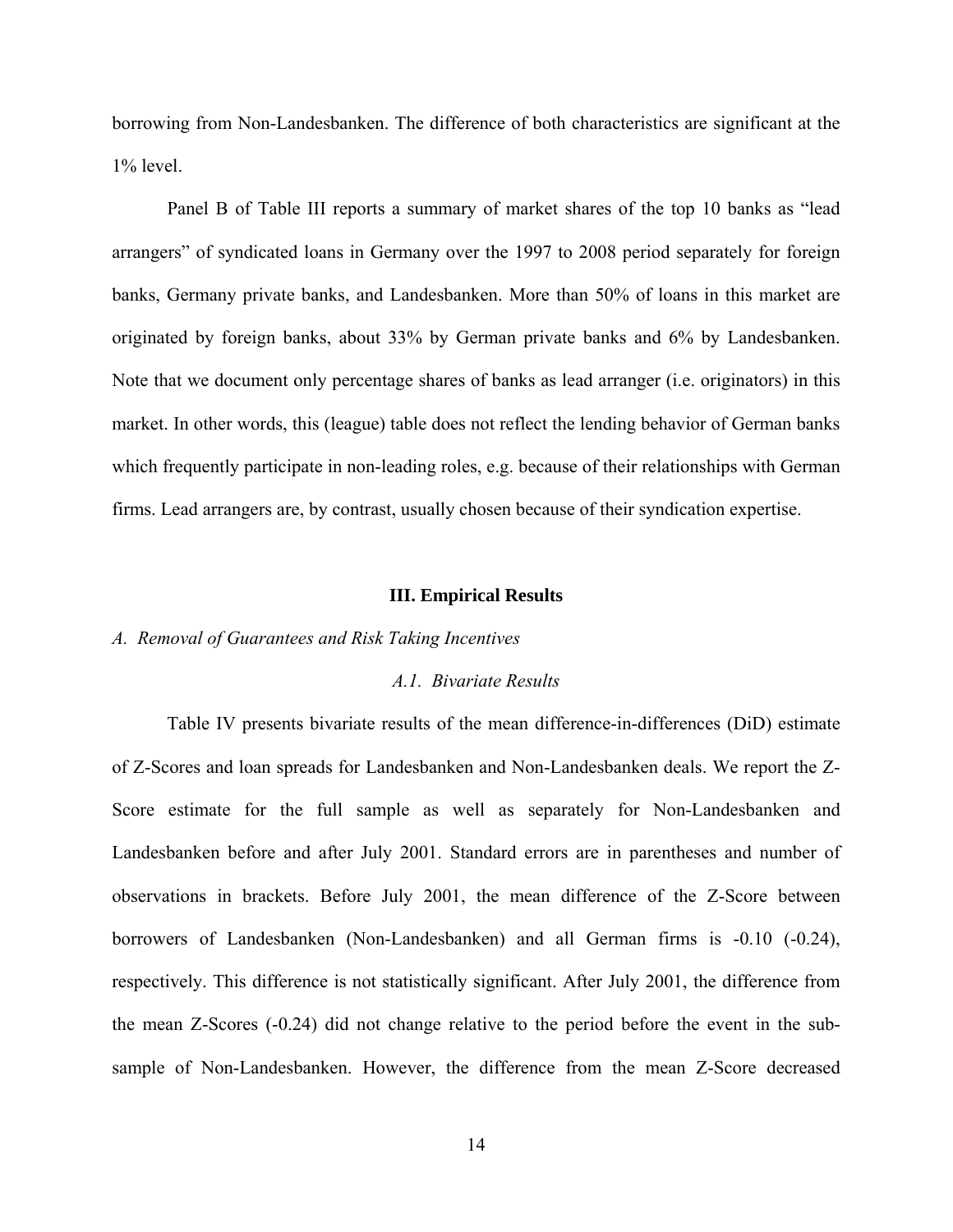significantly to -0.63 in the sub-sample of Landesbanken. Thus, the average Z-Score of firms borrowing from Landesbanken decreased by -0.52 relative to those firms borrowing from Non-Landesbanken after July 2001 and the DiD estimate is significant at the 1% level implying that Landesbanken lend to riskier borrowers after the announcement of the removal of the guarantee. We also report mean loan spreads for Landesbanken and Non-Landesbanken and find similar patterns until July 2001. While loan spreads are not significantly different between loans originated by both types of lenders, Non-Landesbanken demand significantly higher spreads after July 2001 relative to before July 2001. Loans spreads from Landesbanken, however, did not change. Non-Landesbanken increased loan spreads relative to Landesbanken by 54 basis points (bps) after July 2001. The DiD estimate is significant at the 1% level.

Taken together, analyzing the within-group variation in Z-Scores and loan spreads suggests that the abolition of state guarantees induced Landesbanken to increase risk and simultaneously demand lower loan spreads relative to Non-Landesbanken. We implicitly assume that loan and borrower characteristics were similar before the abolition of the guarantees in 2001 (parallel trend assumption). Therefore, in untabulated statistics, we compare borrower as well as loan characteristics before July 2001. We do not find significant differences between borrowers from Landesbanken and Non-Landesbanken particularly with respect to leverage and profitability. Non-Landesbanken borrowers are, however, larger than the borrowers of Landesbanken. These findings provide further support for our methodological approach.

#### *A.2. Regression Results*

The differences reported in Table IV still might be due to changes in the characteristics of Landesbanken and Non-Landesbanken over time. Therefore, we further estimate OLS regression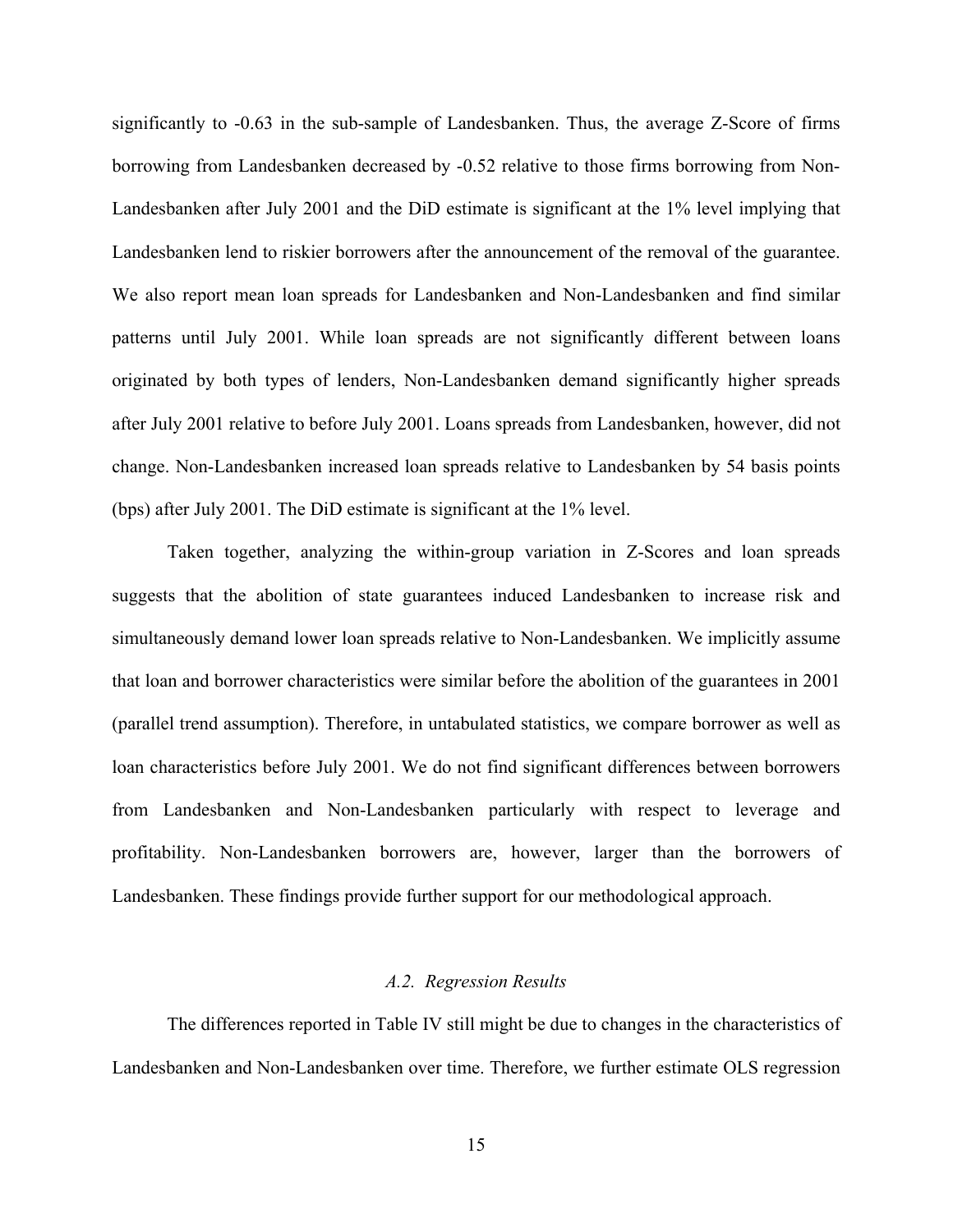models as shown in equation (1) for Z-Scores and in equation (2) for loan spreads that control for these characteristics. Including control variables in DiD regressions might reduce the sampling variance of the DiD estimator as noted in Gruber and Poterba (1994). We report the results in Table V and Table VI. Our first set of control variables are loan characteristics which are commonly used in the lending literature: loan maturity, loan amount, secured, covenants, loan type, and loan purpose. In some specifications, we further include variables to control for borrower risk: total assets, tangible assets, profitability, interest coverage, leverage, and current ratio. All control variables are defined in Table I. We also include indicator variables if the borrower is investment-grade rated or not rated at all and if the firm is listed on an exchange. In some model specifications, we further include time and industry dummies. We report Huber-White heteroscedasticity robust standard errors.<sup>17</sup> The results for the effect of the removal of state guarantees on Z-Score are reported in Table V. We employ different regression models with and without borrower and loan characteristics. Borrower specific factors such as asset size or profitability are used to calculate Z-Scores and, consequently, could potentially cause multicollinearity problems between our control variables. Therefore, they are not included in our regressions.18 We include whether the firm is publicly listed or privately held, two dummy variables indicating whether the borrower is investment-grade rated or not rated as firm control variables as well as loan purpose controls in models (4) to (6). Non-investment-grade rated firms are the omitted group. In model (5) we add controls for loan type and purpose and model (6) additionally includes SIC-industry and year fixed effects. Throughout our models, the DiD estimate, i.e. the interaction term (Landesbank x After July 2001), ranges between -0.385 and

<u>.</u>

 $17$  In our robustness section V., we discuss further tests with respect to the treatment of standard errors and bank fixed effects.

<sup>&</sup>lt;sup>18</sup> However, our results are robust to including borrower characteristics (i.e. total assets, tangibility, profitability, coverage, leverage and current ratio).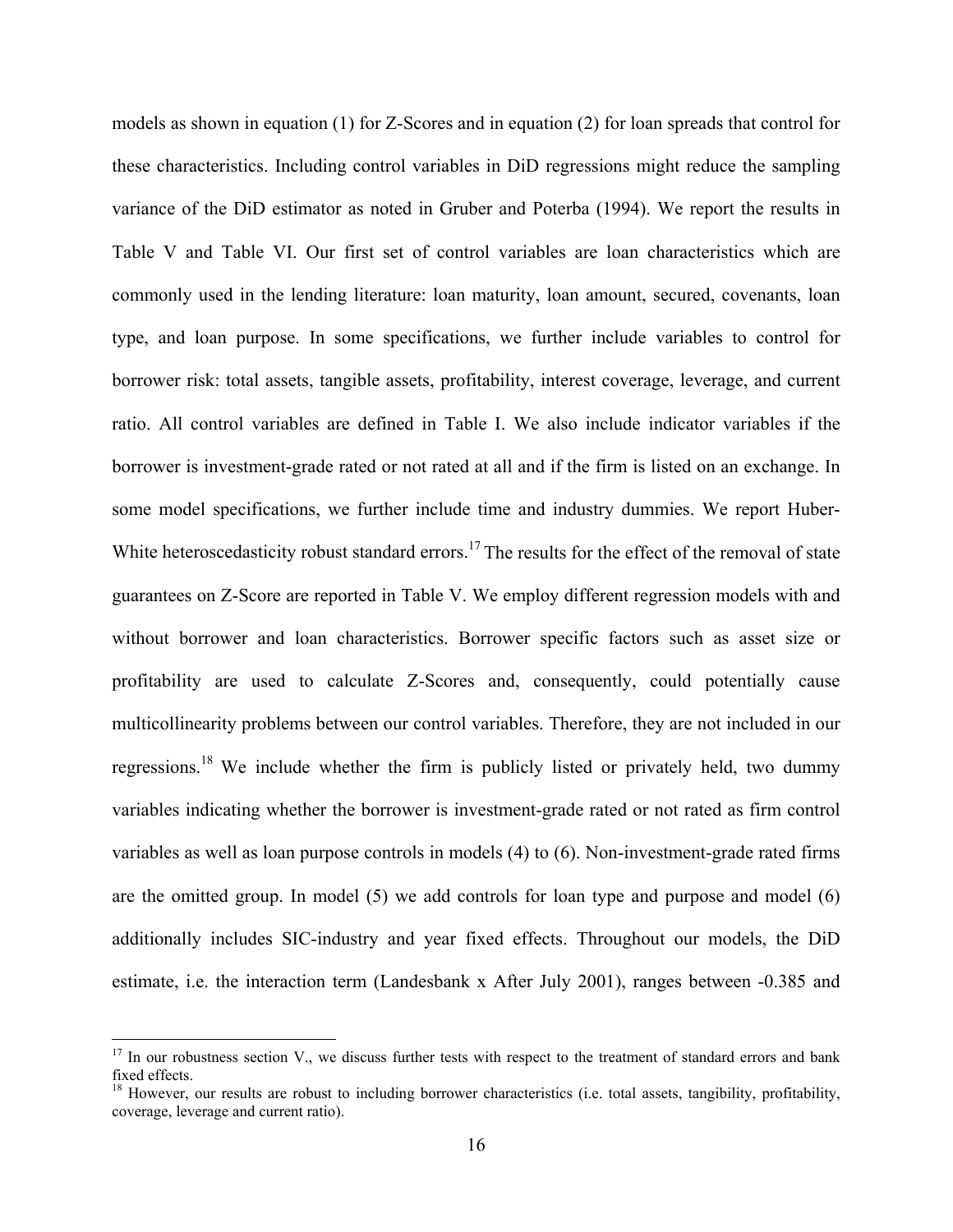-0.562 depending on the specification of the regression models. In other words, Z-Scores are relatively lower (and firms riskier) after July 2001 if a Landesbank is the lead arranger of a syndicated loan. This result is statistically significant at the 1% level. Before July 2001, however, there was no difference in risk between Landesbanken and Non-Landesbanken led loan deals.

We then test how the interest rate of the loans arranged by Landesbanken change after July 2001 relative to those arranged by Non-Landesbanken. Since Landesbanken increase the risk in their corporate loan portfolio, we want to know whether they adjust the interest rate on these loans accordingly. We report these results in Table VI. The dependent variable is the AISD. We employ the same models as in Table V and add an additional regression explicitly controlling for a wide array of borrower characteristics. Consistent with our bivariate results, we find that loans arranged by Landesbanken have 27 bps to 66 bps lower spreads relative to Non-Landesbanken after July 2001. This result is statistically and economically significant. We also test the null hypothesis that there have been no spread differences between Landesbanken and Non-Landesbanken loans before the removal of the state guarantee and cannot reject this hypothesis at conventional levels. Analyzing the long-term trend, we find that spreads have been increasing in the period after July 2001 by 23 bps to 52 bps. That is, Landesbanken deviate from this trend by charging significantly lower spreads. Comparing the general trend in loan spreads and the coefficient of the interaction term, we find evidence that Landesbanken demand even lower spreads compared to the pre-July 2001 period. Investment-grade and not rated loans have lower spreads compared to non-investment-grade rated loans. Loans with longer maturities, as well as LBO loans are usually more expensive. Loans to public firms and collateralized loans have lower spreads. Similarly, borrowers that are larger, have higher interest coverage ratios or are more profitable pay lower spreads. Highly leveraged borrowers pay higher spreads and our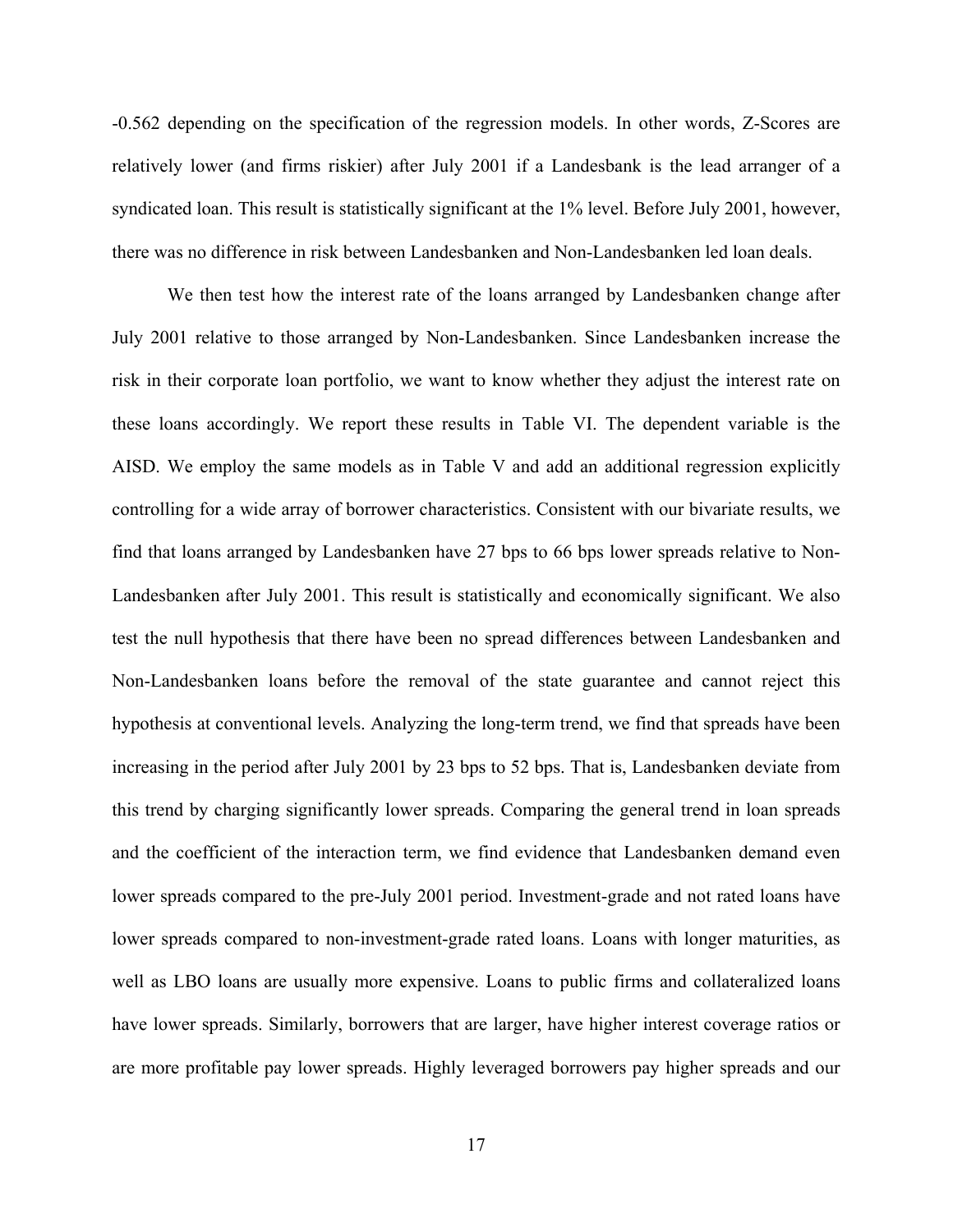coefficients are broadly in line with the ones found in the literature (e.g. Bharath et al., 2011; Santos and Winton, 2008; Saunders and Steffen, 2011.)

Overall, we find results consistent with the ones in Table IV, namely, that Landesbanken simultaneously grant riskier loans and do not increase loan spreads on their loans after the removal of the state guarantees relative to Non-Landesbanken.

### *B. Variation across Landesbanken*

 $\overline{a}$ 

## *B.1. Expected Rating Downgrade*

We analyze next how the results vary across Landesbanken depending on their change in franchise value. Figure 3 presents the expected rating downgrade of the Landesbanken that have been active in the syndicated loan market before and after the removal of the state guarantee. As proxy for the expected rating, we use the first senior unsecured debt rating after the removal of the state guarantee in  $2005.<sup>19</sup>$ 

We take the rating assessments of the three major rating agencies, namely Standard  $\&$ Poor's, Moody's and Fitch, and compare for each Landesbank the rating before the removal of the gurantees with the one after the removal.<sup>20</sup> Following this, we sort Landesbanken by their expected rating downgrade in notches. Figure 3 shows that the four Landesbanken with the highest expected rating downgrade are Bayern LB, Sachsen LB, LBBW, and Helaba with six, five, and four notches, respectively. The other Landesbanken are West LB, Bremer LaBa, Nord

<sup>&</sup>lt;sup>19</sup> Two major ratings agencies, Standard & Poor's and Fitch, also offered so-called shadow ratings for senior unsecured debt in July 2004, one year before the end of the transition period. These ratings were presented as an indication on how the Landesbanken would be rated on basis of their current condition at this point of time. These indication ratings are nearly identical to the realized ratings in July 2005. For example, the ratings of the eleven Landesbanken offered by Fitch in July 2004 and July 2005 differ only in one case and that by only one notch. However, we decide to use the realized ratings since (i) Moody's did not offer any indicative ratings before July 2005 and (ii) S&P did not offer indicative ratings for all Landesbanken.

<sup>&</sup>lt;sup>20</sup> In the case that the three rating agencies have different ratings assigned to a single Landesbank ("split rating"), we always take the lowest available rating.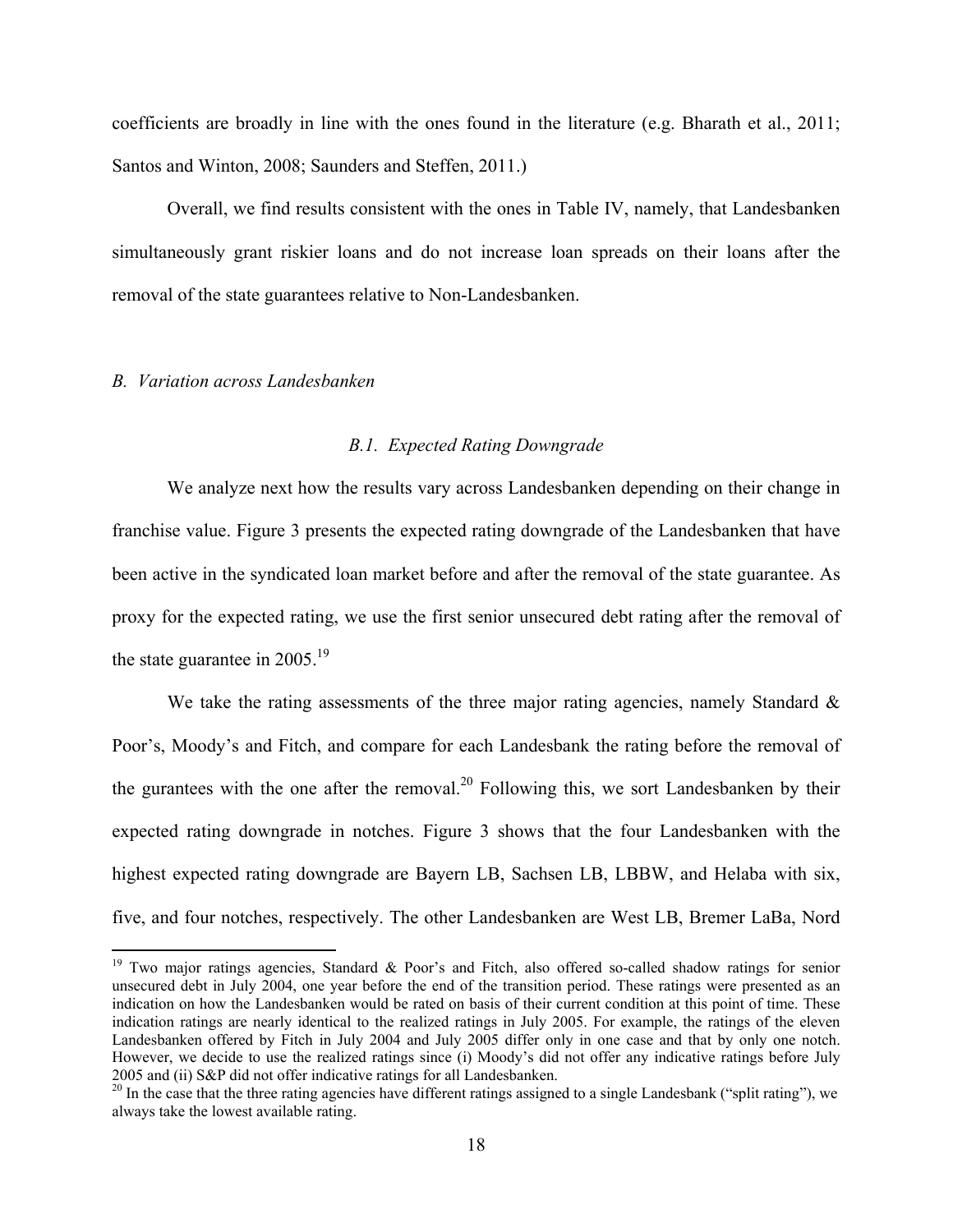LB, and HSH Nordbank with downgrades of three or two notches. It is important to note that the rating downgrade is not caused by excessive bond issuance. To see this, we analyze the bank financial strength or stand-alone rating and do not find significant differences between 2001 and 2005 (see table below Figure 3); the difference in the senior unsecured debt ratings thus is a direct result of the removal of the guarantee.

## *B.2. Expected Rating Downgrade and Risk Taking Incentives*

We explore whether in particular Landesbanken with a large decrease in franchise value increase borrower risk after the removal of the guarantee. For this analysis, we use the same framework as before and report the results in Table VII. Panel A analyzes the change in borrower risk of high- versus low-downgrade Landesbanken after July 2001. The difference in Z-Scores of the borrowers of Landesbanken relative to all German firms is our proxy for borrower risk. We find that the average Z-Score of high-downgrade Landesbanken is 0.39 lower relative to low-downgrade Landesbanken after July 2001, while Z-Scores of borrowers have been comparable among the high-downgrade and the low-downgrade Landesbanken before July 2001. Panel B of Table VII presents the results for the loan spreads, and the DiD estimate is 50 bps lower for high versus low-downgrade Landesbanken after July 2001.

In order to control for additional characteristics, we report multivariate DiD regression results in Table VIII and IX. Table VIII presents DiD regression results with the Z-Score as the dependent variable. *LaBa High Downgrade* is an indicator variable equal to 1 if the Landesbank has an expected rating downgrade of four or more notches. Indicator variable (*LaBa High Downgrade x After July 2001)* is the interaction term and our DiD estimate. The number of observations is lower compared to Table V because we only include loans originated by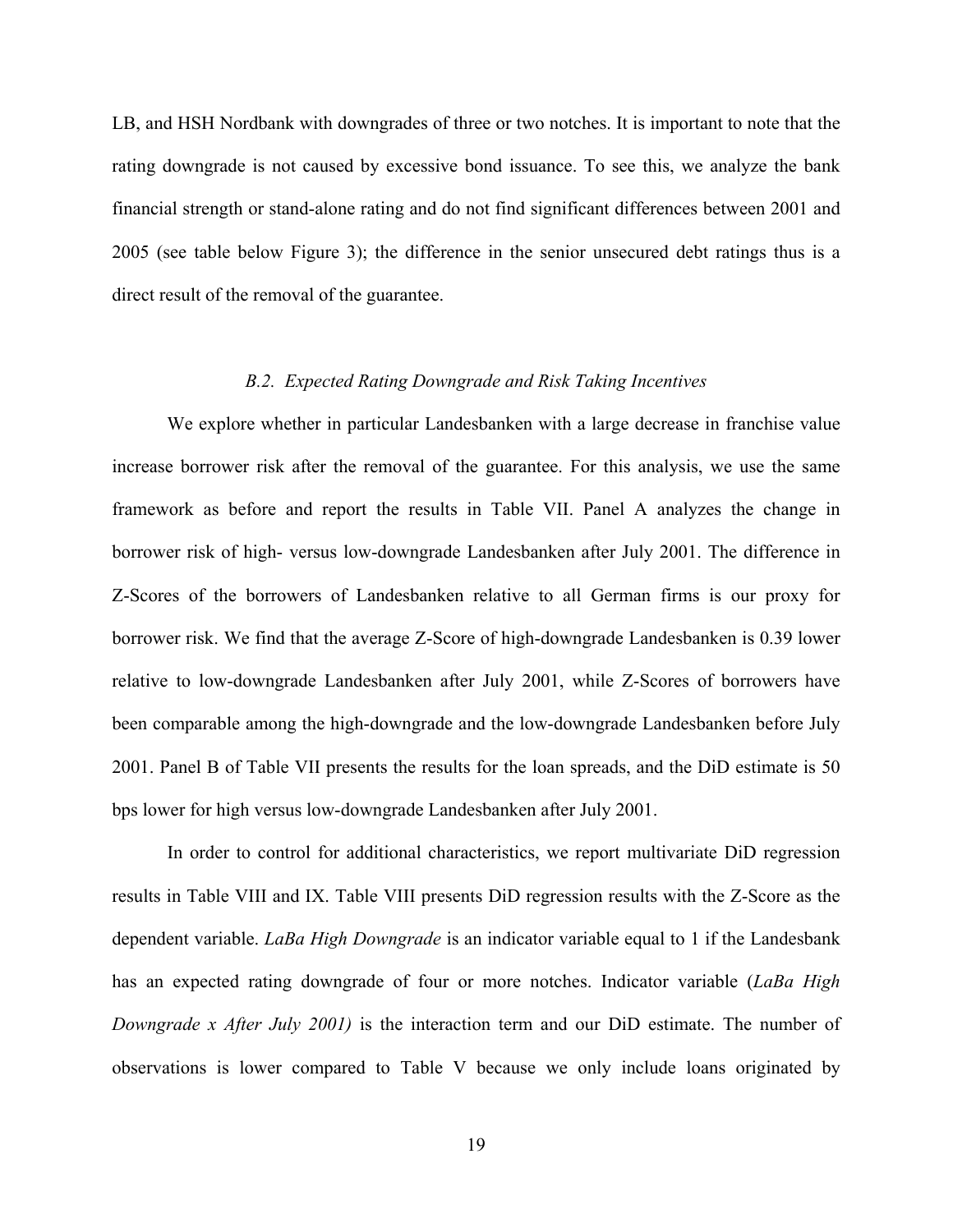Landesbanken. Our DiD estimate is negative and significant which suggests that high-downgrade Landesbanken give loans to riskier borrowers compared to low-downgrade Landesbanken after July 2001.

Table IX presents DiD regression results with the AISD as the dependent variable. Consistent with our bivariate results, we find that loans arranged by high-downgrade Landesbanken have 50 bps to 75 bps lower spreads relative to low-downgrade Landesbanken after July 2001. This DiD estimate is statistically and economically significant. Further, in the period before July 2001, loans arranged by high-downgrade Landesbanken had spreads not different from low-downgrade Landesbanken. The long-term trend (represented by the indicator variable *After July 2001*) shows also that spreads have not been different in the period after July 2001 compared to the pre-July 2001 period for Landesbanken borrowers. The control variables have the expected signs and are broadly similar in magnitude compared to Table VI.

### *C. Ex-post Borrower Performance and Switching*

The analysis so far shows that Landesbanken, and in particular those Landesbanken with the largest expected downgrading, react to the removal of government guarantees with a substantial change in their lending behavior. They lend, relative to other banks, to significantly riskier customers, but do not adjust their rates compared to the period before the removal of government guarantees. In our quantitative approach, we control for borrower risk using Z-Scores and other control variables. However, it might be the case that borrowers from Landesbanken are of higher quality on an unobservable basis, e.g. a upward trend in credit quality of the borrowers, which is not reflected in our risk measures. To examine this, we analyze borrower risk over time, after the loan has been originated. The results are shown in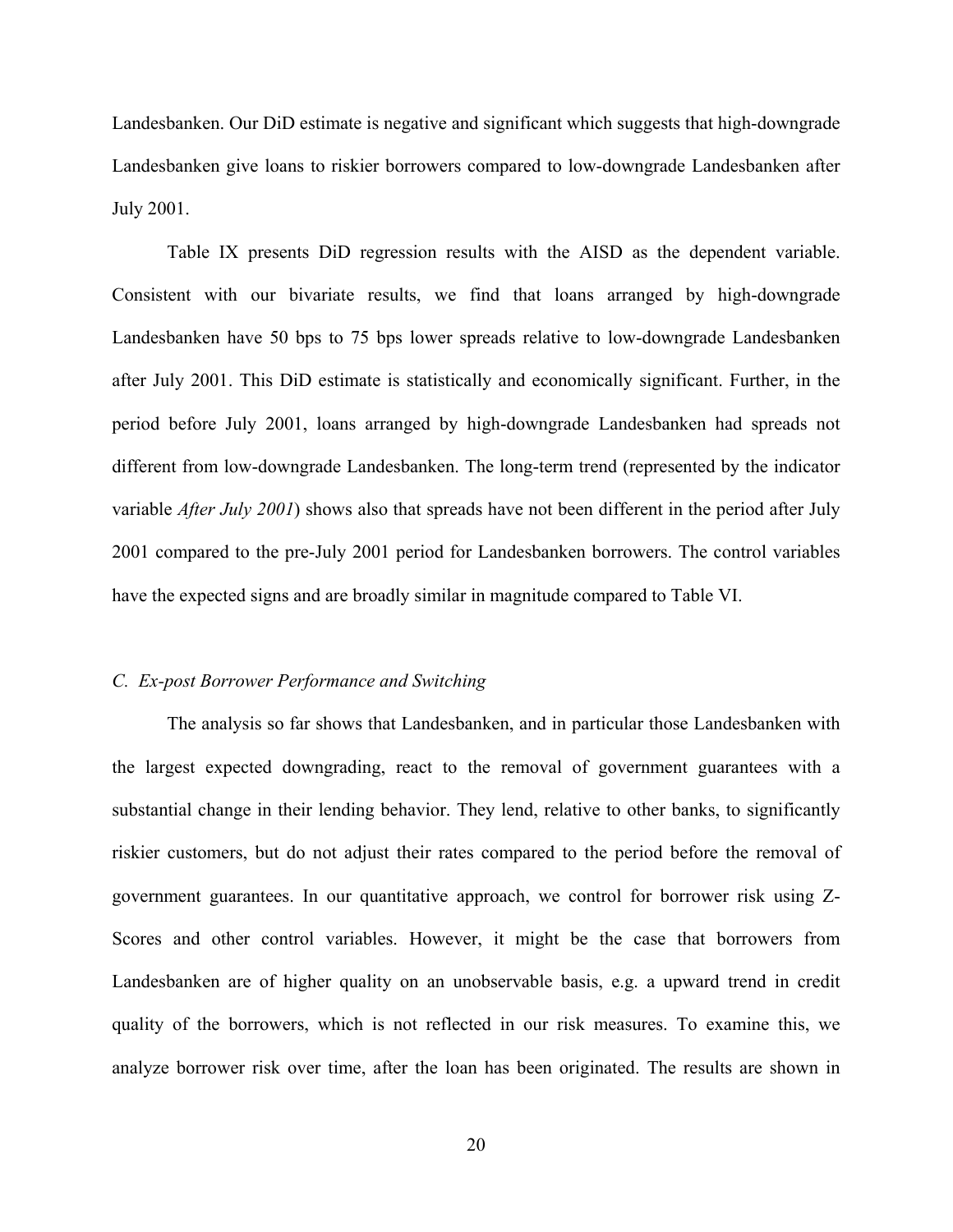Figure 4. The graph shows the difference in the development of borrower risk, dependent on whether a borrower receives a loan from a Landesbank or not and whether the loan is granted before or after 2001. Borrower risk is again measured by the difference in Z-Scores between the bank's borrowers and the Z-Score of all German firms. More specifically, the lines represent the development of the Z-Scores of Landesbank borrowers relative to the development of the Z-Scores of Non-Landesbanken borrowers since loan origination. The lighter green line captures the development before 2001. It shows that the development of Z-Scores of Landesbanken and Non-Landesbanken borrowers stays rather close to each other as it can be seen from the table below the graph. After four years, the difference reaches a value of -0.18, but this value is not statistically significant. In strict contrast, the darker blue line for the comparison of borrower risk after 2001 continuously decreases and reaches a value of -0.24 already after three years. It further decreases to a value of  $-0.32$ , and both differences are statistically significant. This evidence suggests a substantially different risk development for borrowers of Landesbanken and Non-Landesbanken before and after July 2001.

We also find that the distribution of the Z-Scores for Landesbanken borrowers compared to Non-Landesbanken borrowers are getting more positively skewed over the sample period. In other words, many borrowers of Landesbanken have low Z-Scores which is partially off-set by borrowers with very high Z-Scores. This suggests that Landesbanken serve borrowers of low credit quality. Furthermore, we compare the risk profile of borrowers that switch from Non-Landesbanken to Landesbanken after July 2001 and those that do not switch. We find that borrowers that did not switch have higher Z-Scores (-0.68) compared to those that switched to Landesbanken (-1.01). The difference in Z-Scores is significant at the 1% level. We cannot distinguish whether the borrowers that switched were denied further loans from Non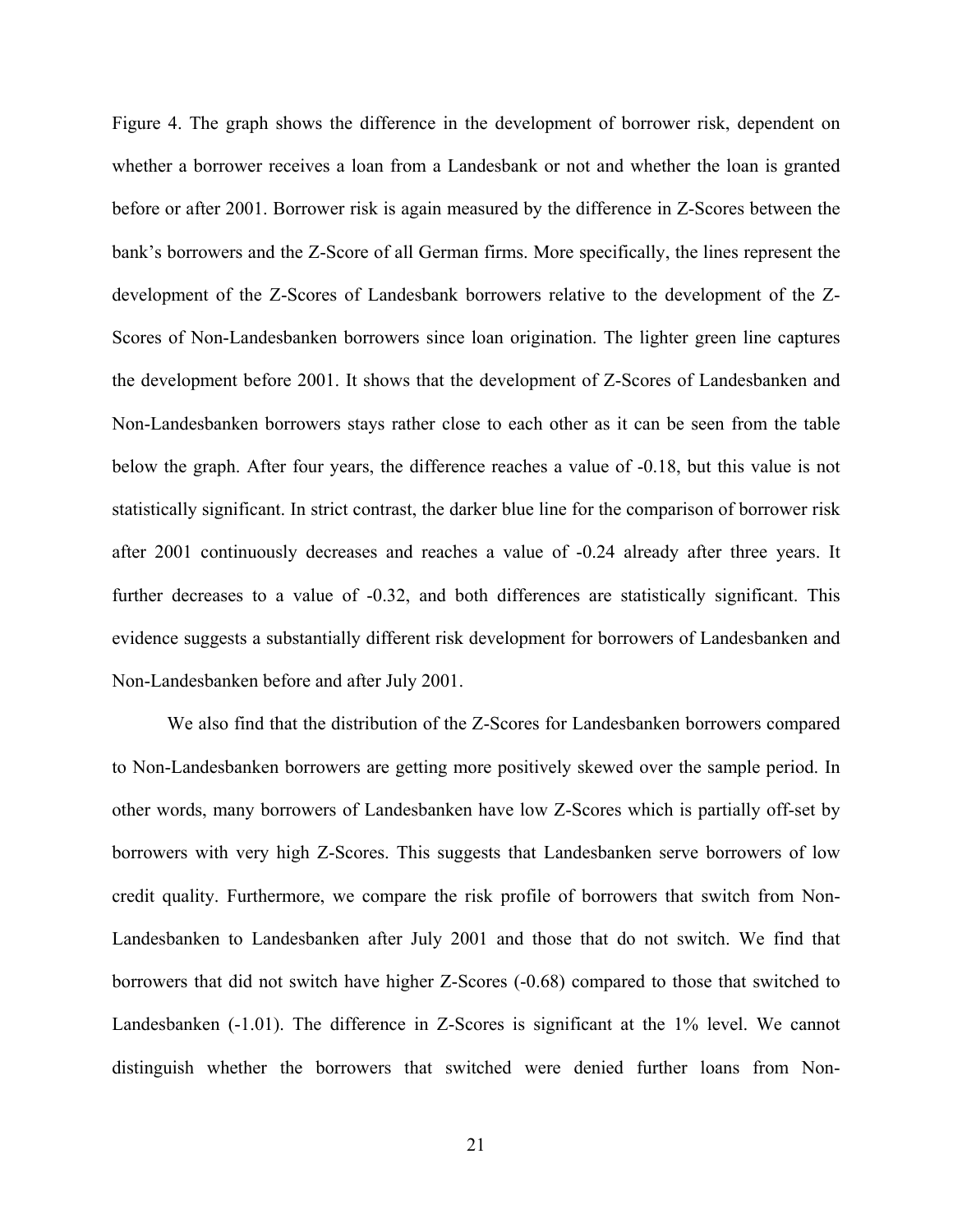Landesbanken or if they volunarily switched to a Landesbank. However, we find that they have lower Z-Scores than firms that borrowed from Non-Landesbanken before July 2001 and obtained loans both from Landesbanken and Non-Landesbanken after July 2001. We also do this analysis for firms that exclusively relied on Landesbanken before the announcement of the removal. Both borrowers staying at Landesbanken and borrowers switching to Non-Landesbanken show a deterioration in Z-Score but the difference of these two scores is not significant. These results provide further evidence consistent with increased risk taking.

## *D. Do Landesbanken Keep Riskier Loans on their Balance Sheets?*

 $\overline{a}$ 

It could be argued that Landesbanken may distribute a major portion of these riskier loans to syndicate participants, such as participating banks or institutional investors, without increasing the riskiness of their own loan portfolio. To test this, we employ a similar DiD framework and compare the loan share retained by each lead arranger for Landesbanken versus Non-Landesbanken loans before and after July 2001. Dealscan provides information on the loan share retained by various members of the syndicate for a subset of the data. The data for loan shares are available for 1,205 loans in our sample. We report the results in Table X. Before July 2001, we do not find a statistically significant difference between Landesbanken and Non-Landesbanken. However, the DiD estimate shows that, after the removal of the guarantee, Landesbanken retain a 2.61% larger share of the loan relative to Non-Landesbanken and relative to before July 2001. This estimate is significant at the 1% level suggesting that Landesbanken retain a substantial portion of these riskier loans on their balance sheets.<sup>21</sup>

<sup>&</sup>lt;sup>21</sup> In unreported tests, we identify a larger change in volume of loans originated by Landesbanken versus Non-Landesbanken (the CAGR of Landesbanken is 0.46% relative to 0.13% for Non-Landesbanken) during the transition period. This is consistent with Landesbanken aimingto expand their market share in the corporate loan market.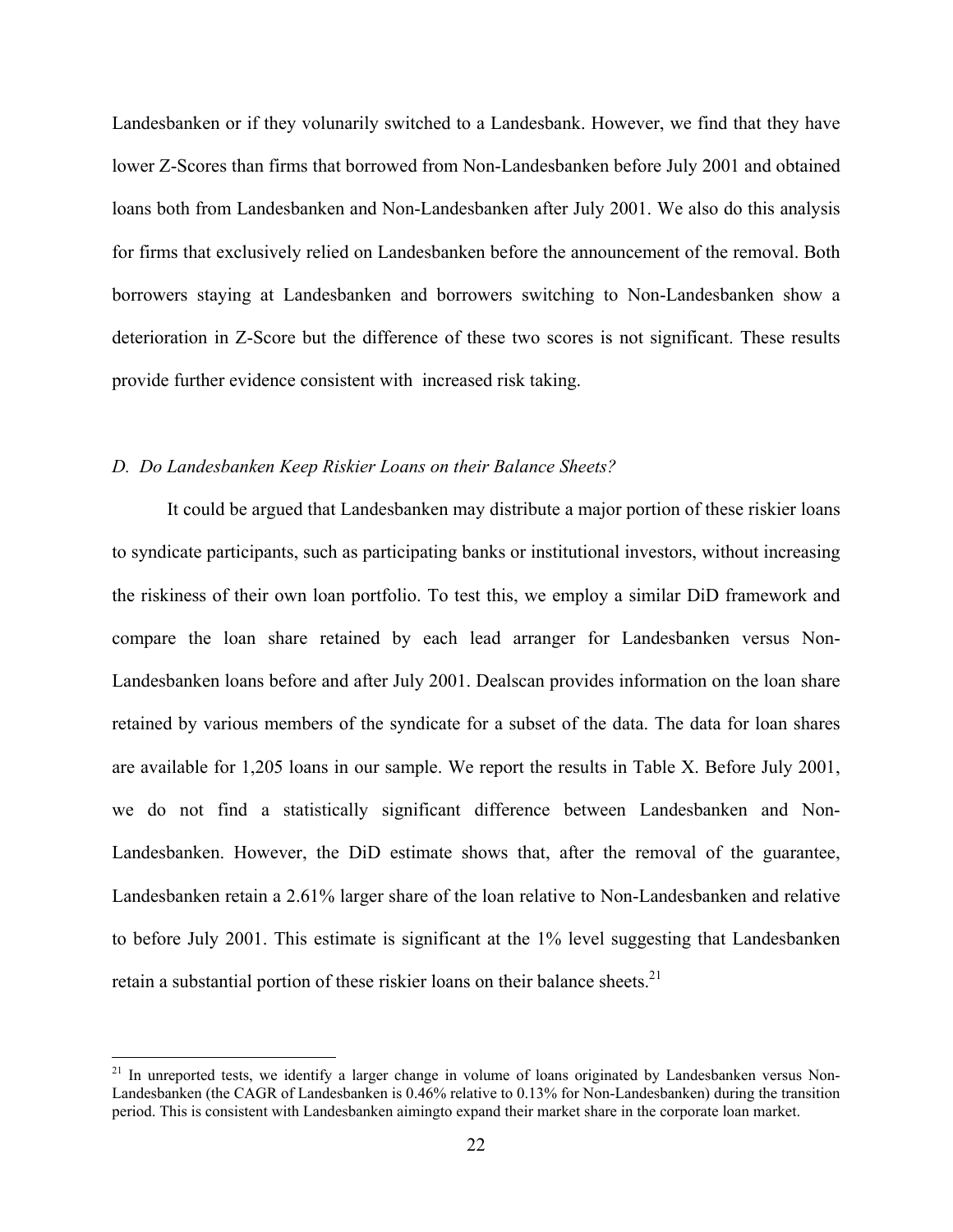### **IV. The Impact of the Transition Period**

### *A. Transition Period and Bond Issuances*

The four-year transition period for the removal of the guarantee provides a unique opportunity to analyze the behavior of banks, as it provides them with an incentive to issue bonds due to lower costs of carry. We thus expect to find a larger increase in bond issuances by Landesbanken with the largest decrease in franchise value. Figure 5 shows that the total volume of bond issuance by Landesbanken started to increase in the second half of 2002 and peaked in the first half of 2005, right before the end of the transition period. Afterwards, the volume almost decreased to levels where it had been before the removal of guarantees was announced.<sup>22</sup> The eight light-green bars on the bottom of Figure 5 show the change in unsecured public debt issuances of Landesbanken in the transition period (Mid July 2001 to Mid July 2005) relative to the period before (Mid July 1999 to Mid July 2001). The Landesbanken with the highest expected rating downgrades are also the ones that issue more public debt in the transition period. For example, Bayern LB issues 14.0 times and Sachsen LB 15.8 times the amount of public debt after July 2001 compared to before. Nord LB or HSH Nordbank with only three and two notches downgrades issue 7.3 and 8.9 times the amount, respectively. We analyze this more formally and calculate the correlation between public bond issuance and expected rating downgrade. We find a correlation of 0.83 which is significant at the 1% level. This is exactly what we would expect.

### *B. Risk Taking with Grandfathered Debt*

 $22$  The more recent increase in 2007 and 2008 is due to the bonds issued during the Landesbanken's solvency crises when many of the bonds are guaranteed by either the federal state or the central government.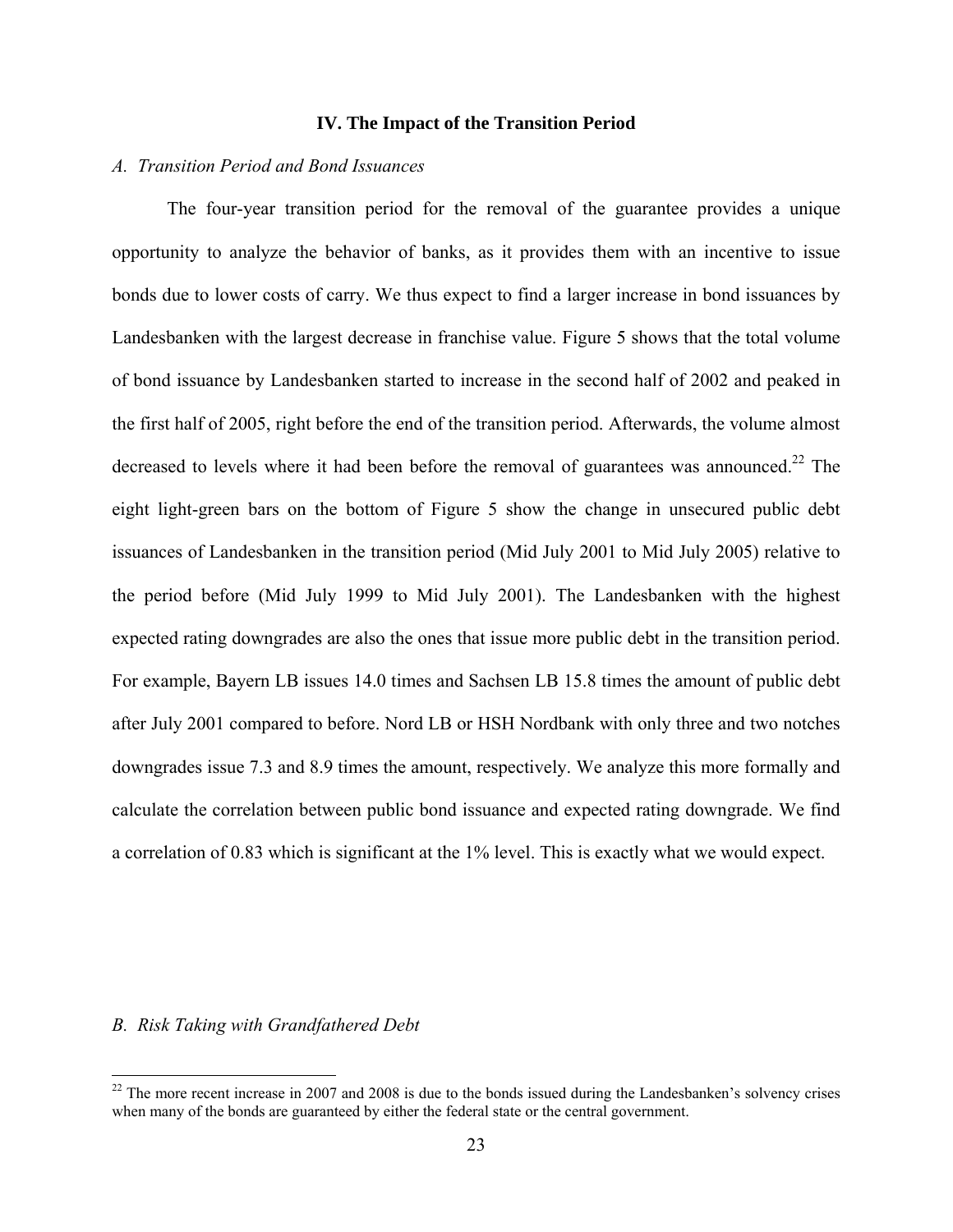As shown in Figure 5, Landesbanken issued billions of guaranteed (EUR) debt between 2001 and 2005. A substantial increase in risk taking did not only occur in the corporate loan portfolio of Landesbanken, but also in off-balance sheet activities. Apparently, a major proportion of these funds have been used to invest in and provide a liquidity back-stop for offbalance sheet conduits. Given the paucity of data, however, it is difficult to comprehensively measure off-balance sheet risk taking. In the following, we provide evidence consistent with this behavior using structured investments in conduits as an example. The main idea is that Landesbanken used the funds issued under the guarantee to invest in conduits. The guarantee allowed them to hold significantly more conduit assets relative to (on balance sheet) total assets which significantly increased their exposure to the conduits (Acharya and Schnabl, 2010).

We collect additional information on the investments of the Landesbanken in asset backed commercial paper conduits (ABCP) and structured investment vehicles (SIVs) from S&P and Capital IQ. Overall, Landesbanken have a combined exposure to ABCP conduits and SIVs of 97 billion EUR at the end of 2006. The majority can be attributed to Sachsen LB (25 billion EUR), West LB (34 billion EUR) and Bayern LB (16 billion EUR), which translates into 37.2%, 11.8% and 4.5% of total assets, respectively.23 An interesting example for the off-balance sheet activities of Landesbanken is Ormond Quay which is a conduit set up and managed by Sachsen LB in 2004. As of July 2007, Ormond Quay invested about USD 11.4 billion almost exclusively in asset backed securities (ABS) and 79% thereof in residential and commercial mortgages. These assets were almost entirely refinanced with short-term ABCPs which usually have a maturity of 30 days or less. Only 0.3% of the asset value was equity (Acharya and Schnabl, 2010). Still, the conduit was rated "P-1", the best possible short-term rating assigned by

<sup>23</sup> Nevertheless Standard & Poor's (2007) states that *"we consider that credit risk in the German banking sector from U.S. subprime mortgage exposures is limited as it is generally concentrated in the 'AAA' and 'AA' rated tranches and we consider the potential market valuation effects to be manageable."*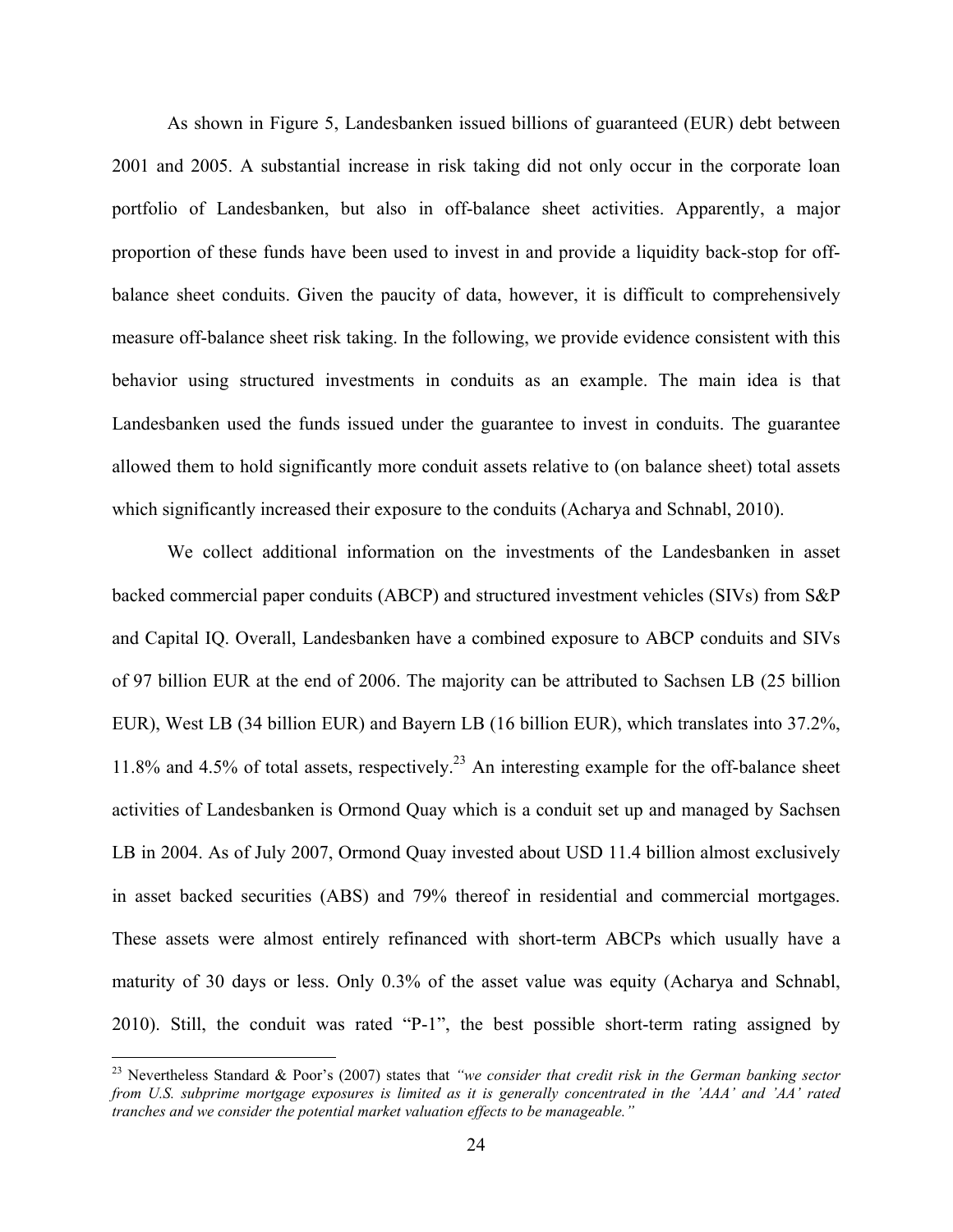Moody's. Sachsen LB provided an explicit guarantee for all ABCP assumed by Ormond Quay. According to Moody's, this top rating was only possible because of Sachsen LB's guarantee. Landesbanken were thus able to have higher exposures to conduits relative to other banks without this guarantee. Even though these assets were off-balance sheet, explicit (or implicit) liquidity insurance by Landesbanken exposed them to the risk of providing liquidity once the maturing ABCP could not be rolled over.

Table XI displays the time-series of the global ABCP volume using the data provided by Acharya and Schnabl (2010) and Acharya, Drechsler, and Schnabl (2013). Between 2000 and 2006, the volume of the global ABCP almost doubled from USD 494 billion to USD 1,000 billion. Table XI also reports the volume of the entities sponsored by German Landesbanken.<sup>24</sup> For these banks, the growth rates were even higher: the volume grew from USD 30 billion in 2000 to USD 84 billion in 2006. Even more astonishing, the proportion of the global ABCP volume that was guaranteed by German Landesbanken was 6.0% in 2000 and even 8.4% in 2006 and the average proportion was  $7.0\%$  during the 2000 to 2008 period.<sup>25</sup> In other words, the few and globally small Landesbanken contributed a substantial share to the built-up of the ABCP bubble that preceded the global financial crisis which culminated in bailouts in the German Landesbanken sector from 2007 on. We observe an elevated growth rate of the ABCP volume of German Landesbanken in 2001 and 2002 immediately after the removal of the government guarantees had been announced, and again in 2005 and 2006 when the global ABCP market accelerated and the available funds of Landesbanken were highest due to the bond issuances. In

<sup>&</sup>lt;sup>24</sup> The dataset contains seven Landesbanken sponsors: Bayern LB, Helaba, Nord LB, West LB, Sachsen LB, HSH Nordbank, and LBBW.

<sup>&</sup>lt;sup>25</sup> They also had high exposure relative to their book equity. For example, the exposure of Sachsen LB (West LB) was 7.4 times (4.0 times) their respective book equity. For comparison, IKB, the first bank that needed to be bailed out in 2007, had ABCP exposure amounting to 18.6 times their book equity. Countrywide, another failed US mortgage lender, had exposure of about 1.2 times book equity.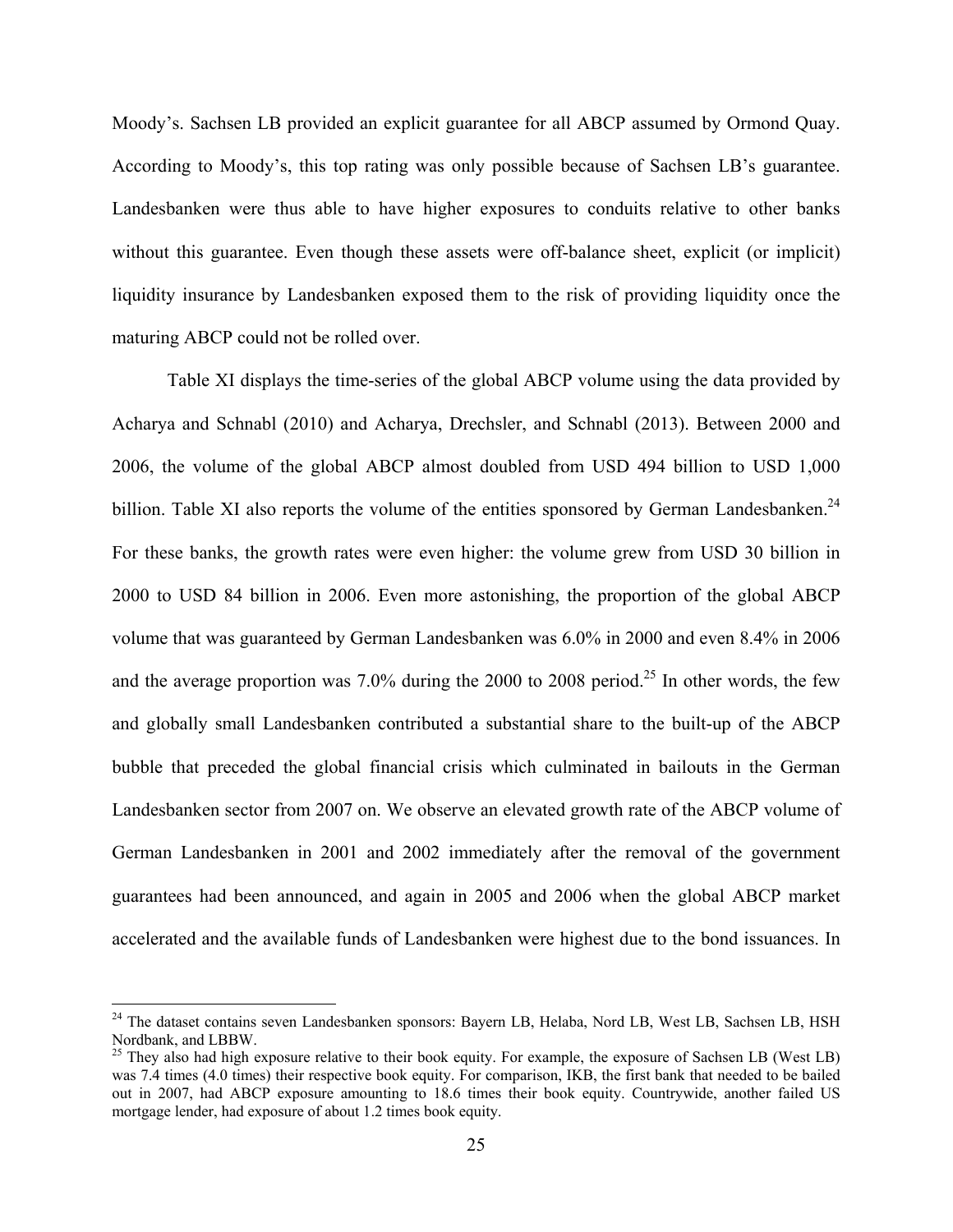these years, the growth of the ABCP of Landesbanken was more than 50% larger than that of the overall market. In sum, our analysis shows that the German Landesbanken contributed significantly to the global ABCP growth. This aspect emphasizes the significant risks Landesbanken exposed themselves to after the announcement of the removal of the guarantees and is again consistent with our hypothesis.

## **V. Robustness**

In this section, we provide several additional analyses to test the validity of the empirical specification and the robustness of the results.

#### *A. Excess Liquidity and Risk Taking*

To ensure that our results are not driven by liquidity on the Landesbanken's balance sheets but rather by increased risk taking after the removal of the guarantee was announced, we construct a measure of liquidity of Landesbanken. We obtain information about their cash holdings (cash  $\&$  cash equivalents and marketable securities) from the annual reports and include this variable as an additional regressor. Panel A of Table XII reports the results. Column (1) shows the results for the Z-Score and column (2) the results for the loan spread. The coefficients of the interaction term are similar as before and significant at the 5% level. The coefficient of *Cash & Cash Equivalents* is insignificant, suggesting that on-balance-sheet liquidity is not a significant determinant of risk taking behavior. We further analyze this effect by exploiting the time-series variation in bond issuances. Figure 5 shows that the issuance activity of Landesbanken between 2001 and 2005 is first fairly stable, then gradually increasing and reaching its peak in the first half of 2005, when it is more than twice as large as the issuance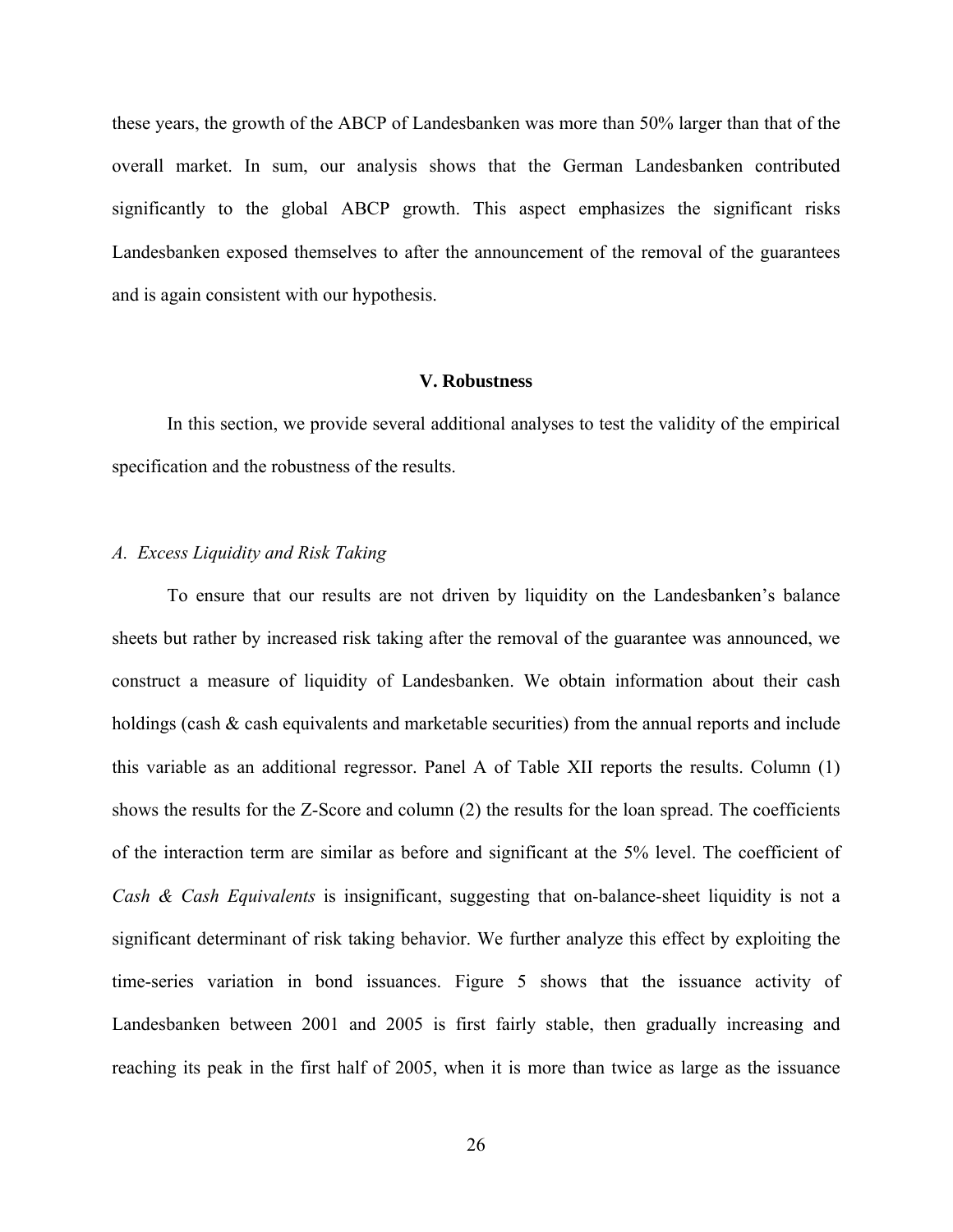volume in any half year before. We thus exclude the first half year of 2005 and test whether the results still hold. The results in Panel B of Table XII show that after the removal of the guarantees Landesbanken give riskier loans and at lower loan rates relative to Non-Landesbanken and relative to the period before. Our results are thus not driven by the substantial liquidity inflow in the first half of 2005.

### *B. Different Credit Score Measures*

 $\overline{a}$ 

We use alternative credit score measures as proxies for borrower credit risk in addition to the Z-Score as adapted in MacKie-Mason (1990) and used throughout our analysis:

 $Z-Score_i = 1.2 x$  (Working Capital<sub>i</sub> / Total Assets<sub>i</sub>) + 1.4 x (Retained Earnings<sub>i</sub> / Total Assets<sub>i</sub>) + 3.3 x (EBIT<sub>i</sub> / Total Assets<sub>i</sub>) + 1.0 x (Sales<sub>i</sub> / Total Assets<sub>i</sub>)

Specifically, these alternative proxies are: the original Z-Score (Altman, 1968), the O-Score (Ohlson, 1980) and the Zmijewski (1984) Score.<sup>26</sup> We find high correlations between our credit score and the alternative proxies. For the MacKie-Mason (1990) Z-Score and the Altman (1968) Z-Score we obtain a correlation of 0.96 which is significant at the 1% level. Regarding the correlation of the Altman (1968) Z-Score to the credit scores developed by Ohlson (1980) and Zmijewski (1984), both purely consisting of accounting data, we find correlations both significant at the 1% level of -0.35 and -0.38, respectively.<sup>27</sup> Further, for example replacing the MacKie-Mason (1990) Z-Score with the original Z-Score of Altman (1968) in Table IV, the mean DiD estimate is -0.46 and significant at the 1% level. If we use the Ohlson (1980) or

 $26$  However, since our dataset consists of publicly listed as well as privately held firms, we replace the market value of equity by the book value of equity for all firms in the Altman (1968) Z-Score.<br><sup>27</sup> In the credit scores of Ohlson (1980) and Zmijewski (1984) larger negative values, represent lower risk of

borrower default.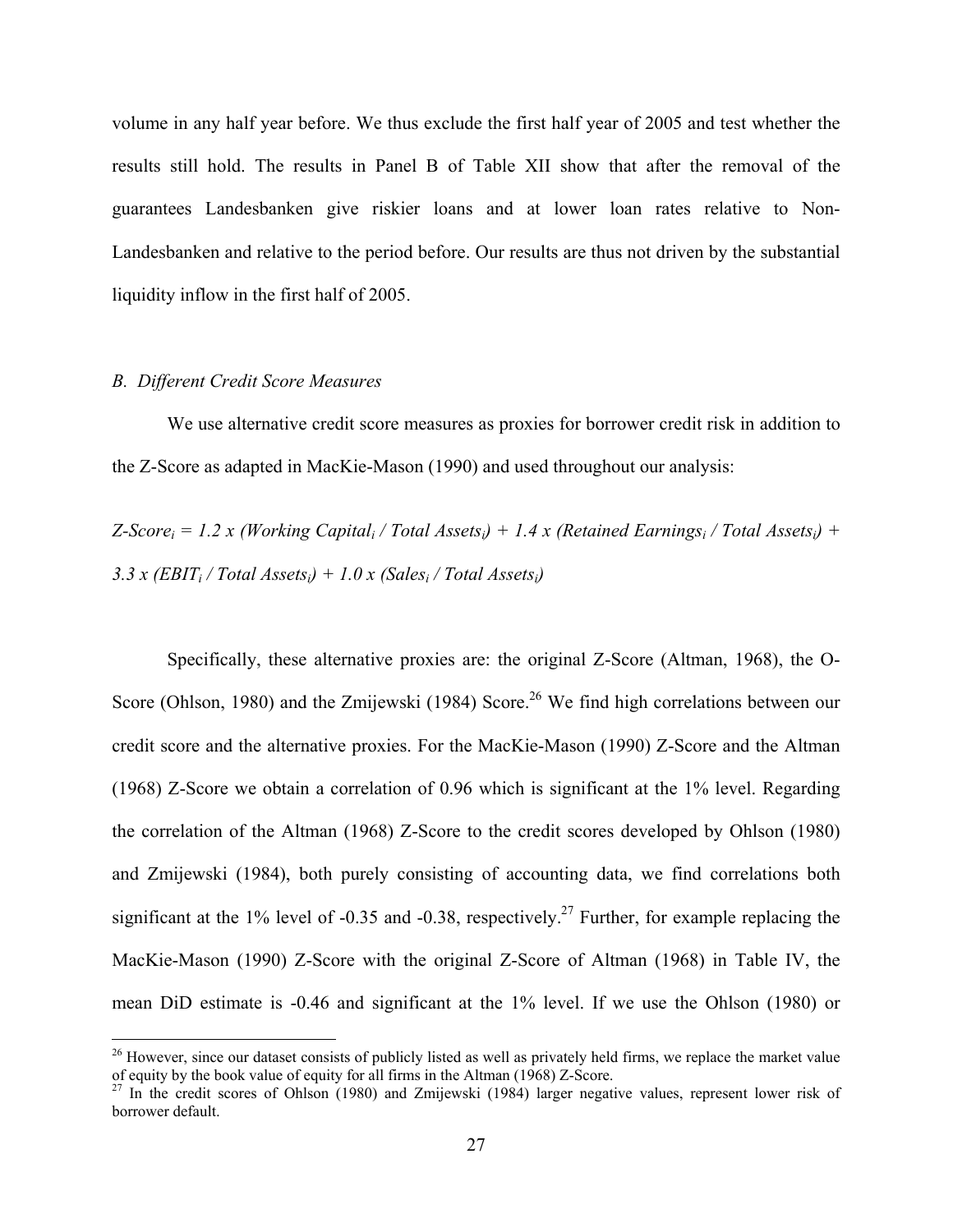Zmijewski (1984) scores, our mean DiD estimates for the Table IV set-up is 1.47 and 0.52, respectively. Both DiD estimates are significant at the  $1\%$  level.<sup>28</sup> The risk measures thus consistently show that Landesbanken increased risk relative to Non-Landesbanken in the period after the removal of the guarantee.

## *C. Further Robustness Tests*

We perform miscellaneous tests with respect to (i) a different sample period, (ii) the period design, (iii) type of Non-Landesbanken, (iv) syndicate structure, (v) clustering of standard errors, and (vi) bank fixed effects. $29$ 

(i) In our main tests, our sample spans the 1997 to 2008 period. To make sure that the results are not driven by changes in the crisis period, we repeat all tests using the 1997 to July 2007 period. The results do not change. (ii) We split our sample after 2001 into the July 2001 to July 2005 and the after July 2005 period. In other words, we cover the transition period separately. Our bivariate analysis shows that Landesbanken already offered significantly lower spreads for loans in the transition period. This lower spread effect extends to the period after July 2005. (iii) If we restrict our Non-Landesbanken sample on private banks from Germany we also find that after July 2001 the spreads from Landesbanken loans are lower than the spreads of loans arranged by other German domestic banks. (iv) Our definition of Landesbanken involvement requires that one Landesbank has to be within the group of lead arrangers. We use various definitions, i.e. we require that there is at least one Landesbank among the lead arrangers, exactly one Landesbank or more than one Landesbank. We get very similar results. In fact, the results get stronger if a larger number of Landesbanken is among the lead arrangers. (v)

<sup>&</sup>lt;sup>28</sup> All untabulated results are available upon request

<sup>&</sup>lt;sup>29</sup> We do not tabulate the results for reasons of space.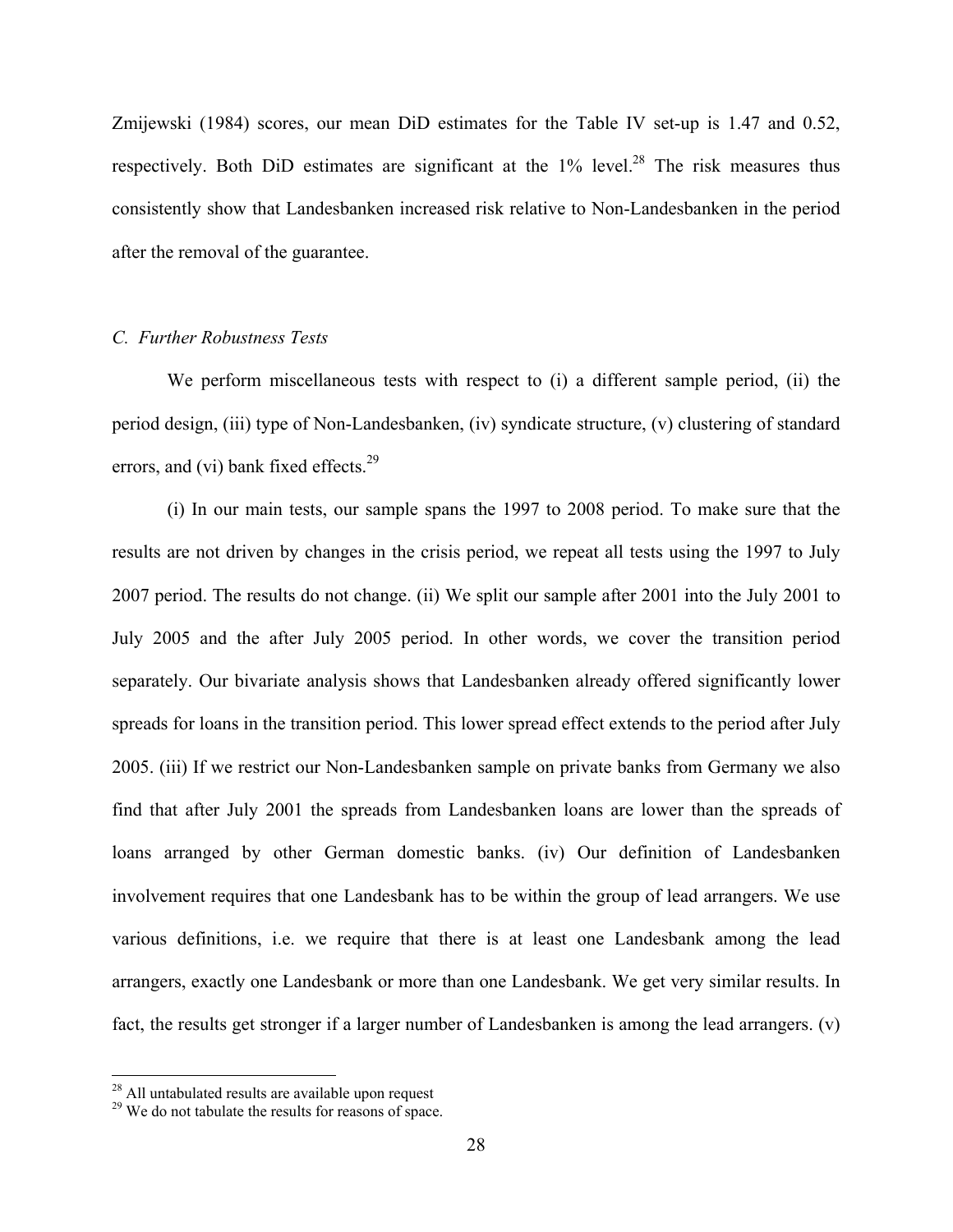Possible auto-correlation of standard errors could go both ways. First, many firms have more than one loan, i.e. standard errors of the same firm might be auto-correlated. Second, Landesbanken extend loans at different points in time, i.e. standard errors of the same bank might be auto-correlated. We repeat all tests clustering standard errors either at the firm or at the bank level. Again, the results do not change. (vi) To further control for time-invariant characteristics of our sample banks as well as differences between Landesbanken and Non-Landesbanken in our DiD tests, we further include bank fixed effects in our whole sample analysis. The results again do not change.

#### **VI. Conclusion**

This paper studies how the removal of government guarantees affects bank risk taking incentives. We exploit a natural experiment in which the state guarantee for German Landesbanken are removed. This removal results in a deterioration of their credit rating, higher funding costs, and a loss in franchise value.

We analyze the lending behavior of Landesbanken around the announcement of the removal of the guarantees relative to private banks and find that Landesbanken do not differ in their lending behavior from other banks before the removal of guarantees. In contrast, after the removal Landesbanken lend to significantly riskier borrowers but do not accordingly adjust the interest rates. Consistent with banks taking higher risks when they lose their funding cost advantage.We also show that this change in risk taking is particularly pronounced for Landesbanken that face the highest expected rating downgrade and therefore the highest loss in franchise value. Further, empirical evidence from the off-balance sheet activities of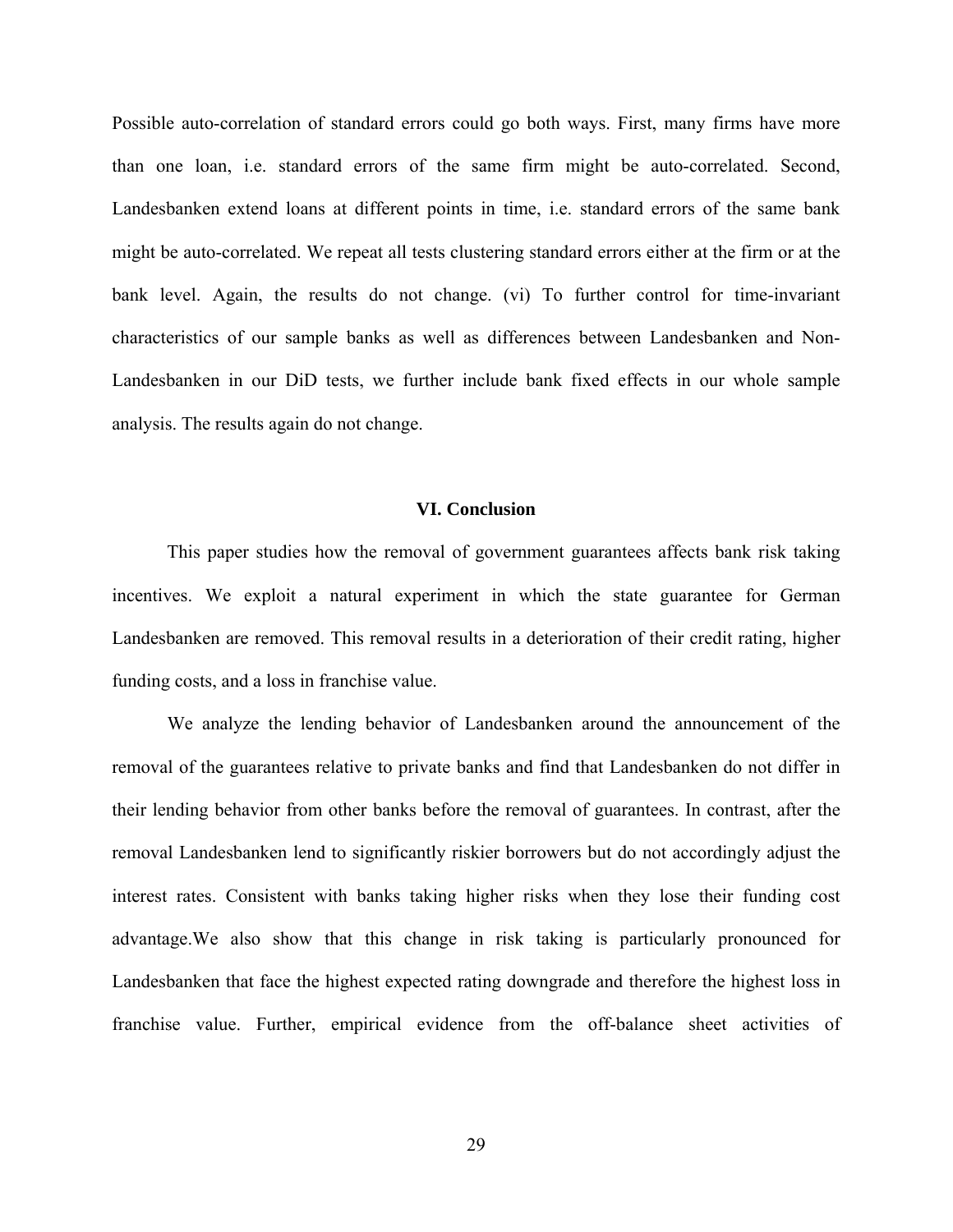Landesbanken in the conduit market suggest that Landesbanken significantly increased their risk taking.

Our results show that the removal of government guarantees has substantial consequences for the banks' risk taking incentives. During the financial crisis, governments and central banks provided unprecedented guarantees to stabilize the financial system, raising the question how they shall communicate their exit strategy and what is an optimal transition period. Our analysis suggests that governments should not grant long transition periods for ending guarantees. Possible avenues for future research are to analyze how bank supervision and governance can mitigate the increased risk taking incentives of banks.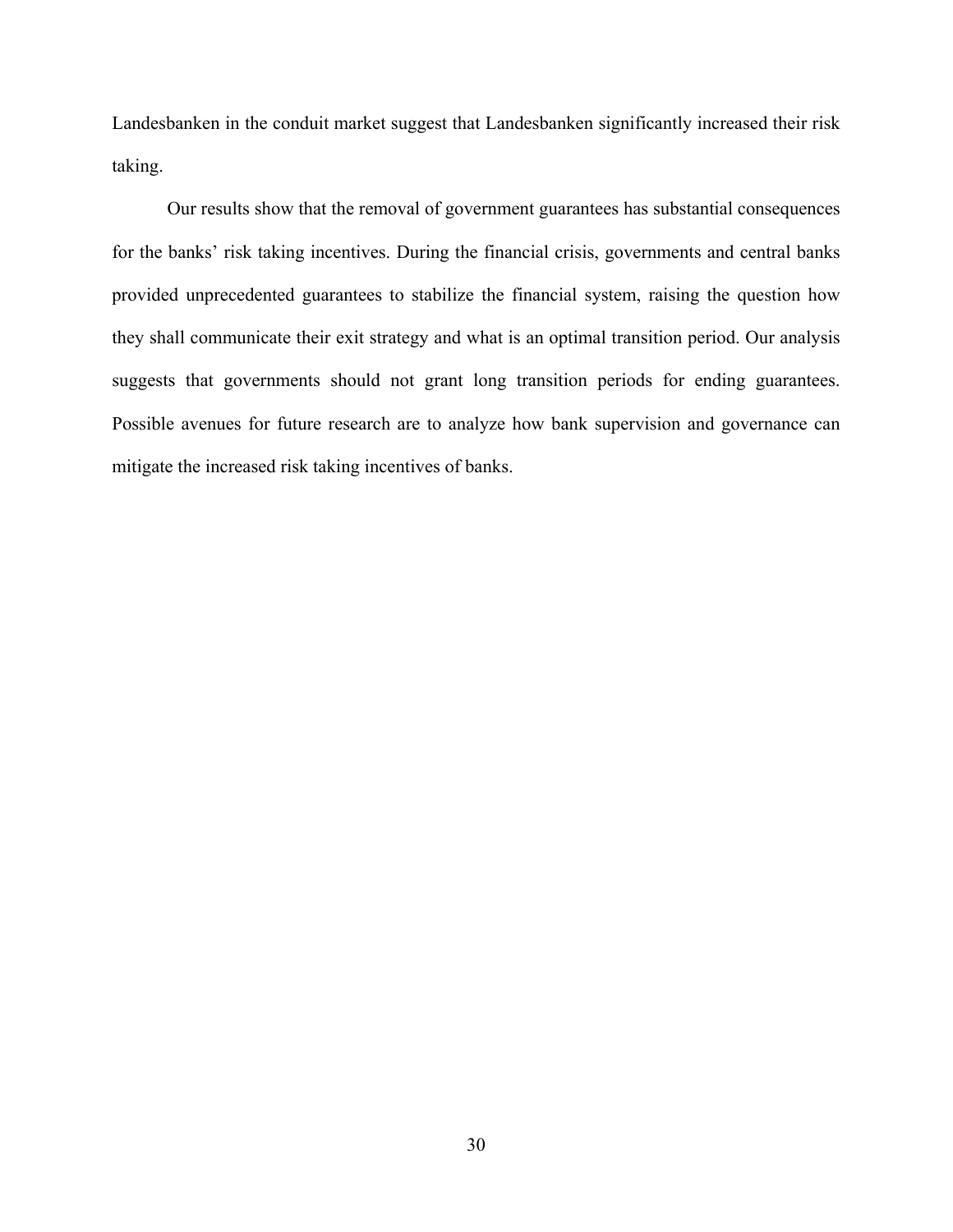#### **References**

- Acharya, V. V., I. Drechsler, and P. Schnabl (2013). A pyrrhic victory? bank bailouts and sovereign credit risk. *Journal of Finance*, forthcoming.
- Acharya, V. V. and P. Schnabl (2010). Do global banks spread global imbalances? the case of asset-backed commercial paper during the financial crisis of 2007-09. *IMF Economic Review 58*(1), 37–73.
- Altman, E. I. (1968). Financial ratios, discriminate analysis and the prediction of corporate bankruptcy. *Journal of Finance 23*(2), 589–609.
- Berglöf, E. and H. Sjogren (1998). Combining arm's-length and control-oriented finance evidence from main bank relationships in sweden. In K. J. Hopt, H. Kanda, M. J. Roe, E. Wymeersch, and S. Prigge (Eds.), *Comparative Corporate Governance: The State of the Art and Emerging Research*. Clarendon Press.
- Bernanke, B. S. (1983). Nonmonetary effects of the financial crisis in propagation of the great depression. *American Economic Review 73*(3), 257–276.
- Bernanke, B. S. and A. S. Blinder (1992). The federal funds rate and the channels of monetary transmission. *American Economic Review 82*(4), 901–921.
- Bernanke, B. S. and A. S. Blinder (1998). Credit, money, and aggregate demand. *American Economic Review 78*(2), 435–439.
- Bharath, S., S. Dahiya, A. Saunders, and A. Srinivasan (2011). Lending relationships and loan contract terms. *Review of Financial Studies 24*(4), 1141–1203.
- Boyd, J. H. and M. Gertler (1994). Are banks dead? or are the reports greatly exaggerated? *Federal Reserve Bank of Minneapolis Quarterly Review 18*(3), 1–27.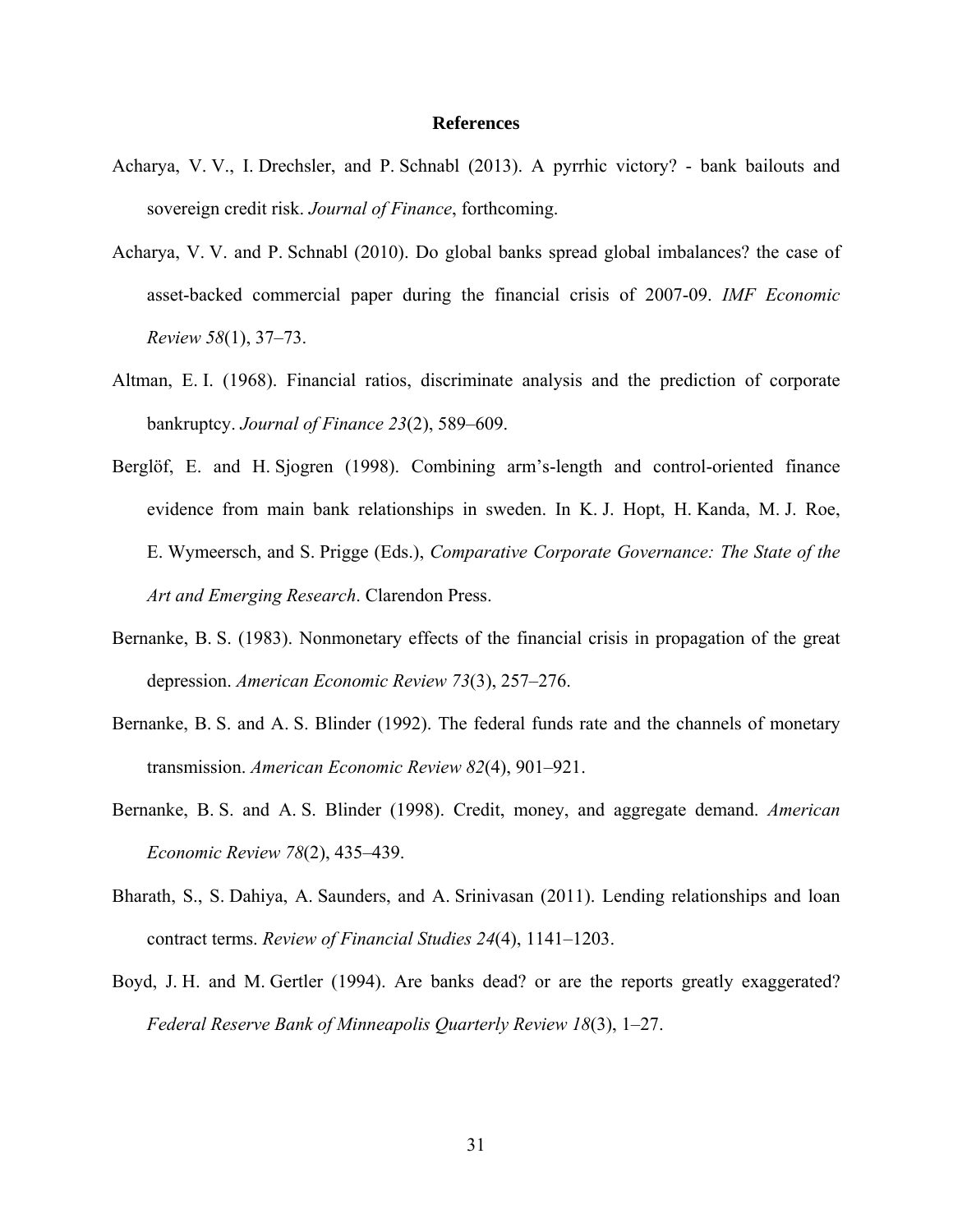- Cole, R. A., J. A. McKenzie, and L. J. White (1995). Deregulation gone awry: Moral hazard in the savings and loan industry. In A. F. Cottrell, M. S. Lawlor, and J. H. Wood (Eds.), *The causes and consequences of depository institutions failures*. Kluwer.
- Cordella, T., and E. L. Yeyati (2003). Bank bailouts: Moral hazard vs. value effect. *Journal of Financial Intermediation* 12, 300–330.
- Deutsche Bundesbank (2009a). Monatsbericht dezember 2009 61 (12). Frankfurt am Main.
- Deutsche Bundesbank (2009b). Monatsbericht januar 2009 61 (1). Frankfurt am Main.

Dewatripont, M. and J. Tirole (1994). *The Prudential Regulation of Banks*. MIT Press.

- Dinc, I. S. (2005). Politicians and banks: Political influences on government-owned banks in emerging markets. *Journal of Financial Economics 77*(2), 453–479.
- Duchin, R., O. Ozbas, and B. A. Sensoy (2010). Costly external finance, corporate investment, and the subprime mortgage credit crisis. *Journal of Financial Economics 97*(3), 418–435.
- European Commission (2002). Germany agrees on the implementation of the understanding with the commission on state guarantees for landesbanken and savings banks. Reference: IP/02/343.
- Fitch Ratings (2006). One year after the abolition of the landesbank state guarantee uplift for short-term ratings still justified. Special Report.
- Flannery, M. J. (1998). Using market information in prudential bank supervision: A review of the u.s. empirical evidence. *Journal of Money, Credit, and Banking 30*(3), 273 – 305.
- Flannery, M. J. (2010). What to do about tbtf? Working Paper.
- Gropp, R., C. Gründl, and A. Güttler (2014). The impact of public guarantees on bank risk taking: Evidence from a natural experiment. *Review of Finance18*(2), 457-488.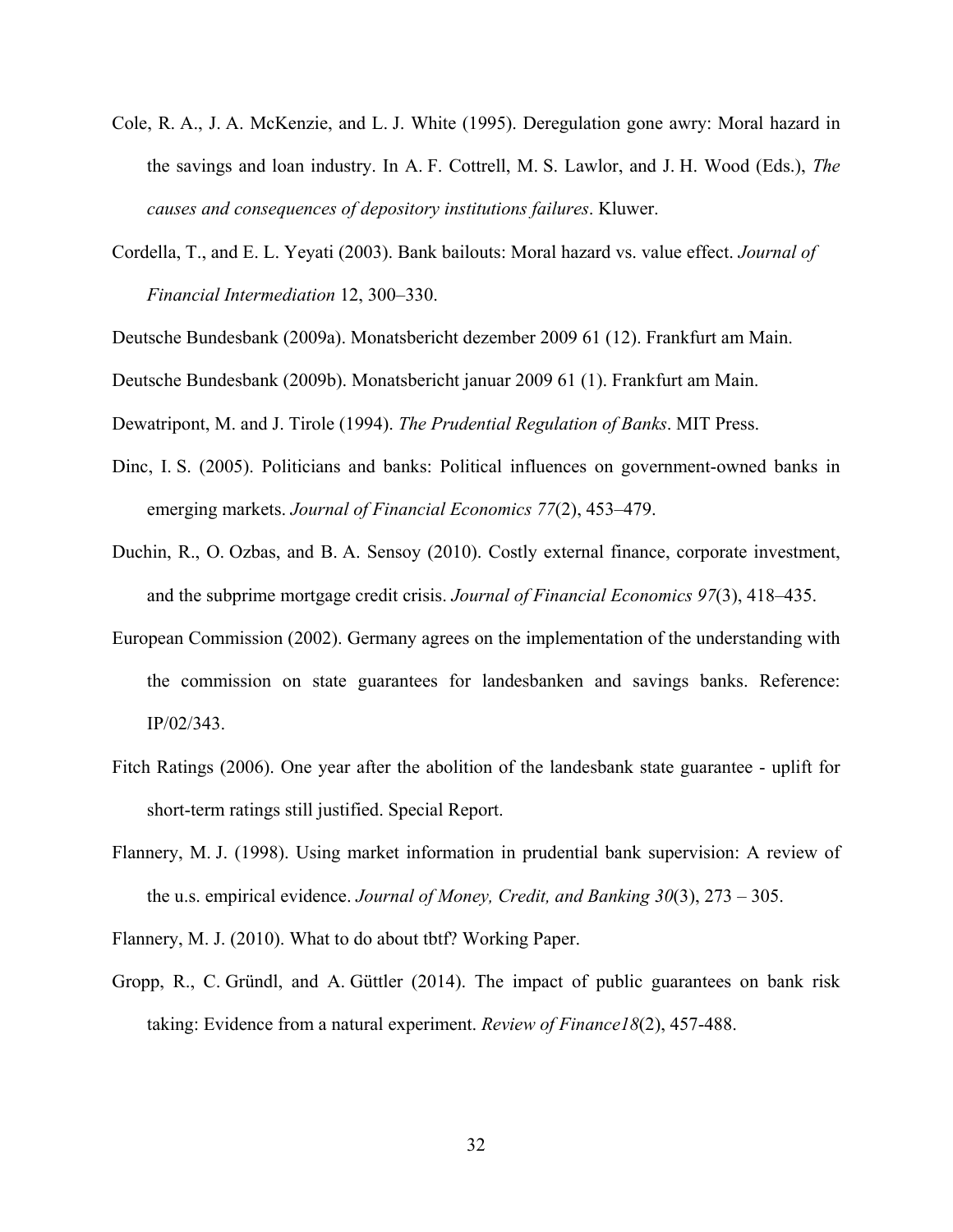- Gropp, R., H. Hakenes, and I. Schnabel (2010). Competition, risk-shifting, and public bail-out policies. *Review of Financial Studies 24*(6), 2084–2120.
- Grossman, E. (2006). Europeanization as an interactive process: German public banks meet eu state aid policy. *Journal of Common Market Studies 44*(2), 325–48.
- Gruber, J. and J. Poterba (1994). Tax incentives and the decision to purchase health insurance: Evidence from the self-employed. *Quarterly Journal of Economics 109*(3), 701–733.
- Hellmann, T. F., K. C. Murdock, and J. E. Stiglitz (2000). Liberalization, moral hazard in banking, and prudential regulation: Are capital requirements enough? *American Economic Review 90*(1), 147–165.
- Hellwig, M. (1995). Systemic aspects of risk management in banking and finance. *Swiss Journal of Economics and Statistics 131*(4), 723–737.
- Ivashina, V. and D. Scharfstein (2010). Bank lending during the financial crisis of 2008. *Journal of Financial Economics 97*(3), 319–338.
- Kacperczyk, M. T. and P. Schnabl (2011). How safe are money market funds? .*Quarterly Journal of Economics 128(3)*, 1073-1122
- Kane, E. J. (1989). *The S&L Insurance Mess: How Did it Happen?* The Urban Institute Press.
- Kashyap, A. A., J. C. Stein, and S. Hanson (2010). An analysis of the impact of "substantially heightened" capital requirements on large financial institutions. Working Paper.
- Körner, T. and I. Schnabel (2013). Abolishing public guarantees in the absence of market discipline. Ruhr Economic Papers #437
- Landier, A., D. Sraer, and D. Thesmar (2011). Monetary policy and risk-shifting: Evidence from the subprime market. Working Paper.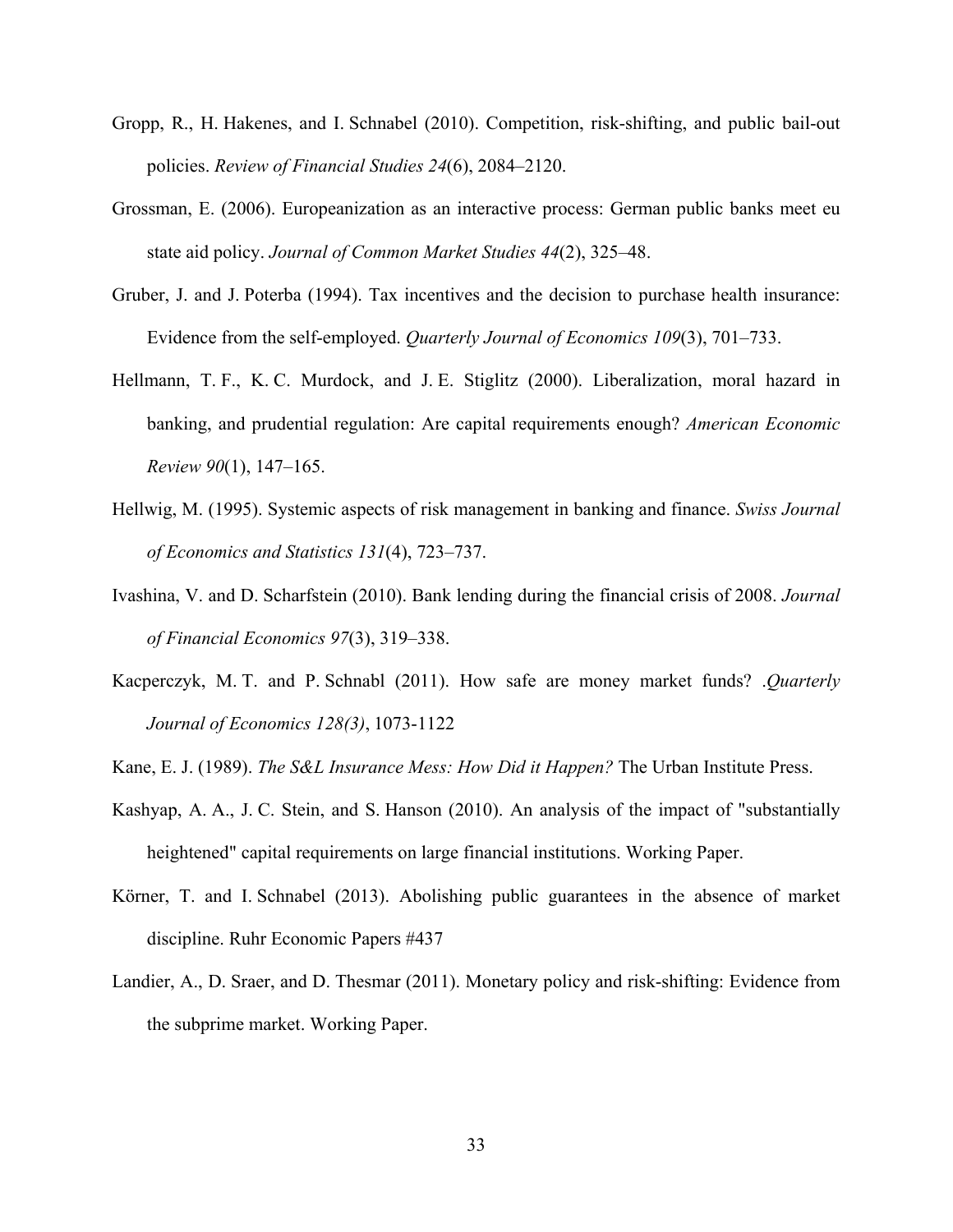- MacKie-Mason, J. K. (1990). Do taxes affect corporate financing decisions? *Journal of Finance 45*(5), 1471–1493.
- Merton, R. (1977). An analytical derivation of the cost of deposit insurance and loan guarantees. *Journal of Banking and Finance* 1(1), 3–11.
- Ohlson, J. A. (1980). Financial ratios and the probabilistic prediction of bankruptcy. *Journal of Accounting Research 18*(1), 109–131.
- Puri, M., J. Rocholl, and S. Steffen (2011). Global retail lending in the aftermath of the us financial crisis: Distinguishing between demand and supply effects. *Journal of Financial Economics 100*(3), 556–578.
- Sachverständigenrat (2004). Erfolge im ausland und herausforderungen im inland. Sachverstaendigenrat zur Begutachtung der gesamtwirtschaftlichen Entwicklung, Statistisches Bundesamt, Jahresgutachten 2004/05.
- Santos, J. A. and A. Winton (2008). Bank loans, bonds, and information monopolies across the business cycle. *Journal of Finance 63*(3), 1315–1359.
- Sapienza, P. (2004). The effects of government ownership on bank lending. *Journal of Financial Economics 72*(2), 357–384.
- Saunders, A. and S. Steffen (2011). The costs of being private: Evidence from the loan market. *Review of Financial Studies 24*(12), 4091–4122.
- Standard & Poor's (2007). German banks' subprime mortgage and structured vehicle exposure concerns are overstated. Special Report.
- Stiglitz, J. E. and A. Weiss (1981). Credit rationing in markets with imperfect information. *American Economic Review 71*(3), 393–410.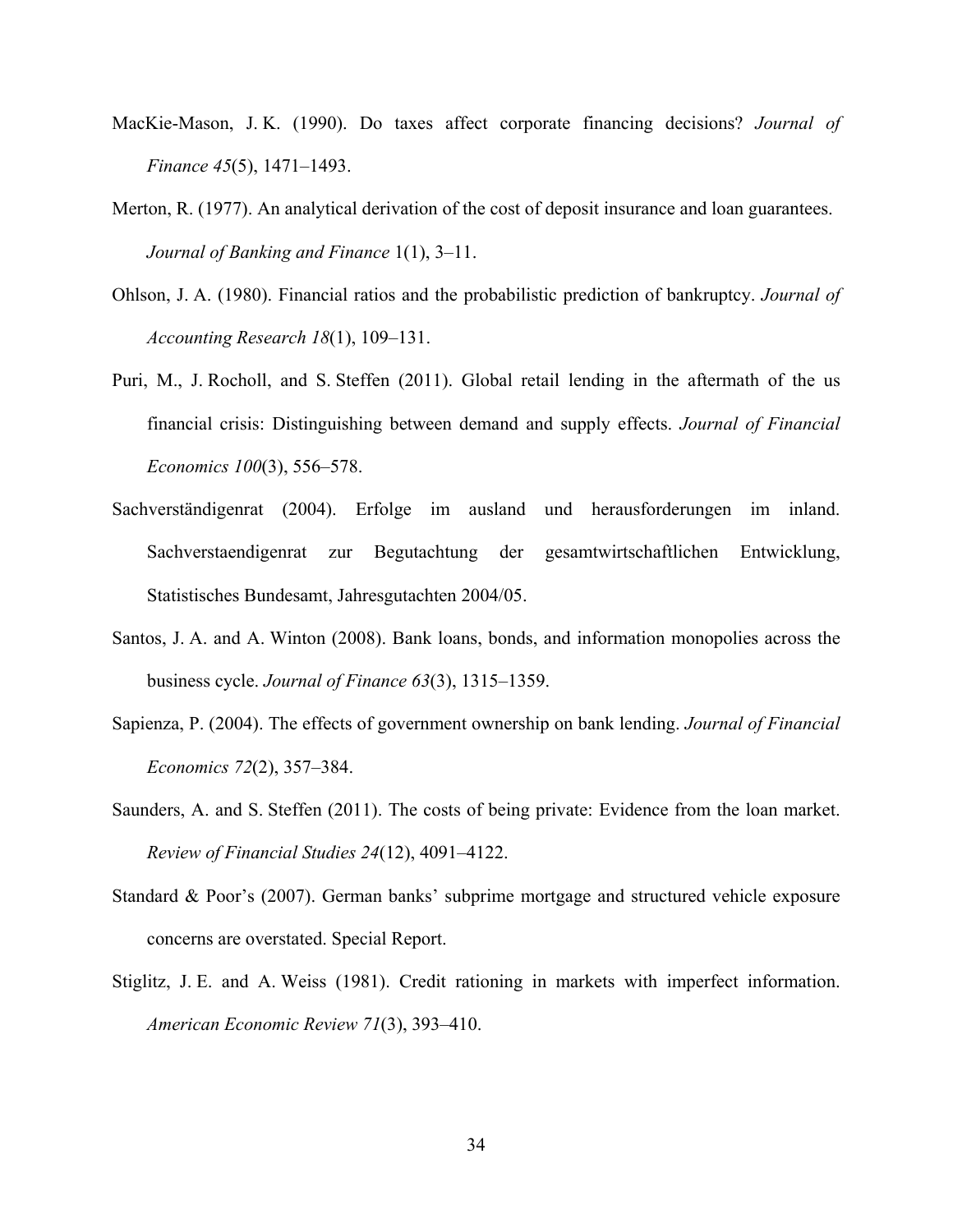Zmijewski, M. E. (1984). Methodological issues related to the estimation of financial distress prediction models. *Journal of Accounting Research 22*(1), 59–82.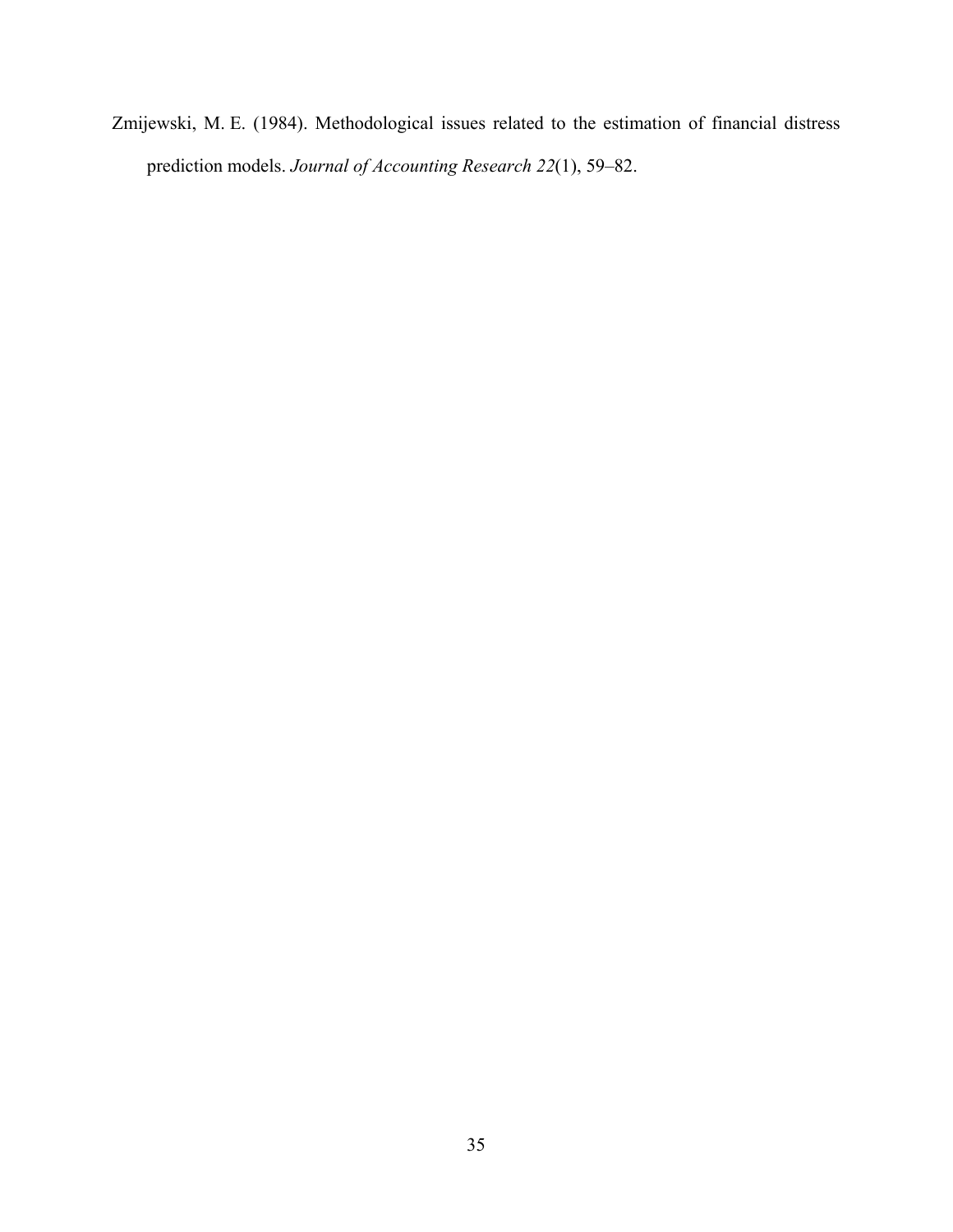## **Figure 1. Landesbanken in 2001: Geographical Overview**

Figure 1 provides a geographical overview of the Landesbanken in Germany. The associated table reports some specific characteristics of some Landesbanken as to ownership or appearance in our loan sample.



| Landesbank          | <b>Comments</b>                                                           |
|---------------------|---------------------------------------------------------------------------|
| Bremer LaBa         | $-$ Subsidiary (92,5%) or Nord LB                                         |
| <b>HSH</b> Nordbank | - Founded in 2003 as a merger between Hamburgischen Landesbank and        |
|                     | Landesbank Schleswig-Holstein.                                            |
| LaBa Berlin         | - Renamed from Bankgesellschaft Berlin AG in 2006.                        |
|                     | - No loans arranged after July 2001.                                      |
| LRP                 | - Fully owned subsidiary of LBBW since 2005.                              |
|                     | - No loans arranged after July 2001                                       |
| Nord LB             | - Since 2005 no longer Landesbank for Mecklenburg-Western Pomerania.      |
| Saar LB             | - Subsidiary (75%) of Bayern LB since 2002. Shareholder (25%) since 1993. |
|                     | - No loans arranged after July 2001.                                      |
| Sachsen LB          | - Fully owned subsidiary of LBBW since 2008.                              |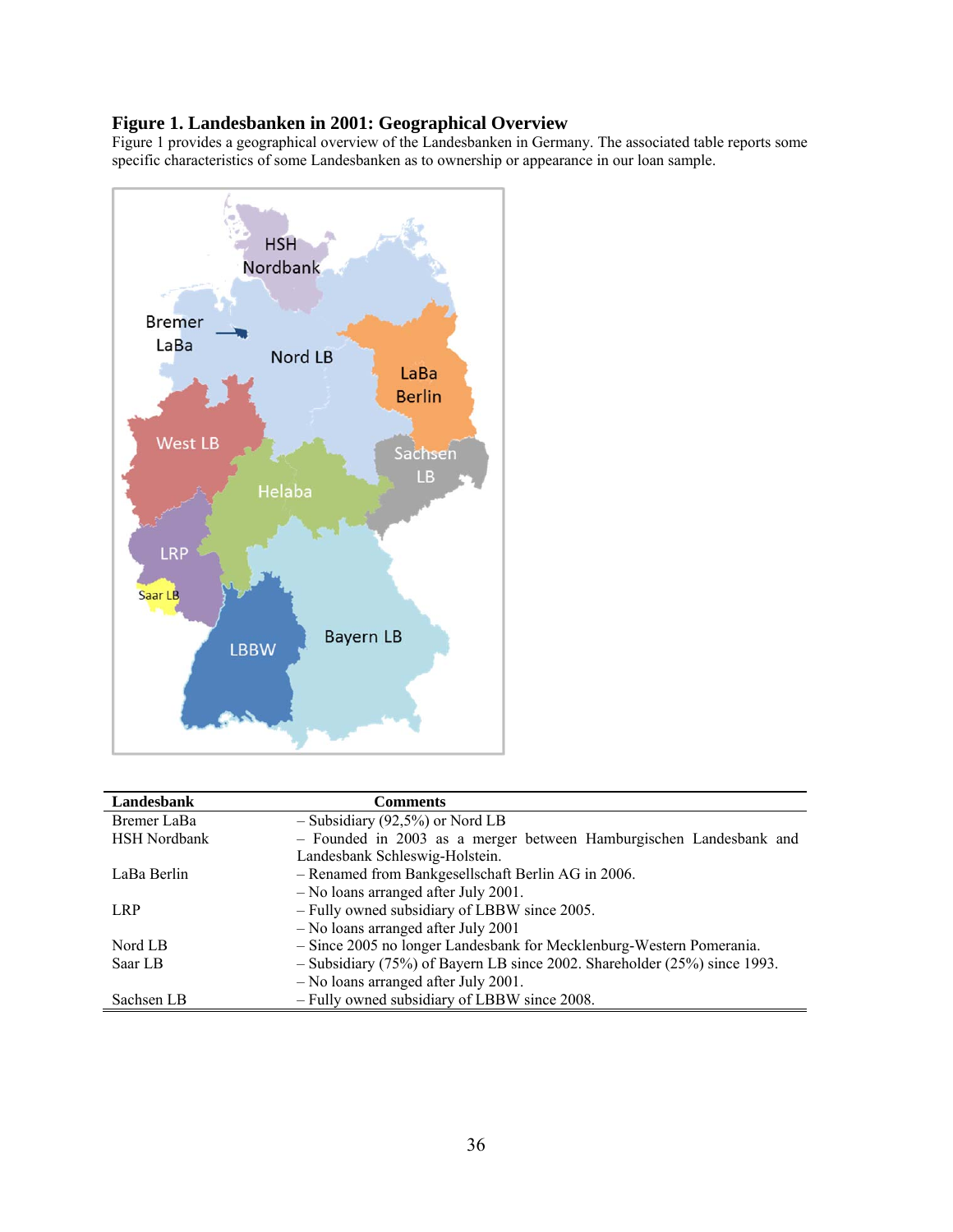## **Figure 2. Brussels' Agreement**

Figure 2 provides a graphical overview of the "Brussels' Agreement". Yes / No indicates whether public debt issued by German Landesbanken is still guaranteed by the German government. Date of Issuance of public debt is separated into three periods: (1) Until July  $18^{th}$ , 2011; (2) July  $19^{th}$  2001- July  $18^{th}$ , 2005; (3) After July  $18^{th}$ , 2005. We separate the maturity of public debt issues into Until Dec 31<sup>st</sup>, 2015 and After Dec. 31<sup>st</sup>, 2015. The Brussels' Agreement requires that debt issued during the July  $19<sup>th</sup>$  2001- July  $18<sup>th</sup>$ , 2005 period has to mature before Dec.  $31<sup>st</sup>$ , 2015 to be guaranteed by grandfathered government guarantee.

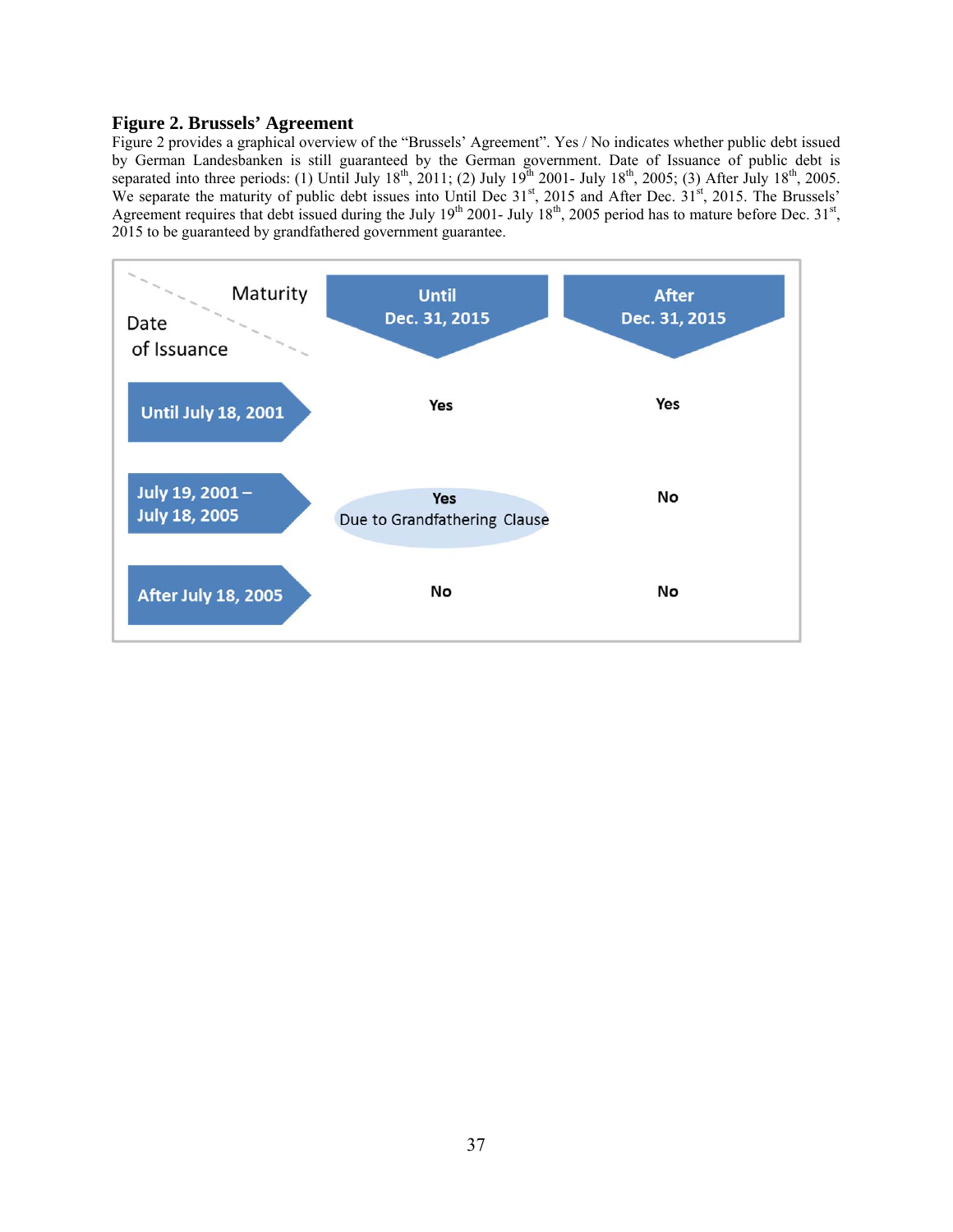## **Figure 3. Landesbanken Unguaranteed and Guaranteed Credit Ratings and Bond Issuance Behavior**

We compare each Landesbank's credit rating before the abolition of state guarantees ("Rating Before") and the expected rating after the abolition of state guarantees ("Rating After"). We look at the senior unsecured debt rating of all three major credit rating agencies (i.e. Standard & Poor's, Moody's and Fitch) and take the lowest rating for each Landesbank. We only consider Landesbanken active in the syndicated loan market before 2001 and after 2001.



Individual Ratings (Fitch) or Financial Strength Ratings (Moody's) assess how a bank would be viewed if it were entirely independent and could not rely on external support. Again we list the lowest rating of these two rating agencies, i.e. Moody's or Fitch.

| Landesbank               | <b>Individual</b> | <b>Individual</b> | <b>Change</b>  |
|--------------------------|-------------------|-------------------|----------------|
|                          | Rating 2001       | Rating 2005       | in Notches     |
| Bayern LB                |                   | D+                | $-2$           |
| <b>Bremer Landesbank</b> |                   |                   |                |
| <b>HSH Nordbank</b>      |                   |                   |                |
| <b>LBBW</b>              | В                 | В                 |                |
| Helaba                   | C+                |                   | - 1            |
| Sachsen LB               |                   |                   | $\blacksquare$ |
| Nord LB                  |                   |                   | - 1            |
| West LB                  | D+                |                   | $-2$           |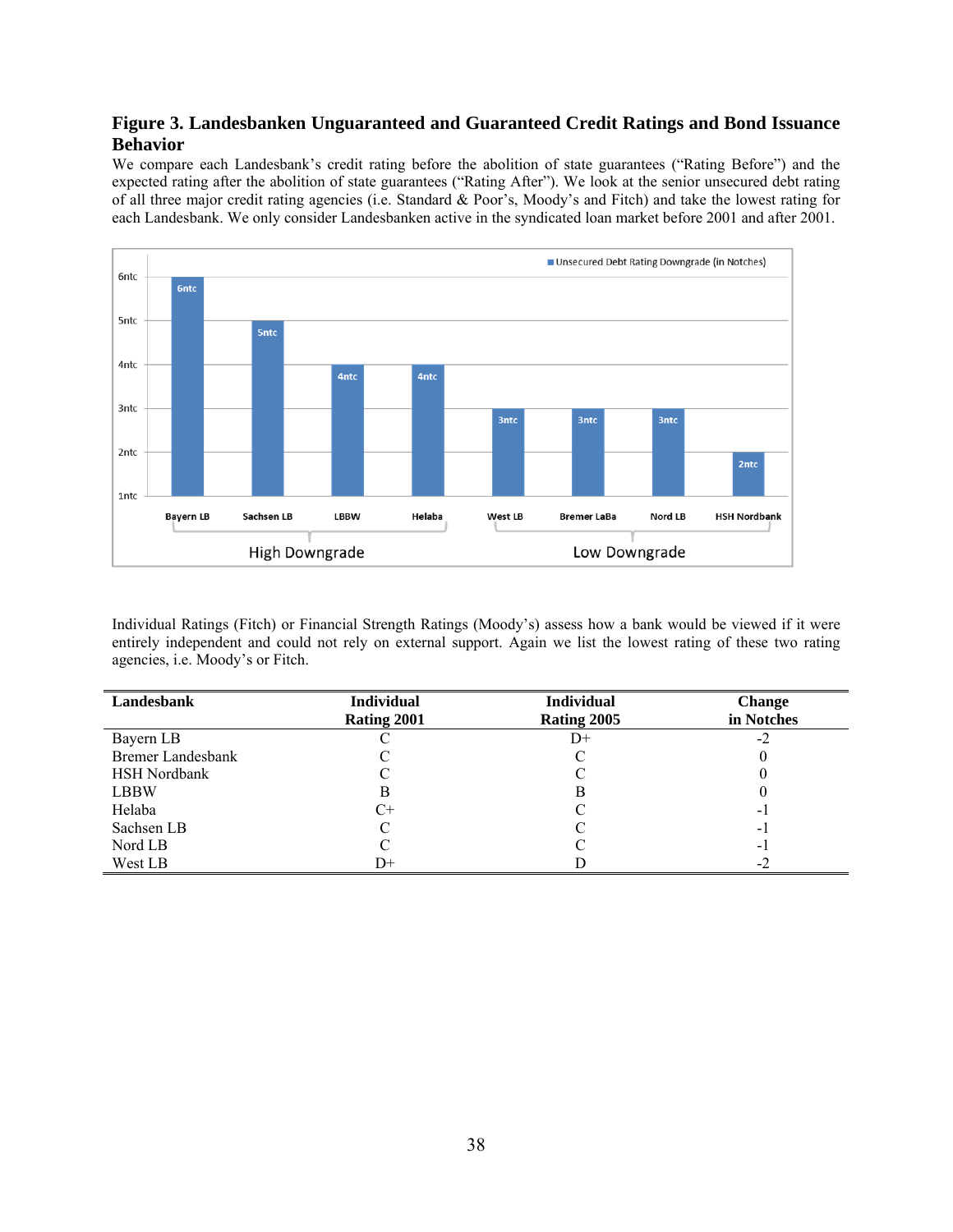#### **Figure 4. Ex-post Borrower Performance – Difference Non-Landesbank vs. Landesbank**

This graph shows the relative performance - as measured by the difference-in-differences in the Z-Score - of borrowers after the loan was issued. We track the borrowers' performance up to four years after the initial issuance of the loan and subdivide the sample into whether the lender is a Landesbank or not. Further, the sample is split between loans issued before and after July 2001. The relative performance is defined as the difference between the score of a Non-Landesbank (Non-LaBa) and a Landesbank (LaBa) borrower relative to the score at loan issuance. Heteroscedasticity-robust standard errors are shown in parenthesis. \*,\*\*,\*\*\* denotes significance at the 10%, 5% and 1% level, respectively. The difference-in-differences estimate corresponds to the vertical distance between blue (green) line and the x-axis.



| <b>Loan Issuance Before July 2001</b> |                                      |            |            |            |            |            |  |  |
|---------------------------------------|--------------------------------------|------------|------------|------------|------------|------------|--|--|
| <b>Since Loan Issuances</b>           |                                      | 0 Yrs      | 1 Yr       | 2Yrs       | 3 Yrs      | 4 Yrs      |  |  |
| LaBa                                  | Mean                                 | $-0,10$    | $-0,17$    | $-0,22$    | $-0,26$    | $-0,31$    |  |  |
| Non-LaBa                              | Mean                                 | $-0,22$    | $-0,21$    | $-0,24$    | $-0,24$    | $-0,25$    |  |  |
| Difference                            |                                      | 0.12       | 0.04       | 0.02       | $-0.01$    | $-0,06$    |  |  |
|                                       | SE                                   | (0.11)     | (0.15)     | (0.15)     | (0.15)     | (0.14)     |  |  |
| DiD                                   |                                      | $\bullet$  | $-0.08$    | $-0.10$    | $-0.13$    | $-0.18$    |  |  |
|                                       | SE                                   | $\bullet$  | (0.13)     | (0.15)     | (0.15)     | (0.15)     |  |  |
|                                       | <b>Loan Issuance After July 2001</b> |            |            |            |            |            |  |  |
| <b>Since Loan Issuances</b>           |                                      | 0 Yrs      | 1 Yr       | 2 Yrs      | 3 Yrs      | 4 Yrs      |  |  |
| LaBa                                  | Mean                                 | $-0,63$    | $-0,74$    | $-0,84$    | $-0,97$    | $-1,04$    |  |  |
| Non-LaBa                              | Mean                                 | $-0.24$    | $-0,31$    | $-0.35$    | $-0.34$    | $-0,34$    |  |  |
| <b>Difference</b>                     |                                      | $-0.39***$ | $-0.43***$ | $-0.49***$ | $-0.63***$ | $-0,70***$ |  |  |
|                                       | SE                                   | (0.07)     | (0.10)     | (0.10)     | (0.11)     | (0.16)     |  |  |
| DiD                                   |                                      | $\bullet$  | $-0.05$    | $-0.10$    | $-0.24**$  | $-0.32***$ |  |  |
|                                       | SE                                   | ٠          | (0.09)     | (0.10)     | (0.10)     | (0.12)     |  |  |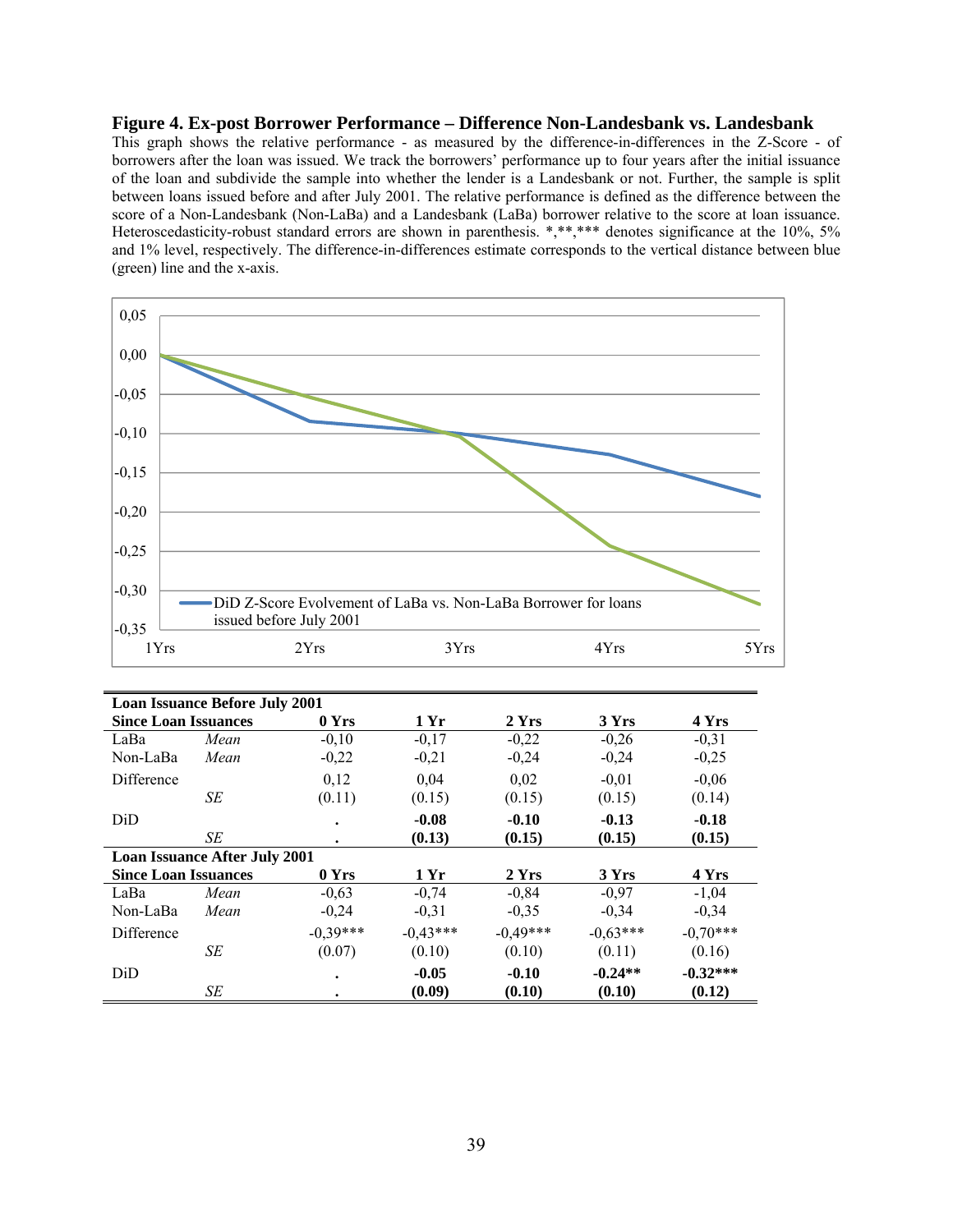## **Figure 5. Bond Issuance Behavior of Landesbanken**

The histogram shows the volume of unsecured bond issuances undertaken by Landesbanken (in EUR billion) over time.



\* Issuance till July 18, 2005 (2001)

The green bars are the ratios of bond issuance in the transition period (2HY2001-1HY2005) to issuance behavior two years (2HY1999-1HY2001) prior to the start of the transition period.

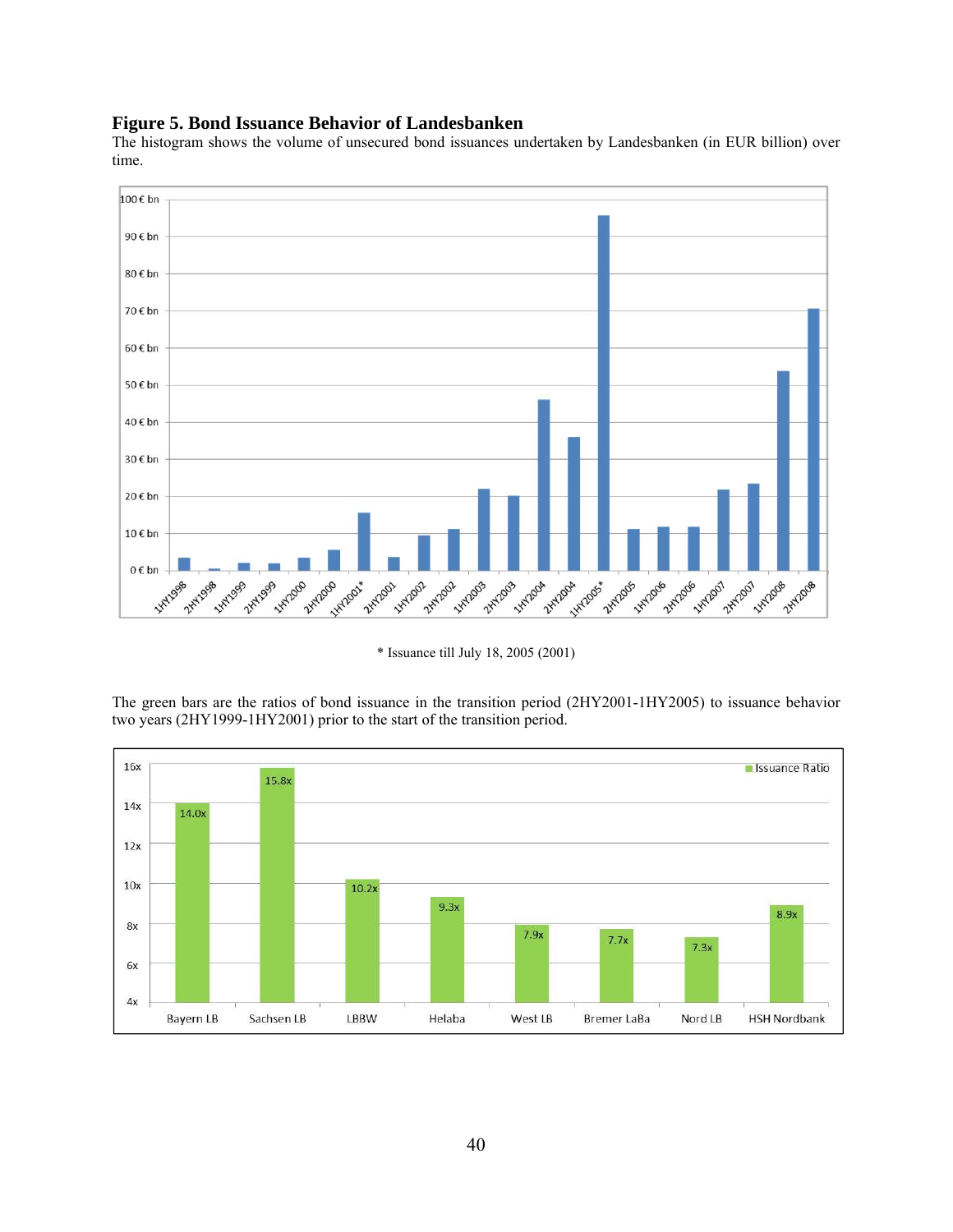| Table I                        |  |  |  |  |  |
|--------------------------------|--|--|--|--|--|
| <b>Definition of Variables</b> |  |  |  |  |  |

| <b>Variable</b>                             | <b>Description</b>                                                                                                                     | <b>Source</b>          |
|---------------------------------------------|----------------------------------------------------------------------------------------------------------------------------------------|------------------------|
| Landesbank Identifier                       |                                                                                                                                        |                        |
| Landesbank (LaBa)                           | Dummy equal to one if at least one Landesbank (LaBa) is among<br>the lead arrangers in the loan syndicate.                             | LPC Dealscan           |
| LaBa High Downgrade                         | Dummy equal to one if a Landesbank's expected credit rating<br>downgrade is in the upper half of all Landesbanken's rating downgrades. | <b>Rating Agencies</b> |
| Before July 2001                            | Dummy equal to one if loan was issued before July 19, 2001,<br>i.e. after the "Brussels' Agreement."                                   | LPC Dealscan           |
| After July 2001                             | Dummy equal to one if loan was issued since July 19, 2001,<br>i.e. after the "Brussels' Agreement."                                    | LPC Dealscan           |
| Loan Characteristics                        |                                                                                                                                        |                        |
| <b>AISD</b>                                 | AISD (All-In-Spread-Drawn) is measured in basis points and is the                                                                      | LPC Dealscan           |
|                                             | coupon spread over LIBOR on the drawn amount plus the annual fee.                                                                      |                        |
| Maturity (month)                            | Maturity of the loan (measured in month).                                                                                              | LPC Dealscan           |
| Secured                                     | Dummy variable equal to one if the loan is secured.                                                                                    | LPC Dealscan           |
| Covenants                                   | Dummy variable equal to one if at least one financial covenant                                                                         | LPC Dealscan           |
|                                             | is attached to the loan.                                                                                                               |                        |
| <b>Facility Size</b><br>Syndicate Structure | Facility amount of the loan (in constant 2005 EUR million).                                                                            | LPC Dealscan           |
| Number of Lenders                           |                                                                                                                                        | LPC Dealscan           |
| Number of Lead Arrangers                    | Number of lenders in the syndicate.<br>Number of lead arranger in the syndicate.                                                       | LPC Dealscan           |
| Number of Landesbank Lead Arrangers         | Number of Landesbanken as lead arranger in the syndicate.                                                                              | LPC Dealscan           |
| <b>Borrower Characteristics</b>             |                                                                                                                                        |                        |
| Publicly Listed                             | Dummy variable equal to one if the borrower is listed on                                                                               | <b>LPC</b> Dealscan    |
|                                             | a stock exchange.                                                                                                                      |                        |
| <b>Investment Grade Rating</b>              | Dummy variable equal to one if the borrower's senior debt rating is                                                                    | LPC Dealscan           |
| Not Rated                                   | BBB- or above by Standard & Poor's (S&P).                                                                                              | LPC Dealscan           |
|                                             | Dummy variable equal to one if the borrower's senior debt is<br>not rated by S&P.                                                      |                        |
| <b>Total Assets</b>                         | Book value of assets (toas) of the borrower in terms of constant 2005<br>EUR million.                                                  | <b>BvD</b> Amadeus     |
| Leverage Ratio                              | Ratio of book value of total debt (ltdb + loan) to book<br>value of assets (toas).                                                     | <b>ByD</b> Amadeus     |
| Coverage Ratio                              | Ratio of EBIT (ebit) to interest expenses (inte).                                                                                      | <b>ByD</b> Amadeus     |
| Profitability                               | Ratio of Profit before Taxes (plbt) to sales (turn).                                                                                   | <b>ByD</b> Amadeus     |
| <b>Current Ratio</b>                        | Ratio of current assets (cuas) to current liabilities (culi).                                                                          | <b>BvD</b> Amadeus     |
| Z-Score                                     | Z-Score according to Mackie-Mason (1990) for measuring the                                                                             | <b>BvD</b> Amadeus     |
|                                             | financial health of a company.                                                                                                         |                        |
| Altman Z-Score                              | Z-Score (Altman, 1968) for measuring the financial health of a company.                                                                | <b>BvD</b> Amadeus     |
| Ohlson Score                                | The O-Score of Ohlson (1980) for measuring the financial health of a company.                                                          | <b>BvD</b> Amadeus     |
| Zmijewski Score                             | The score of Zmijewski (1984) for measuring the financial health of a company.                                                         | <b>BvD</b> Amadeus     |
| Loan Tranche Types and Purposes             |                                                                                                                                        |                        |
| Term Loan                                   | Dummy equal to one if the loan type is "Term Loan."                                                                                    | LPC Dealscan           |
| Bridge Loan                                 | Dummy variable equal to one if the loan type is "Bridge Loan."                                                                         | LPC Dealscan           |
| Revolver $\geq 1$ Year                      | Dummy equal to one if the loan type is "Revolver $\geq 1$ Year."                                                                       | LPC Dealscan           |
| Corporate Purpose                           | Dummy equal to one if the loan issuance purpose is "Corporate Purpose."                                                                | LPC Dealscan           |
| Debt Repayment Purpose                      | Dummy equal to one if the loan issuance purpose is "Debt Repayment."                                                                   | LPC Dealscan           |
| LBO Purpose                                 | Dummy equal to one if the loan issuance purpose is "LBO."                                                                              | LPC Dealscan           |
| <b>ABCP</b> Market                          |                                                                                                                                        |                        |
| LaBa Exposure                               | Total volume of ABCP sponsored by Landesbanken.                                                                                        | Acharya/Schnabl (2010) |
| <b>Total ABCP Volume</b>                    | Total (annual) ABCP volume.                                                                                                            | Acharya/Schnabl (2010) |
| LaBa Exposure Growth                        | Year-by-year growth of LaBa Exposure.                                                                                                  | Acharya/Schnabl (2010) |
| Total ABCP Volume Growth                    | Year-by-year growth of Total ABCP Volume.                                                                                              | Acharya/Schnabl (2010) |

For variables constructed from the BvD Amadeus database the BvD Amadeus data item name is given in the parantheses.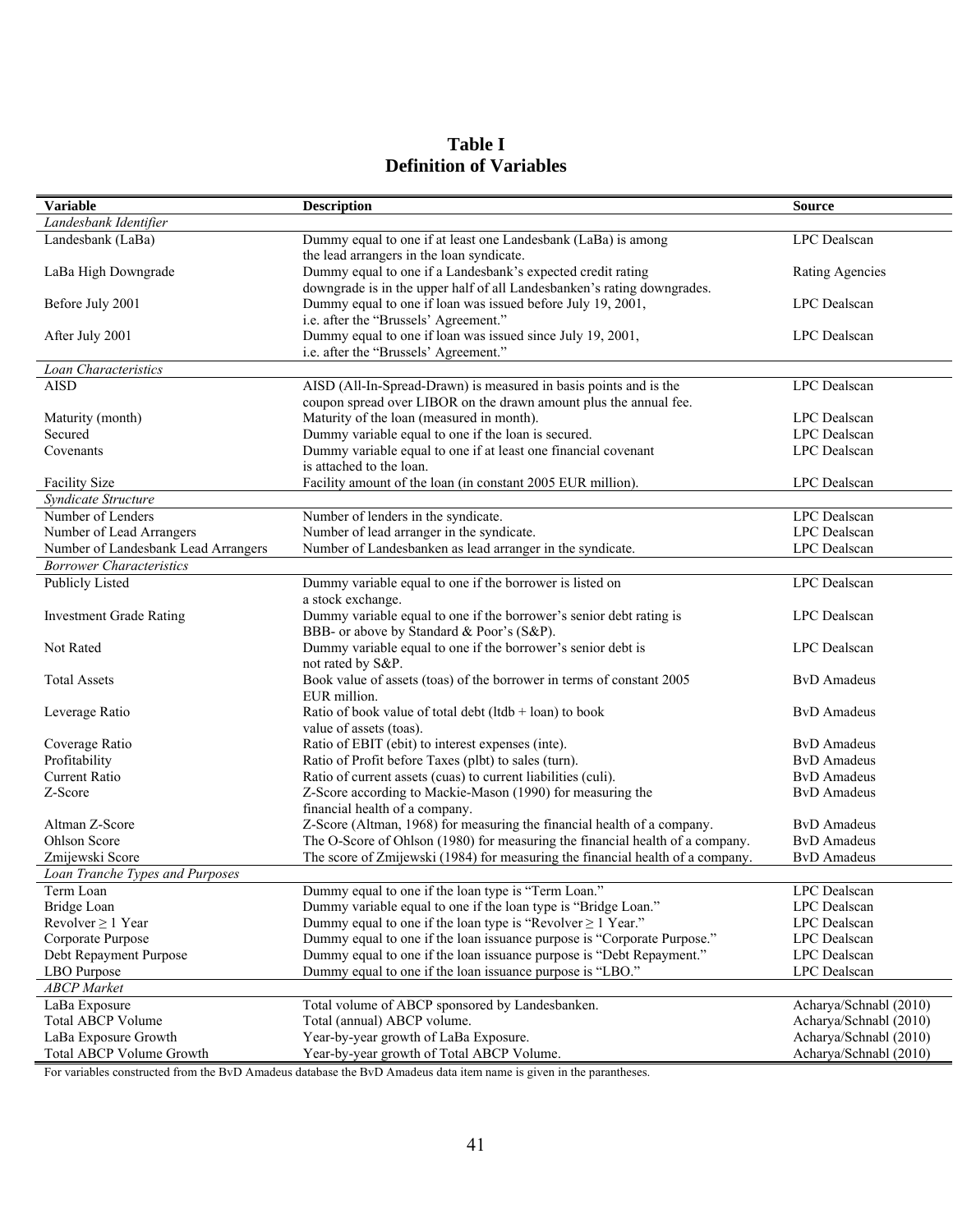# **Table II**

### **Syndicated Loans over the Sample Period**

This table reports the distribution of syndicated loans in our sample. Panel A of Table II reports the distribution by year for Landesbanken and Non-Landesbanken. Panel B of Table II reports the distribution segregated by one-digit SIC codes for the full sample as well as separately for Landesbanken and Non-Landesbanken.

| <b>Panel A: Syndicated Loans over Sample Period</b> |                |            |       |  |  |  |  |
|-----------------------------------------------------|----------------|------------|-------|--|--|--|--|
| Year                                                | Non-Landesbank | Landesbank | All   |  |  |  |  |
| 1997                                                | 10             | 4          | 14    |  |  |  |  |
| 1998                                                | 11             | 7          | 18    |  |  |  |  |
| 1999                                                | 26             | 21         | 47    |  |  |  |  |
| 2000                                                | 39             | 35         | 74    |  |  |  |  |
| 2001                                                | 64             | 14         | 78    |  |  |  |  |
| 2002                                                | 81             | 11         | 92    |  |  |  |  |
| 2003                                                | 101            | 9          | 110   |  |  |  |  |
| 2004                                                | 167            | 40         | 207   |  |  |  |  |
| 2005                                                | 167            | 62         | 229   |  |  |  |  |
| 2006                                                | 233            | 84         | 317   |  |  |  |  |
| 2007                                                | 197            | 61         | 258   |  |  |  |  |
| 2008                                                | 70             | 64         | 134   |  |  |  |  |
| Total                                               | 1,166          | 412        | 1,578 |  |  |  |  |

| <b>Panel B: Syndicated Loans and Borrower Industries</b> |                       |         |            |         |       |         |  |  |
|----------------------------------------------------------|-----------------------|---------|------------|---------|-------|---------|--|--|
| <b>Primary SIC</b>                                       | <b>Non-Landesbank</b> |         | Landesbank |         | All   |         |  |  |
|                                                          | Obs.                  | in $\%$ | Obs.       | in $\%$ | Obs.  | in $\%$ |  |  |
|                                                          | 47                    | 4%      | 27         | 7%      | 74    | 5%      |  |  |
|                                                          | 341                   | 29%     | 74         | 18%     | 415   | 26%     |  |  |
|                                                          | 408                   | 35%     | 147        | 36%     | 555   | 35%     |  |  |
|                                                          | 171                   | 15%     | 83         | 20%     | 254   | 16%     |  |  |
|                                                          | 87                    | 7%      | 37         | 9%      | 124   | 8%      |  |  |
|                                                          | 65                    | 6%      | 28         | $7\%$   | 93    | 6%      |  |  |
| 8                                                        | 33                    | 3%      | 12         | 3%      | 45    | 3%      |  |  |
| 9                                                        |                       | $1\%$   | $\Omega$   | $0\%$   |       | $0\%$   |  |  |
| n/a                                                      |                       | $1\%$   | 4          | $1\%$   | 11    | $1\%$   |  |  |
| Total                                                    | 1,166                 | 100%    | 412        | 100%    | 1,578 | 100%    |  |  |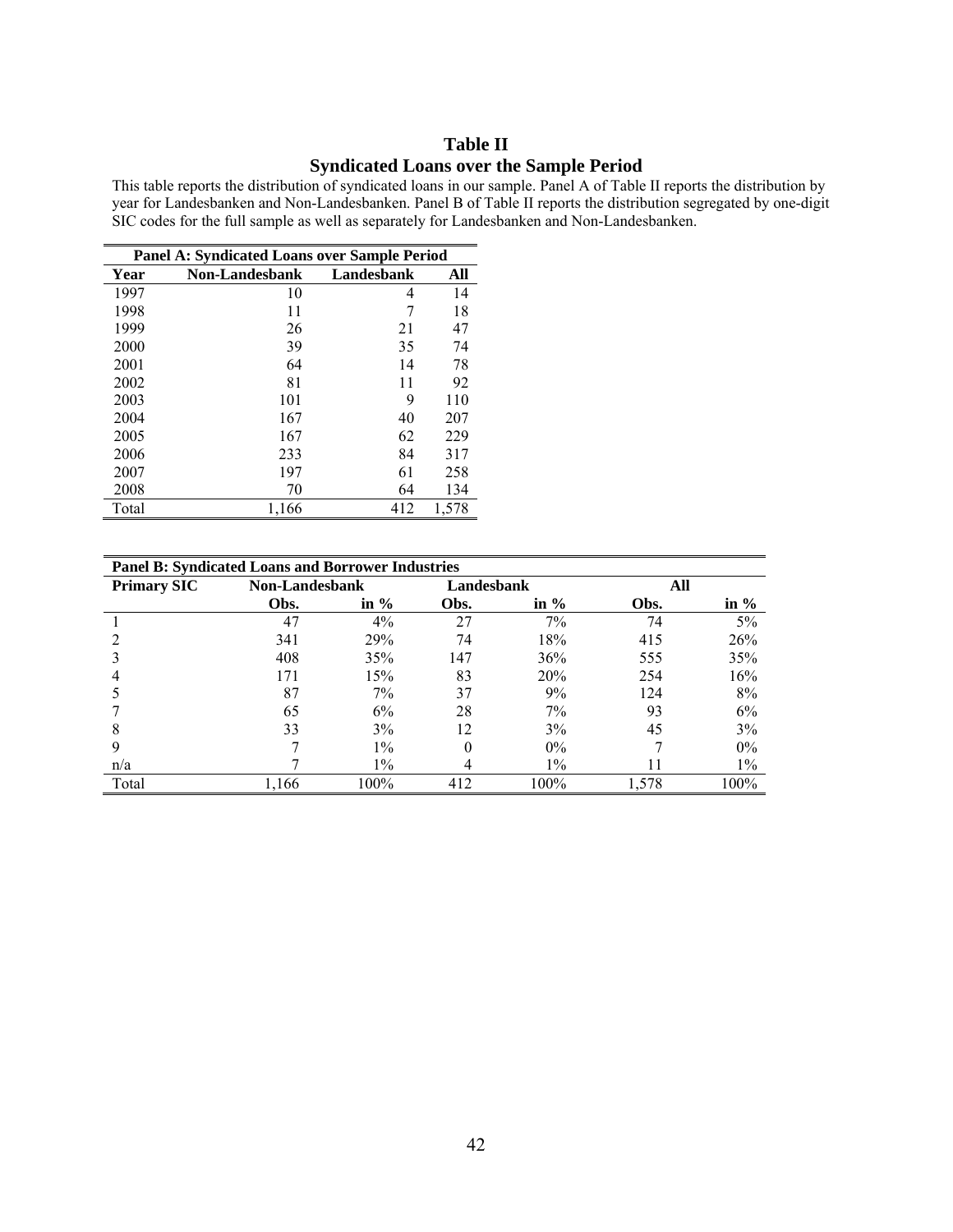## **Table III Descriptive Statistics**

This table provides descriptive data for loan, borrower and bank characteristics for syndicated loans granted to non-financial firms between 1989 and 2008 in Germany. All absolute values are in constant 2005 EUR million. Every facility shows up only once in the summary statistics, resulting in a maximum of 1,607 observations. Results are winsorized at the 1 percent and 99 percent level. All variables are defined in Table I. \*,\*\*,\*\*\* denote significance at the 10%, 5% and 1% level, respectively.

#### **Panel A. Summary Statistics**

|                                       |       | Landesbank<br>All<br><b>Non-Landesbank</b> |            |       | t-statistics |            |      |             |            |             |
|---------------------------------------|-------|--------------------------------------------|------------|-------|--------------|------------|------|-------------|------------|-------------|
|                                       | Obs.  | <b>Mean</b>                                | <b>Std</b> | Obs.  | <b>Mean</b>  | <b>Std</b> | Obs. | <b>Mean</b> | <b>Std</b> |             |
| <b>Loan Characteristics</b>           |       |                                            |            |       |              |            |      |             |            |             |
| All-In-Spread-Drawn (bps)             | 1,578 | 150.7                                      | 166.9      | 1,166 | 163.0        | 179.6      | 412  | 116.0       | 117.4      | $6.01***$   |
| Maturity (months)                     | 1,503 | 70.6                                       | 34.2       | 1,089 | 72.6         | 33.6       | 393  | 65.7        | 35.7       | 3.35***     |
| Facility Size (EUR M)                 | 1,546 | 612                                        | 1,350      | 1,132 | 640          | 1,440      | 385  | 533         | 1,040      | 1.57        |
| Secured                               | 1,578 | 0.35                                       | 0.50       | 1,166 | 0.38         | 0.51       | 412  | 0.28        | 0.47       | $3.31***$   |
| Covenants                             | 1,578 | 0.14                                       | 0.35       | 1,166 | 0.16         | 0.36       | 412  | 0.09        | 0.29       | 3.59***     |
| <b>Syndicate Structure</b>            |       |                                            |            |       |              |            |      |             |            |             |
| Number of Lenders                     | 1,573 | 10.1                                       | 9.7        | 1,161 | 9.6          | 9.9        | 412  | 11.5        | 8.9        | $-3.49***$  |
| Number of Lead Arrangers              | 1,578 | 2.9                                        | 2.4        | 1,166 | 2.3          | 1.8        | 412  | 4.5         | 2.9        | $-14.08***$ |
| Number of Landesbank Lead Arrangers   | 1,578 | 0.3                                        | 0.6        | 1,166 | 0.0          | 0.0        | 412  | 1.3         | 0.5        | $-47.09***$ |
| <b>Borrower Characteristics</b>       |       |                                            |            |       |              |            |      |             |            |             |
| <b>Publicly Listed</b>                | 1,578 | 0.30                                       | 0.46       | 1,166 | 0.27         | 0.44       | 412  | 0.39        | 0.49       | $-4.38***$  |
| <b>Investment Grade</b>               | 1,578 | 0.13                                       | 0.33       | 1,166 | 0.14         | 0.34       | 412  | 0.10        | 0.31       | $1.95*$     |
| Non-Investment Grade                  | 1,578 | 0.11                                       | 0.32       | 1,166 | 0.13         | 0.33       | 412  | 0.07        | 0.25       | 3.79***     |
| Not Rated                             | 1,578 | 0.76                                       | 0.43       | 1,166 | 0.73         | 0.44       | 412  | 0.83        | 0.38       | $-2.45***$  |
| Total Assets (EUR M)                  | 1,578 | 968                                        | 1,775      | 1,166 | 811          | 1,612      | 412  | 1,411       | 2,110      | $-5.25***$  |
| Profitability                         | 1,393 | 0.06                                       | 0.06       | 1,063 | 0.06         | 0.0        | 325  | 0.06        | 0.06       | $-0.53$     |
| Leverage                              | 1,538 | 0.40                                       | 0.22       | 1,166 | 0.41         | 0.21       | 372  | 0.38        | 0.23       | $1.96**$    |
| Coverage                              | 1,330 | 28.5                                       | 176.3      | 1,011 | 26.6         | 164.8      | 319  | 34.6        | 208.6      | $-0.63$     |
| <b>Current Ratio</b>                  | 1,578 | 2.4                                        | 3.5        | 1,166 | 2.6          | 3.7        | 412  | 1.9         | 2.8        | 3.80***     |
| Z-Score                               | 1,578 | 2.10                                       | 1.23       | 1,166 | 2.17         | 1.26       | 412  | 1.88        | 1.11       | $4.42***$   |
| Z-Score (difference from yearly mean) | 1,578 | $-0.31$                                    | 1.18       | 1,166 | $-0.24$      | 1.20       | 412  | $-0.54$     | 1.08       | 4.7311**    |
| Loan Tranche Type & Purpose           |       |                                            |            |       |              |            |      |             |            |             |
| Term Loan                             | 1,578 | 0.45                                       | 0.50       | 1,166 | 0.46         | 0.50       | 412  | 0.43        | 0.50       | 0.94        |
| Bridge Loan                           | 1,578 | 0.04                                       | 0.20       | 1,166 | 0.05         | 0.21       | 412  | 0.03        | 0.18       | 1.21        |
| Revolver $\geq 1Yr$                   | 1,578 | 0.31                                       | 0.46       | 1,166 | 0.29         | 0.45       | 412  | 0.35        | 0.48       | $-2.32**$   |
| Corporate Purpose                     | 1,578 | 0.10                                       | 0.30       | 1,166 | 0.09         | 0.29       | 412  | 0.14        | 0.35       | $-2.50**$   |
| Debt Repayment                        | 1,578 | 0.21                                       | 0.41       | 1,166 | 0.18         | 0.39       | 412  | 0.28        | 0.45       | $-3.76***$  |
| <b>LBO</b> Purpose                    | 1,578 | 0.32                                       | 0.47       | 1,166 | 0.34         | 0.47       | 412  | 0.29        | 0.45       | $1.86*$     |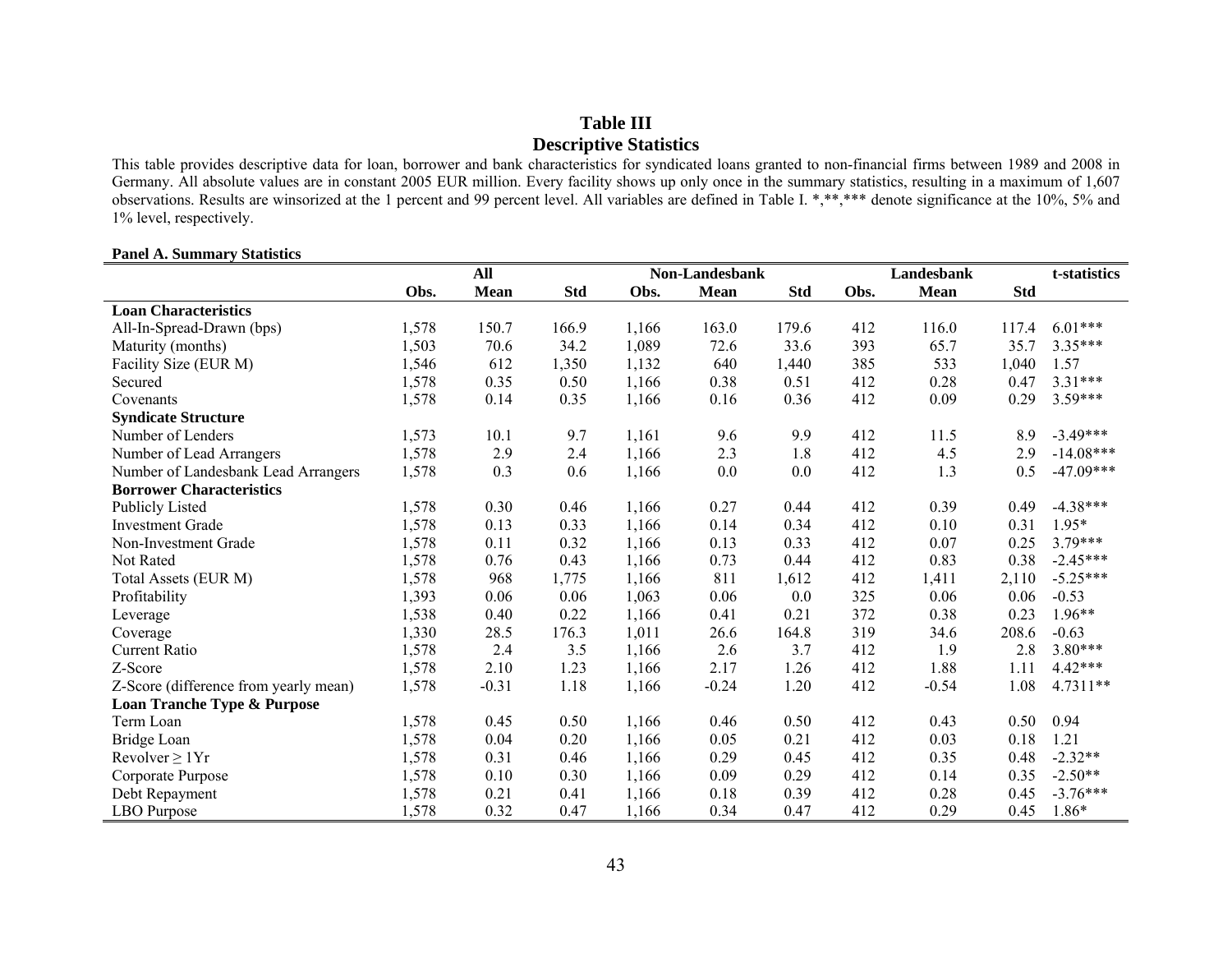|                                     | <b>Foreign Banks</b>   |                   | <b>German Private Banks</b> |                   | Landesbanken        |                   |  |
|-------------------------------------|------------------------|-------------------|-----------------------------|-------------------|---------------------|-------------------|--|
| <b>Position</b>                     | <b>Name</b>            | <b>Loan Share</b> | <b>Name</b>                 | <b>Loan Share</b> | <b>Name</b>         | <b>Loan Share</b> |  |
|                                     | JP Morgan              | $10.4\%$          | Deutsche Bank               | 13.8%             | West LB             | 2.1%              |  |
| 2                                   | Citigroup              | $9.7\%$           | Dresdner Bank               | $8.0\%$           | Bayern LB           | $2.0\%$           |  |
| 3                                   | ABN AMRO               | $6.0\%$           | Commerzbank                 | $6.8\%$           | <b>LBBW</b>         | $0.8\%$           |  |
| 4                                   | <b>HSBC</b>            | $5.5\%$           | <b>HVB</b> Group            | $2.4\%$           | Helaba              | $0.4\%$           |  |
| 5                                   | <b>Barclays Bank</b>   | $5.4\%$           | <b>ING BHF-Bank</b>         | $1.0\%$           | <b>HSH</b> Nordbank | $0.2\%$           |  |
| 6                                   | <b>BNP</b> Paribas     | 4.2%              | DZ Bank                     | $0.6\%$           | LB Berlin           | 0.1%              |  |
| 7                                   | Royal Bank of Scotland | $3.2\%$           | <b>KfW</b>                  | $0.3\%$           | Nord LB             | 0.1%              |  |
| 8                                   | SG Corp & Inv Banking  | $3.1\%$           | IKB                         | $0.1\%$           | LB Rheinland-Pfalz  | $0.0\%$           |  |
| 9                                   | Calyon Corp & Inv Bank | 2.5%              | DVB Bank                    | $0.0\%$           | Sachsen LB          | $0.0\%$           |  |
| 10                                  | Morgan Stanley         | $1.4\%$           | Deutsche Postbank           | $0.0\%$           | Bremer Landesbank   | $0.0\%$           |  |
| <b>Top-10 Combined Market Share</b> |                        | 51.5%             |                             | 33.1%             |                     | $5.7\%$           |  |

**Panel B. Loan Market Share (pro-rata) among Lead Arrangers in the German Syndicated Loan Market 1997 - 2008**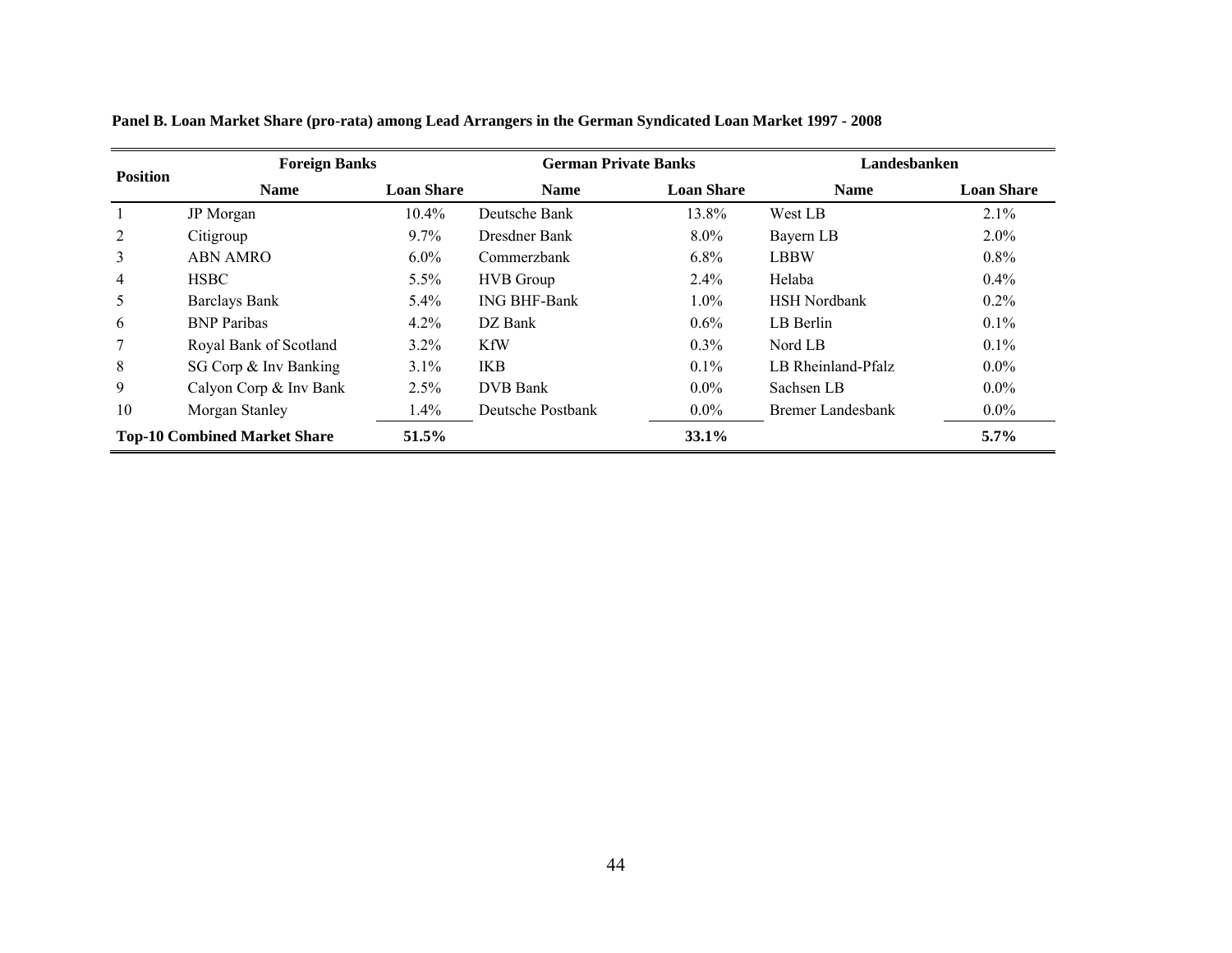## **Table IV**

#### **Removal of State Guarantee, Borrower Risk and Loan Spreads (Bivariate Test)**

This table reports mean difference-in-differences (DiD) estimates of borrower risk and loan spreads. Lead arrangers are classified into two groups: Landesbanken who are affected by the removal of the state guarantee of their public debt issues after July 2001, and Non-Landesbanken. Panel A reports the results for borrower risk proxied by the Z-Score. Panel B reports the results for loan spreads measured using the All-In-Spread-Drawn (AISD). All variables are defined in Table I. Heteroscedasticity-robust standard errors are shown in parentheses. The DiD estimates are shown in bold. \*,\*\*,\*\*\* denote significance at the 10%, 5% and 1% level, respectively.

| <b>Panel A: Z-Score</b> |          |                       |            |                   |
|-------------------------|----------|-----------------------|------------|-------------------|
|                         | All      | Non-Landesbank        | Landesbank | <b>Difference</b> |
| Before July 2001        | $-0.191$ | $-0.236$              | $-0.104$   | $-0.132$          |
|                         | (0.05)   | (0.07)                | (0.09)     | (0.11)            |
|                         | $[205]$  | $[135]$               | $[70]$     |                   |
| After July 2001         | $-0.333$ | $-0.236$              | $-0.627$   | $0.391***$        |
|                         | (0.03)   | (0.04)                | (0.06)     | (0.07)            |
|                         | [1, 373] | [1,031]               | $[342]$    |                   |
| Difference              |          | 0.000                 | $0.523***$ | $-0.523***$       |
|                         |          | (0.08)                | (0.11)     | (0.13)            |
| Panel B: AISD           |          |                       |            |                   |
|                         | All      | <b>Non-Landesbank</b> | Landesbank | <b>Difference</b> |
| Before July 2001        | 116.7    | 116.6                 | 116.8      | $-0.2$            |
|                         | (6.8)    | (8.9)                 | (10.2)     | (13.5)            |
|                         | $[205]$  | $[135]$               | $[70]$     |                   |
| After July 2001         | 155.8    | 169.1                 | 115.8      | 53.3***           |
|                         | (4.7)    | (5.8)                 | (6.7)      | (8.8)             |
|                         | [1,373]  | [1,031]               | $[342]$    |                   |
| Difference              |          | $-52.5***$            | 1.0        | $-53.5***$        |
|                         |          | (10.6)                | (12.2)     | (16.1)            |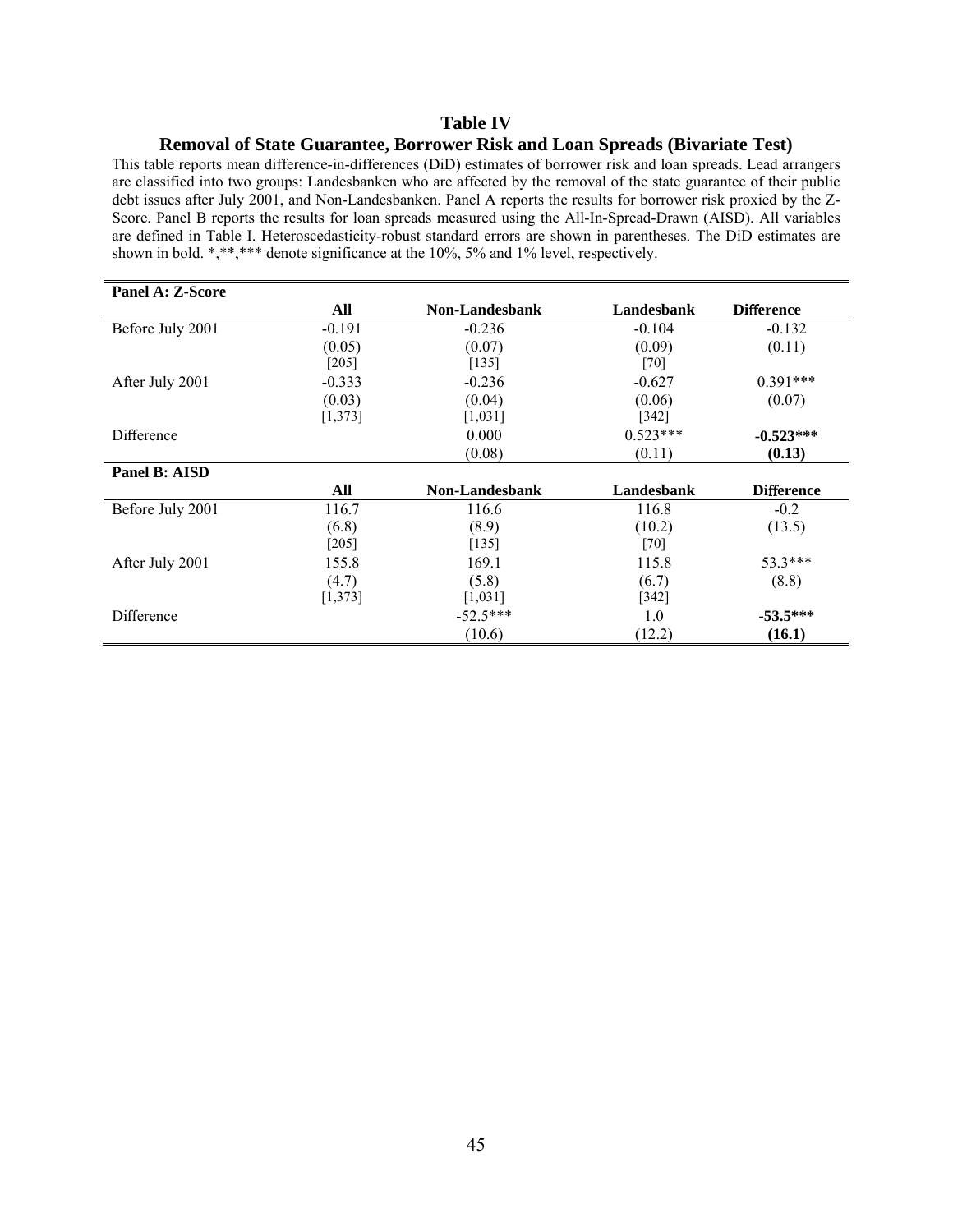## **Table V Removal of State Guarantee and Borrower Risk**

This table reports the results of an OLS regression relating borrower risk to lead arranger, loan and borrower characteristics. The dependent variable is the Z-Score. Models (5) and (6) include the full set of explanatory variables, model (6) also industry and year fixed effects. Landesbank \_ After.July.2001 is the DiD estimate under the H0 that the DiD estimate is equal to zero. Intercept, industry and year fixed effects are not shown. All variables are defined in Table I. Heteroscedasticity-robust standard errors are shown in parentheses. \*,\*\*,\*\*\* denote significance at the 10%, 5% and 1% level, respectively.

|                               | (1)         | (2)            | (3)            | (4)            | (5)            | (6)         |
|-------------------------------|-------------|----------------|----------------|----------------|----------------|-------------|
| Landesbank                    | 0.132       | 0.177          | 0.187          | 0.154          | 0.167          | 0.119       |
|                               | (0.11)      | (0.11)         | (0.11)         | (0.11)         | (0.11)         | (0.13)      |
| After July 2001               | $-0.020$    | $-0.042$       | $-0.078$       | $-0.074$       | $-0.057$       | $-0.287$    |
|                               | (0.07)      | (0.08)         | (0.08)         | (0.08)         | (0.08)         | (0.17)      |
| LaBa*After July 2001          | $-0.523***$ | $-0.532***$    | $-0.562***$    | $-0.470***$    | $-0.490***$    | $-0.385***$ |
|                               | (0.13)      | (0.13)         | (0.13)         | (0.14)         | (0.14)         | (0.15)      |
| Maturity                      |             | 0.049          | 0.019          | 0.003          | $-0.018$       | 0.027       |
|                               |             | (0.04)         | (0.04)         | (0.04)         | (0.05)         | (0.05)      |
| Facility Size (logs)          |             | $-0.134***$    | $-0.124***$    | $-0.100***$    | $-0.100***$    | $-0.089***$ |
|                               |             | (0.01)         | (0.01)         | (0.02)         | (0.02)         | (0.02)      |
| Secured                       |             |                | $0.205***$     | $0.198***$     | $0.212***$     | $0.337***$  |
|                               |             |                | (0.06)         | (0.06)         | (0.06)         | (0.07)      |
| Covenants                     |             |                | $-0.097$       | $-0.028$       | $-0.032$       | $-0.049$    |
|                               |             |                | (0.08)         | (0.09)         | (0.09)         | (0.09)      |
| <b>Publicly Listed</b>        |             |                |                | $-0.289***$    | $-0.309***$    | $-0.193**$  |
|                               |             |                |                | (0.07)         | (0.07)         | (0.07)      |
| <b>Investment Grade</b>       |             |                |                | $0.408***$     | $0.392***$     | $0.351***$  |
|                               |             |                |                | (0.12)         | (0.12)         | (0.11)      |
| Not Rated                     |             |                |                | $0.284***$     | $0.267**$      | $0.308***$  |
|                               |             |                |                | (0.1)          | (0.1)          | (0.1)       |
| Dummy Term Loan               |             |                |                |                | 0.027          | $-0.027$    |
|                               |             |                |                |                | (0.09)         | (0.08)      |
| Dummy Bridge Loan             |             |                |                |                | $-0.006$       | 0.039       |
|                               |             |                |                |                | (0.15)         | (0.14)      |
| Dummy Revolver $\geq 1$       |             |                |                |                | 0.125          | 0.037       |
|                               |             |                |                |                | (0.09)         | (0.09)      |
| Dummy Debt Repay.             |             |                |                |                | $-0.005$       | $-0.028$    |
|                               |             |                |                |                | (0.07)         | (0.08)      |
| Dummy LBO Purp.               |             |                |                |                | 0.053          | 0.020       |
|                               |             |                |                |                | (0.08)         | (0.07)      |
| Dummy Corp Purp.              |             |                |                |                | 0.104          | 0.131       |
|                               |             |                |                |                | (0.1)          | (0.1)       |
| Constant                      | $-0.236***$ | $2.110***$     | $2.017***$     | $1.429***$     | 1.435***       | $1.655***$  |
|                               | (0.06)      | (0.45)         | (0.45)         | (0.51)         | (0.52)         | (0.58)      |
| <b>Industry Fixed Effects</b> | No          | N <sub>o</sub> | N <sub>o</sub> | N <sub>0</sub> | N <sub>0</sub> | Yes         |
| Year Fixed Effects            | No          | No             | N <sub>o</sub> | No             | N <sub>0</sub> | Yes         |
| Observations                  | 1,578       | 1,433          | 1,433          | 1,433          | 1,433          | 1,433       |
| $R^2$                         | 0.020       | 0.065          | 0.073          | 0.087          | 0.090          | 0.178       |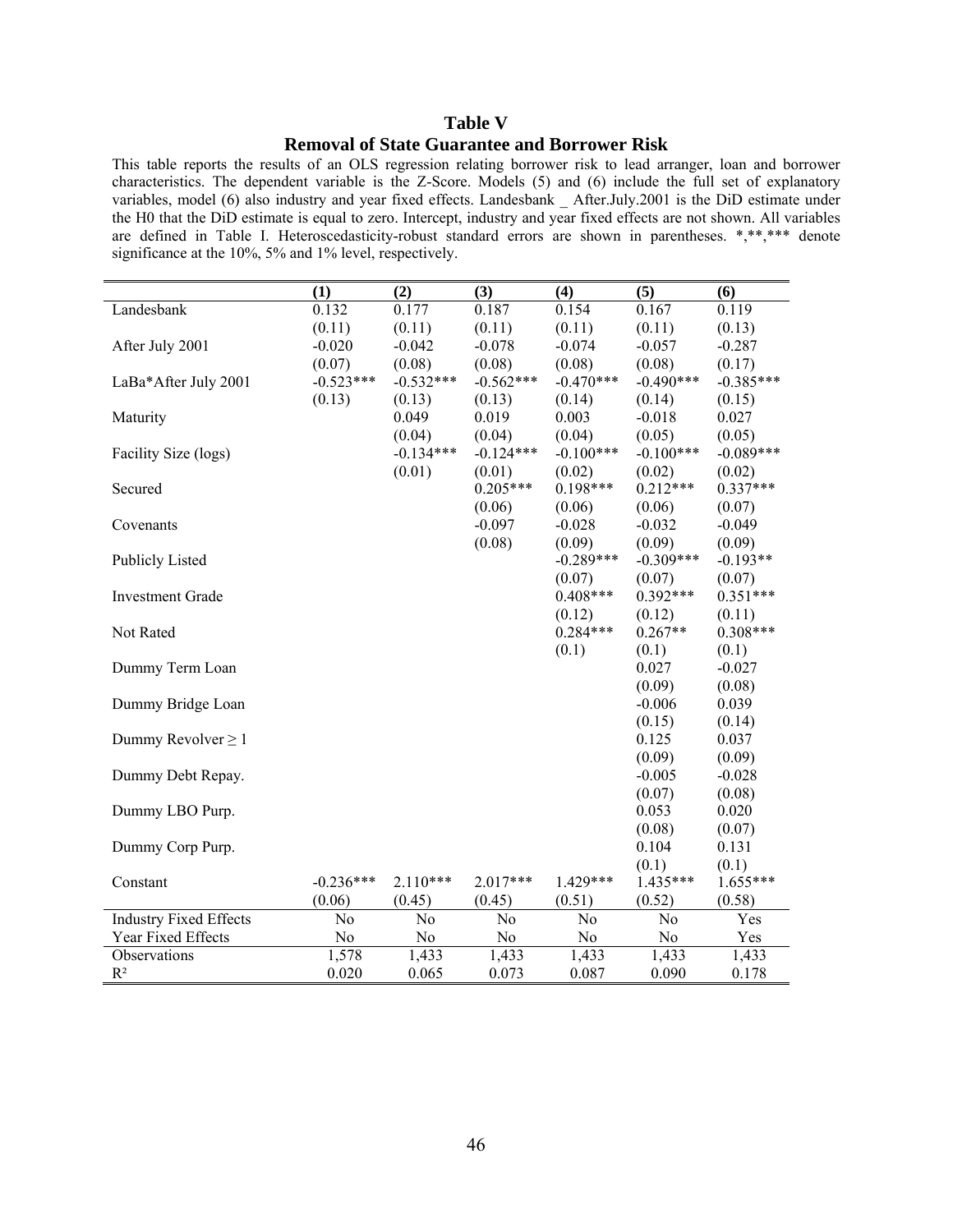## **Table VI Removal of State Guarantee and Loan Spreads**

This table reports the results of an OLS regression relating loan spreads to lead arranger, loan and borrower characteristics. The dependent variable is the AISD. Models (6) and (7) include industry and year fixed effects and model (7) additionally uses the full set of explanatory variables. Landesbank \_ After.July.2001 is the DiD estimate under the H0 that the DiD estimate is equal to zero. Intercept, industry and year fixed effects are not shown. All variables are defined in Table I. Heteroscedasticity-robust standard errors are shown in parentheses. \*,\*\*,\*\*\* denote significance at the 10%, 5% and 1% level, respectively.

|                               | (1)         | (2)         | (3)            | (4)            | (5)         | (6)         | (7)         |
|-------------------------------|-------------|-------------|----------------|----------------|-------------|-------------|-------------|
| Landesbank                    | 3.23        | 6.68        | 2.50           | 2.20           | 7.68        | 9.01        | 28.62       |
|                               | (13.45)     | (14.68)     | (14.1)         | (13.75)        | (12.99)     | (14.57)     | (27.7)      |
| After July 2001               | 52.48***    | 35.67***    | 38.67***       | 34.70***       | 38.15***    | $37.22**$   | 23.01*      |
|                               | (10.58)     | (9.73)      | (9.46)         | (9.25)         | (8.73)      | (18.18)     | (13.72)     |
| LaBa*After July 2001          | $-53.48***$ | $-44.16***$ | $-47.08***$    | $-43.35***$    | $-26.67*$   | $-39.85**$  | $-65.93**$  |
|                               | (16.09)     | (16.84)     | (16.24)        | (16.27)        | (15.56)     | (17.16)     | (30.21)     |
| Maturity                      |             | 63.76***    | 57.81***       | 48.42***       | 51.61***    | 58.88***    | 67.29***    |
|                               |             | (6.01)      | (6.15)         | (6.06)         | (9.36)      | (9.56)      | (11.81)     |
| Facility Size (logs)          |             | $-18.23***$ | $-17.24***$    | $-11.05***$    | $-7.82***$  | $-6.77**$   | $-5.91*$    |
|                               |             | (2.28)      | (2.26)         | (2.86)         | (2.77)      | (2.89)      | (3.48)      |
| Secured                       |             |             | $-29.13***$    | $-20.28**$     | 18.52**     | $-17.43*$   | $-21.52*$   |
|                               |             |             | (8.9)          | (9.24)         | (9.41)      | (9.69)      | (12.79)     |
| Covenants                     |             |             | 44.05***       | 28.67**        | 28.33**     | 21.37*      | 28.35*      |
|                               |             |             | (12.34)        | (12.69)        | (12.05)     | (12.69)     | (15.36)     |
| <b>Publicly Listed</b>        |             |             |                | $-18.82*$      | $-2.25$     | $-2.14$     | $-13.00$    |
|                               |             |             |                | (9.97)         | (8.9)       | (9.86)      | (11.43)     |
| <b>Investment Grade</b>       |             |             |                | $-84.14***$    | $-90.36***$ | $-83.53***$ | $-55.32***$ |
|                               |             |             |                | (15.22)        | (14.93)     | (14.93)     | (17.19)     |
| Not Rated                     |             |             |                | $-44.45***$    | $-50.73***$ | $-40.34***$ | $-27.70*$   |
|                               |             |             |                | (14.13)        | (14.08)     | (14.71)     | (16.31)     |
| Dummy Term Loan               |             |             |                |                | $-43.76*$   | $-50.18**$  | $-66.85**$  |
|                               |             |             |                |                | (22.54)     | (22.73)     | (27.61)     |
| Dummy Bridge Loan             |             |             |                |                | $-44.42*$   | $-38.88*$   | $-43.37*$   |
|                               |             |             |                |                | (23.55)     | (22.97)     | (26.01)     |
| Dummy Revolver $\geq 1$       |             |             |                |                | $-80.05***$ | $-86.24***$ | $-99.69***$ |
|                               |             |             |                |                | (20.05)     | (20.43)     | (24.76)     |
| Dummy Debt Repay.             |             |             |                |                | $-60.55***$ | $-65.80***$ | $-70.11***$ |
|                               |             |             |                |                | (8.96)      | (9.68)      | (11.07)     |
| Dummy LBO Purp.               |             |             |                |                | $22.68**$   | $20.16*$    | 27.44*      |
|                               |             |             |                |                | (11.17)     | (11.26)     | (14.31)     |
| Dummy Corp Purp.              |             |             |                |                | $-58.72***$ | $-46.99***$ | $-49.63***$ |
|                               |             |             |                |                | (10.51)     | (10.53)     | (11.78)     |
| Total Assets (logs)           |             |             |                |                |             |             | $4.20*$     |
|                               |             |             |                |                |             |             | (2.42)      |
| Profitability (logs)          |             |             |                |                |             |             | 14.05       |
|                               |             |             |                |                |             |             | (15.82)     |
| Leverage                      |             |             |                |                |             |             | 67.97***    |
|                               |             |             |                |                |             |             | (25.2)      |
| Coverage $(logs+1)$           |             |             |                |                |             |             | $-3.32*$    |
|                               |             |             |                |                |             |             | (1.87)      |
| Current Ratio                 |             |             |                |                |             |             | $-1.38$     |
|                               |             |             |                |                |             |             | (1.50)      |
| Constant                      | $116.58***$ | 216.06***   | 201.74***      | 186.46***      | 172.08***   | $117.12*$   | 148.48*     |
|                               | (8.84)      | (57.9)      | (56.69)        | (65.97)        | (65.57)     | (70.16)     | (86.65)     |
| <b>Industry Fixed Effects</b> | No          | No          | N <sub>0</sub> | N <sub>0</sub> | No          | Yes         | Yes         |
| Year Fixed Effects            | $\rm No$    | $\rm No$    | $\rm No$       | No             | No          | Yes         | Yes         |
| Number of Obs.                | 1,578       | 1,433       | 1,433          | 1,433          | 1,433       | 1,433       | 1,015       |
| $R^2$                         | 0.02        | 0.18        | 0.19           | 0.21           | 0.27        | 0.29        | 0.36        |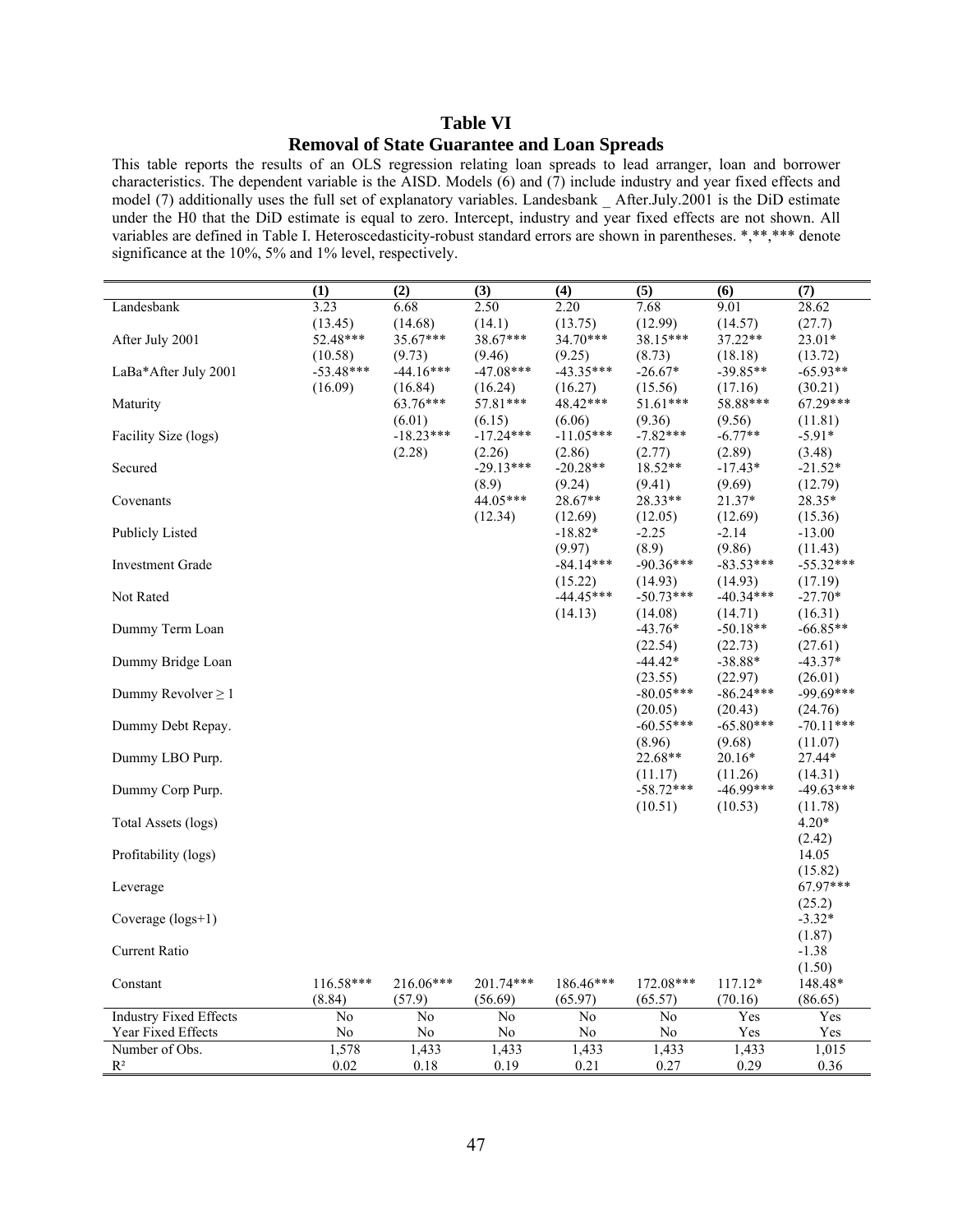### **Table VII Rating Downgrade, Borrower Risk and Loan Spreads (Bivariate Test)**

This table reports mean difference-in-differences (DiD) estimates of borrower risk and loan spreads. Lead arrangers are classified into two groups: Landesbanken who expect the highest rating downgrade (upper half) of their senior unsecured debt after the removal of the state guarantee rating ("high-downgrade") and other Landesbanken active in the loan market ("low-downgrade"). Panel A report the results for borrower risk proxied by the Z-Score. Panel B reports the results for loan spreads measured using the All-In-Spread-Drawn (AISD). All variables are defined in Table I. Heteroscedasticity-robust standard errors are shown in parentheses. The DiD estimates are shown in bold. \*,\*\*,\*\*\* denote significance at the 10%, 5% and 1% level, respectively.

| Panel A: Z-Score |          |                      |                       |                   |
|------------------|----------|----------------------|-----------------------|-------------------|
|                  | All      | <b>Low Downgrade</b> | <b>High Downgrade</b> | <b>Difference</b> |
| Before July 2001 | $-0.103$ | $-0.129$             | $-0.081$              | $-0.048$          |
|                  | (0.09)   | (0.14)               | (0.12)                | (0.19)            |
|                  | $[70]$   | $[33]$               | $[37]$                |                   |
| After July 2001  | $-0.632$ | $-0.422$             | $-0.763$              | $0.341***$        |
|                  | (0.06)   | (0.11)               | (0.07)                | (0.13)            |
|                  | $[342]$  | $[132]$              | $[210]$               |                   |
| Difference       |          | 0.293                | $0.682***$            | $-0.389*$         |
|                  |          | (0.17)               | (0.14)                | (0.20)            |
| Panel B: AISD    |          |                      |                       |                   |
|                  | All      | <b>Low Downgrade</b> | <b>High Downgrade</b> | <b>Difference</b> |
| Before July 2001 | 116.8    | 110.4                | 122.6                 | $-12.2$           |
|                  | (10.2)   | (14.4)               | (14.5)                | (20.4)            |
|                  | $[70]$   | $[33]$               | $[37]$                |                   |
| After July 2001  | 115.8    | 139.0                | 101.2                 | $378***$          |
|                  | (6.7)    | (10.4)               | (8.5)                 | (13.5)            |
|                  | $[342]$  | $[132]$              | $[210]$               |                   |
| Difference       |          | $-28.6$              | 21.4                  | $-50.0**$         |
|                  |          | (17.8)               | (16.8)                | (24.3)            |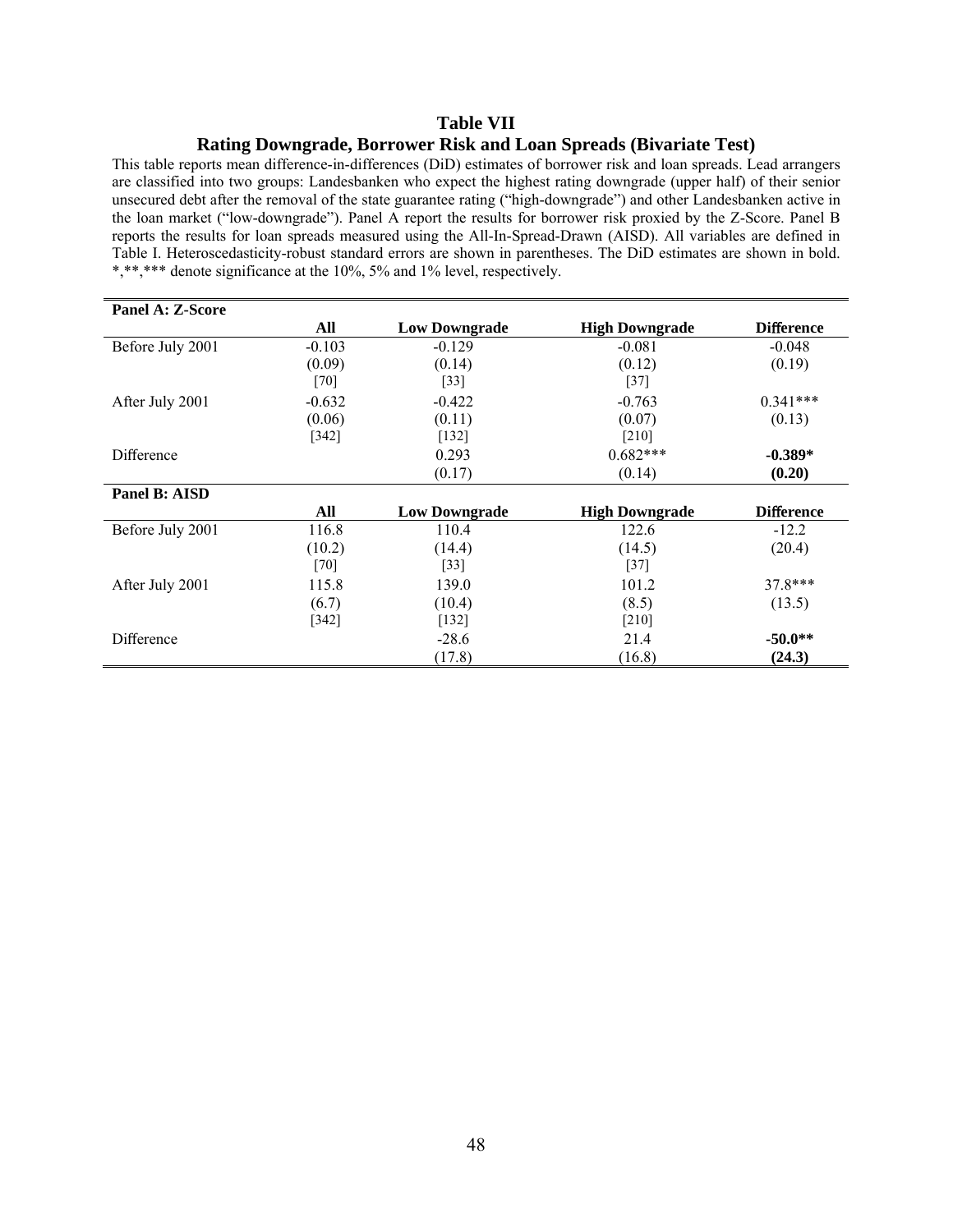## **Table VIII Rating Downgrade and Borrower Risk**

This table reports the results of an OLS regression relating borrower risk to lead arranger, loan and borrower characteristics. The dependent variable is the Z-Score. Models (5) and (6) include the full set of explanatory variables, model (6) also industry and year fixed effects. LaBa.High.Downgrade \_ After.July.2001 is the DiD estimate under the H0 that the DiD estimate is equal to zero. Intercept, industry and year fixed effects are not shown. All variables are defined in Table I. Heteroscedasticity-robust standard errors are shown in parentheses. \*,\*\*,\*\*\* denote significance at the 10%, 5% and 1% level, respectively.

|                                                     | (1)                   | (2)                    | (3)                                | (4)                    | (5)                                | (6)         |
|-----------------------------------------------------|-----------------------|------------------------|------------------------------------|------------------------|------------------------------------|-------------|
| LaBa High Downgrade                                 | 0.048                 | 0.06                   | $-0.028$                           | $-0.010$               | 0.304                              | 0.279       |
|                                                     | (0.18)                | (0.19)                 | (0.19)                             | (0.2)                  | (0.19)                             | (0.23)      |
| After July 2001                                     | $-0.294*$             | $-0.316*$              | $-0.264$                           | $-0.205$               | $-0.176$                           | $-0.688$    |
|                                                     | (0.17)                | (0.18)                 | (0.18)                             | (0.2)                  | (0.2)                              | (0.75)      |
| LaBa High Downgrade*After July 2001                 | $-0.389*$             | $-0.536*$              | $-0.422*$                          | $-0.453*$              | $-0.689***$                        | $-0.714***$ |
|                                                     | (0.20)                | (0.23)                 | (0.23)                             | (0.23)                 | (0.22)                             | (0.27)      |
| Maturity                                            |                       | 0.031                  | 0.063                              | 0.028                  | 0.048                              | 0.086       |
|                                                     |                       | (0.09)                 | (0.09)                             | (0.09)                 | (0.11)                             | (0.11)      |
| Facility Size (logs)                                |                       | $-0.031$               | $-0.057$                           | $-0.031$               | $-0.057$                           | $-0.087$    |
|                                                     |                       | (0.03)                 | (0.04)                             | (0.04)                 | (0.04)                             | (0.04)      |
| Secured                                             |                       |                        | $-0.449***$                        | $-0.467***$            | $-0.293***$                        | $-0.222*$   |
|                                                     |                       |                        | (0.09)                             | (0.1)                  | (0.1)                              | (0.12)      |
| Covenants                                           |                       |                        | 0.042                              | 0.066                  | 0.1                                | $-0.111$    |
|                                                     |                       |                        | (0.15)                             | (0.16)                 | (0.16)                             | (0.19)      |
| <b>Publicly Listed</b>                              |                       |                        |                                    | $-0.192$               | $-0.394**$                         | $-0.401**$  |
|                                                     |                       |                        |                                    | (0.14)                 | (0.16)                             | (0.16)      |
| Investment-Grade                                    |                       |                        |                                    | 0.03                   | 0.045                              | 0.227       |
|                                                     |                       |                        |                                    | (0.22)                 | (0.23)                             | (0.25)      |
| Not Rated                                           |                       |                        |                                    | 0.053                  | 0.09                               | 0.159       |
|                                                     |                       |                        |                                    | (0.17)                 | (0.18)                             | (0.21)      |
| Dummy Term Loan                                     |                       |                        |                                    |                        | 0.04                               | 0.017       |
|                                                     |                       |                        |                                    |                        | (0.16)                             | (0.17)      |
| Dummy Bridge Loan                                   |                       |                        |                                    |                        | $-0.053$                           | $-0.029$    |
|                                                     |                       |                        |                                    |                        | (0.27)                             | (0.3)       |
| Dummy Revolver $\geq 1$                             |                       |                        |                                    |                        | 0.08                               | 0.093       |
|                                                     |                       |                        |                                    |                        | (0.18)                             | (0.18)      |
| Dummy Debt Repay.                                   |                       |                        |                                    |                        | $-0.088$                           | $-0.172$    |
|                                                     |                       |                        |                                    |                        | (0.15)                             | (0.17)      |
| Dummy LBO Purp.                                     |                       |                        |                                    |                        | $-0.619***$                        | $-0.692***$ |
|                                                     |                       |                        |                                    |                        | (0.16)                             | (0.18)      |
| Dummy Corp Purp.                                    |                       |                        |                                    |                        | 0.153                              | 0.109       |
|                                                     | 0.129                 | 0.348                  | 0.787                              | 0.428                  | (0.2)                              | (0.21)      |
| Constant                                            |                       |                        |                                    |                        | 0.867                              | 2.156       |
|                                                     | (0.14)                | (1.02)                 | (1.04)                             | (1.07)                 | (1.02)                             | (1.48)      |
| <b>Industry Fixed Effects</b><br>Year Fixed Effects | No                    | No                     | No                                 | N <sub>o</sub>         | N <sub>o</sub>                     | Yes         |
|                                                     | N <sub>0</sub><br>412 | No<br>$\overline{372}$ | N <sub>0</sub><br>$\overline{372}$ | No<br>$\overline{372}$ | N <sub>0</sub><br>$\overline{372}$ | Yes<br>372  |
| Observations                                        |                       |                        |                                    |                        |                                    |             |
| $R^2$                                               | 0.06                  | 0.1                    | 0.13                               | 0.14                   | 0.18                               | 0.25        |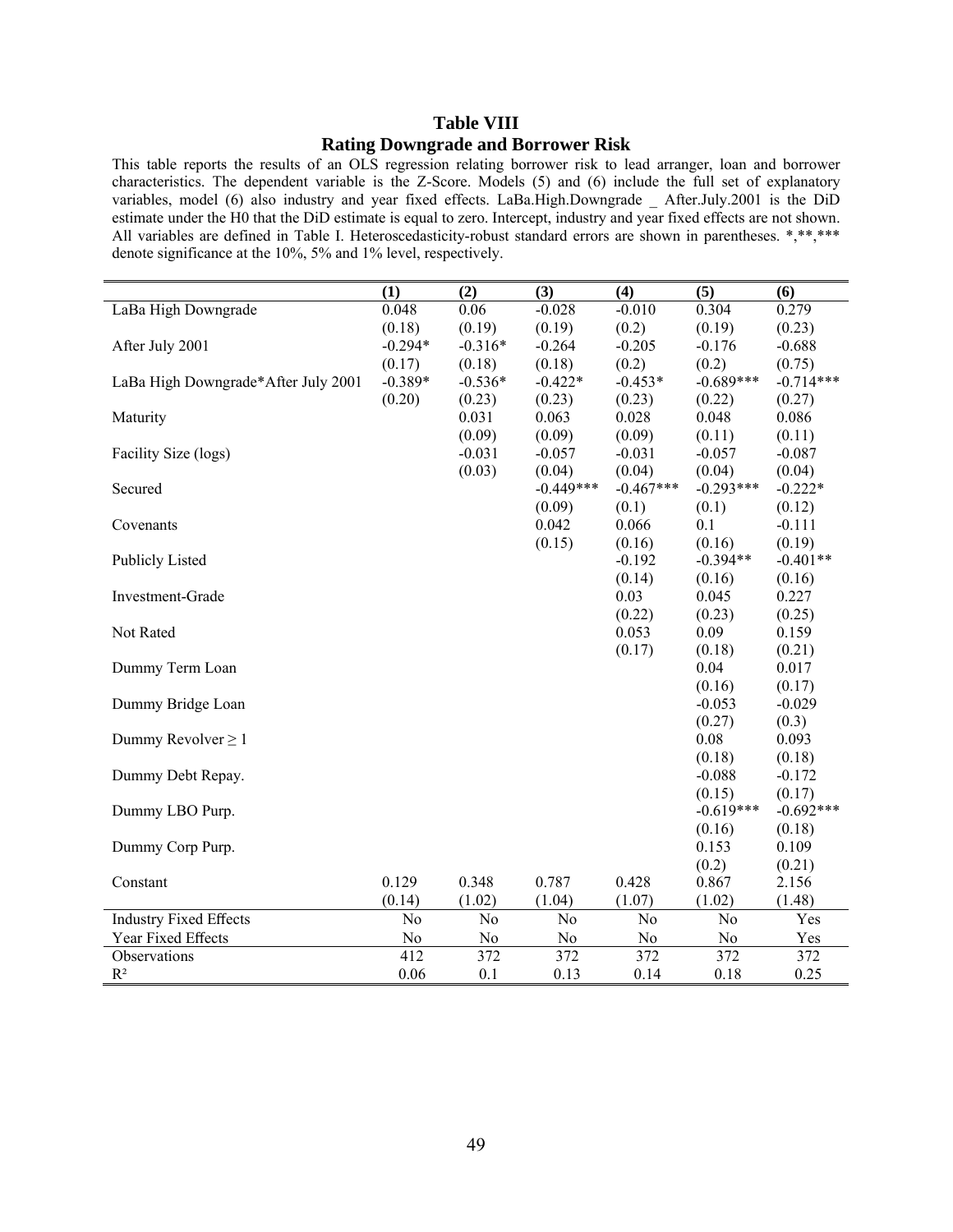## **Table IX Rating Downgrade and Loan Spreads**

This table reports the results of an OLS regression relating loan spreads to lead arranger, loan and borrower characteristics. The dependent variable is the AISD. Models  $(6)$  and  $(7)$  include industry and year fixed effects and model (7) additionally uses the full set of explanatory variables. LaBa.High.Downgrade After.July.2001 is the DiD estimate under the H0 that the DiD estimate is equal to zero. Intercept, industry and year fixed effects are not shown. All variables are defined in Table I. Heteroscedasticity-robust standard errors are shown in parentheses. \*,\*\*,\*\*\* denote significance at the 10%, 5% and 1% level, respectively.

|                               | (1)            | (2)         | (3)            | (4)            | (5)                | (6)                | (7)                 |
|-------------------------------|----------------|-------------|----------------|----------------|--------------------|--------------------|---------------------|
| LaBa High Downgrade           | 12.20          | 13.58       | 16.77          | 11.14          | 16.9               | 15.72              | 11.07               |
|                               | (20.25)        | (20.85)     | (20.84)        | (20.51)        | (21.47)            | (23.71)            | (21.78)             |
| After July 2001               | 28.66          | 21.43       | 21.48          | 27.86          | 22.51              | 45.28              | 55.71               |
|                               | (17.65)        | (18.53)     | (17.18)        | (17.84)        | (15.69)            | (40.11)            | (71.29)             |
| LaBa High Down.*A. July 2001  | $-50.01**$     | $-62.42**$  | $-66.97***$    | $-72.72***$    | $-53.32**$         | $-49.88**$         | $-75.20**$          |
|                               | (24.33)        | (24.73)     | (25.14)        | (24.74)        | (24.55)            | (25.32)            | (32.70)             |
| Maturity                      |                | $19.63***$  | $18.07**$      | 13.69*         | $11.15*$           | 10.82*             | 29.31*              |
|                               |                | (7.56)      | (7.32)         | (7.27)         | (6.48)             | (6.42)             | (14.10)             |
| Facility Size (logs)          |                | $-13.43***$ | $-11.41***$    | $-7.18*$       | $-3.59$            | $-5.47$            | $-5.41$             |
|                               |                | (3.77)      | (3.96)         | (4.21)         | (4.43)             | (4.34)             | (4.31)              |
| Secured                       |                |             | $-25.54*$      | $-22.11*$      | $-10.78$           | $-13.37$           | $-9.32$             |
|                               |                |             | (13.18)        | (13.4)         | (14.4)             | (13.70)            | (18.24)             |
| Covenants                     |                |             | 21.69          | 19.96          | 17.6               | 20.44              | 28.29               |
|                               |                |             | (17.52)        | (17.99)        | (16.91)            | (22.1)             | (33.08)             |
| <b>Publicly Listed</b>        |                |             |                | $-25.71**$     | $-16.76$           | $-13.13$           | $-18.36$            |
|                               |                |             |                | (12.2)         | (10.11)            | (13.09)            | (18.75)             |
| <b>Investment Grade</b>       |                |             |                | $-34.18$       | $-72.89***$        | $-44.66**$         | $-41.91**$          |
|                               |                |             |                | (22.52)        | (25.12)            | (21.26)            | (21.15)             |
| Not Rated                     |                |             |                | $-13.93$       | $-38.84*$          | $-21.42*$          | $-21.60*$           |
|                               |                |             |                | (20.58)        | (22.72)            | (12.27)            | (13.95)             |
| Dummy Term Loan               |                |             |                |                | $-33.80**$         | $-22.59$           | $-20.68$            |
|                               |                |             |                |                | (16.79)            | (13.41)            | (25.55)             |
| Dummy Bridge Loan             |                |             |                |                | 14.7               | 10.34              | 9.3                 |
|                               |                |             |                |                | (25.83)<br>$-9.91$ | (26.24)<br>$-5.43$ | (48.64)<br>$-22.02$ |
| Dummy Revolver $\geq 1$       |                |             |                |                | (16.01)            | (16.92)            | (23.84)             |
| Dummy Debt Repay.             |                |             |                |                | $-38.35***$        | $-56.47***$        | $-64.79***$         |
|                               |                |             |                |                | (12.37)            | (12.7)             | (18.68)             |
| Dummy LBO Purp.               |                |             |                |                | 76.74***           | 83.85***           | 62.85*              |
|                               |                |             |                |                | (20.53)            | (19.73)            | (36.19)             |
| Dummy Corp Purp.              |                |             |                |                | $-21.14$           | $-19.05$           | $-14.97$            |
|                               |                |             |                |                | (15.64)            | (17.75)            | (24.6)              |
| Total Assets (logs)           |                |             |                |                |                    |                    | $-7.34**$           |
|                               |                |             |                |                |                    |                    | (2.9)               |
| Profitability (logs)          |                |             |                |                |                    |                    | 13.59               |
|                               |                |             |                |                |                    |                    | (14.45)             |
| Leverage                      |                |             |                |                |                    |                    | 18.95*              |
|                               |                |             |                |                |                    |                    | (10.39)             |
| Coverage (logs+1)             |                |             |                |                |                    |                    | $-12.76***$         |
|                               |                |             |                |                |                    |                    | (4.76)              |
| Current Ratio                 |                |             |                |                |                    |                    | $-1.54$             |
|                               |                |             |                |                |                    |                    | (2.92)              |
| Constant                      | $110.36***$    | 293.06***   | 252.45***      | $211.50**$     | $203.11**$         | 181.45             | 168.49*             |
|                               | (14.22)        | (90.17)     | (94.06)        | (100.29)       | (100.35)           | (128.34)           | (100.59)            |
| <b>Industry Fixed Effects</b> | N <sub>0</sub> | No          | N <sub>0</sub> | N <sub>0</sub> | No                 | Yes                | Yes                 |
| Year Fixed Effects            | No             | No          | No             | No             | No                 | Yes                | Yes                 |
| Observations                  | 412            | 372         | 372            | 372            | 372                | 372                | 223                 |
| $R^2$                         | 0.02           | 0.12        | 0.13           | 0.14           | 0.25               | 0.36               | 0.40                |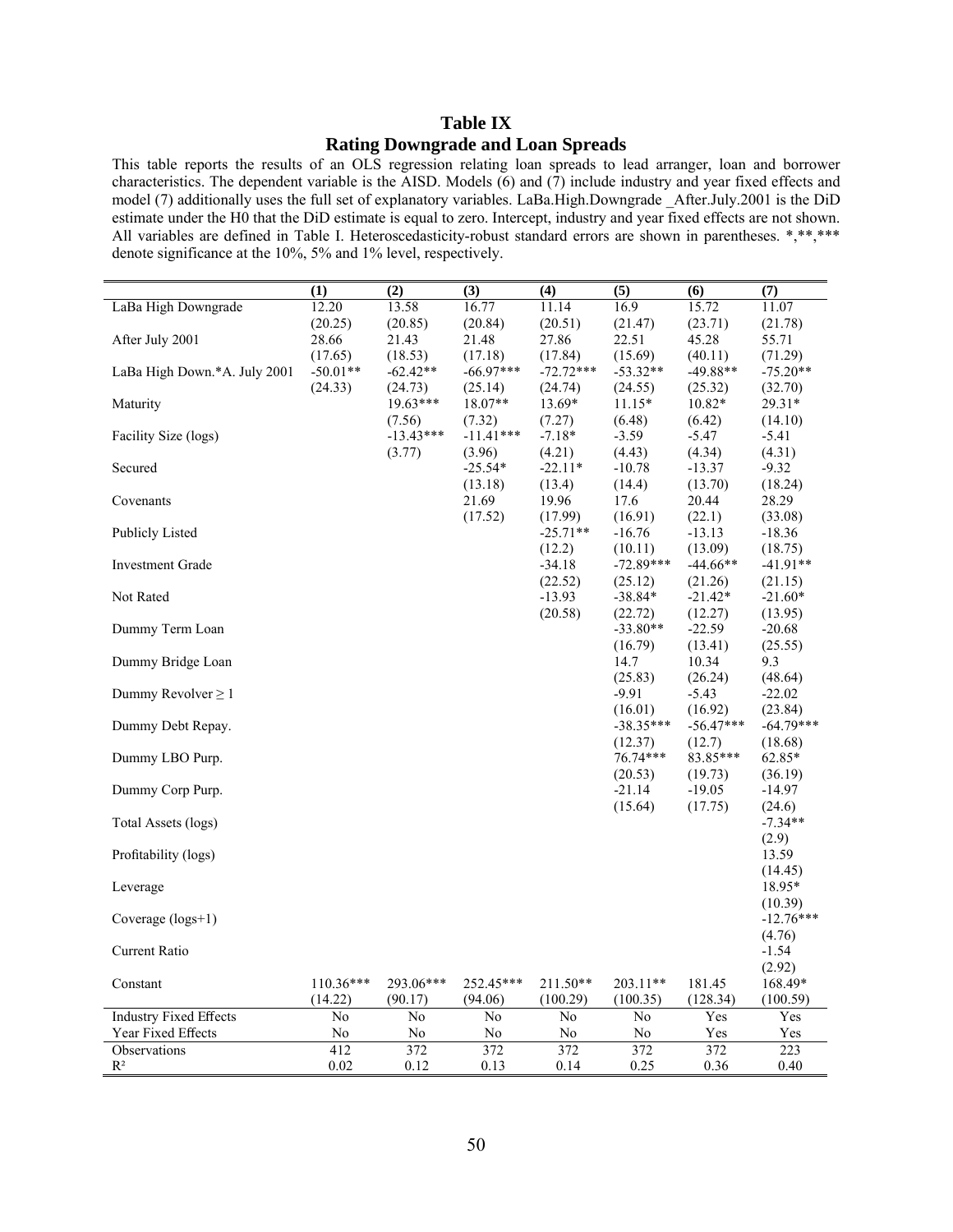## **Table X Removal of State Guarantee: Share Retained by Lead Arranger**

This table reports mean difference-in-differences (DiD) estimates of the (actual) share retained by each lead arranger. Lead arrangers are classified into two groups: Landesbanken who are affected by the removal of the state guarantee after July 2001, and Non-Landesbanken. All variables are defined in Table I. Heteroscedasticity-robust standard errors are shown in parentheses The DiD estimate is printed in bold. \*,\*\*,\*\*\* denote significance at the 10%, 5% and 1% level, respectively.

| <b>Share Retained by Lead Arranger</b> |            |                       |               |                   |  |  |
|----------------------------------------|------------|-----------------------|---------------|-------------------|--|--|
|                                        | All        | <b>Non-Landesbank</b> | Landesbank    | <b>Difference</b> |  |  |
| Before July 2001                       | $9.64\%$   | 9.65%                 | 8.90%         | 0.75%             |  |  |
|                                        | $(0.66\%)$ | $(0.77\%)$            | $(1.11\%)$    | $(1.35\%)$        |  |  |
|                                        | [304]      | $[272]$               | [32]          |                   |  |  |
| After July 2001                        | 12.77%     | 12.43%                | 14.47%        | $-2.04\%**$       |  |  |
|                                        | $(0.37\%)$ | $(0.40\%)$            | $(0.91\%)$    | $(0.98\%)$        |  |  |
|                                        | [901]      | [748]                 | [153]         |                   |  |  |
| Difference                             |            | $-2.78\%$ ***         | $-5.57\%$ *** | $2.79\%***$       |  |  |
|                                        |            | $(0.87\%)$            | $(2.05\%)$    | $(0.85\%)$        |  |  |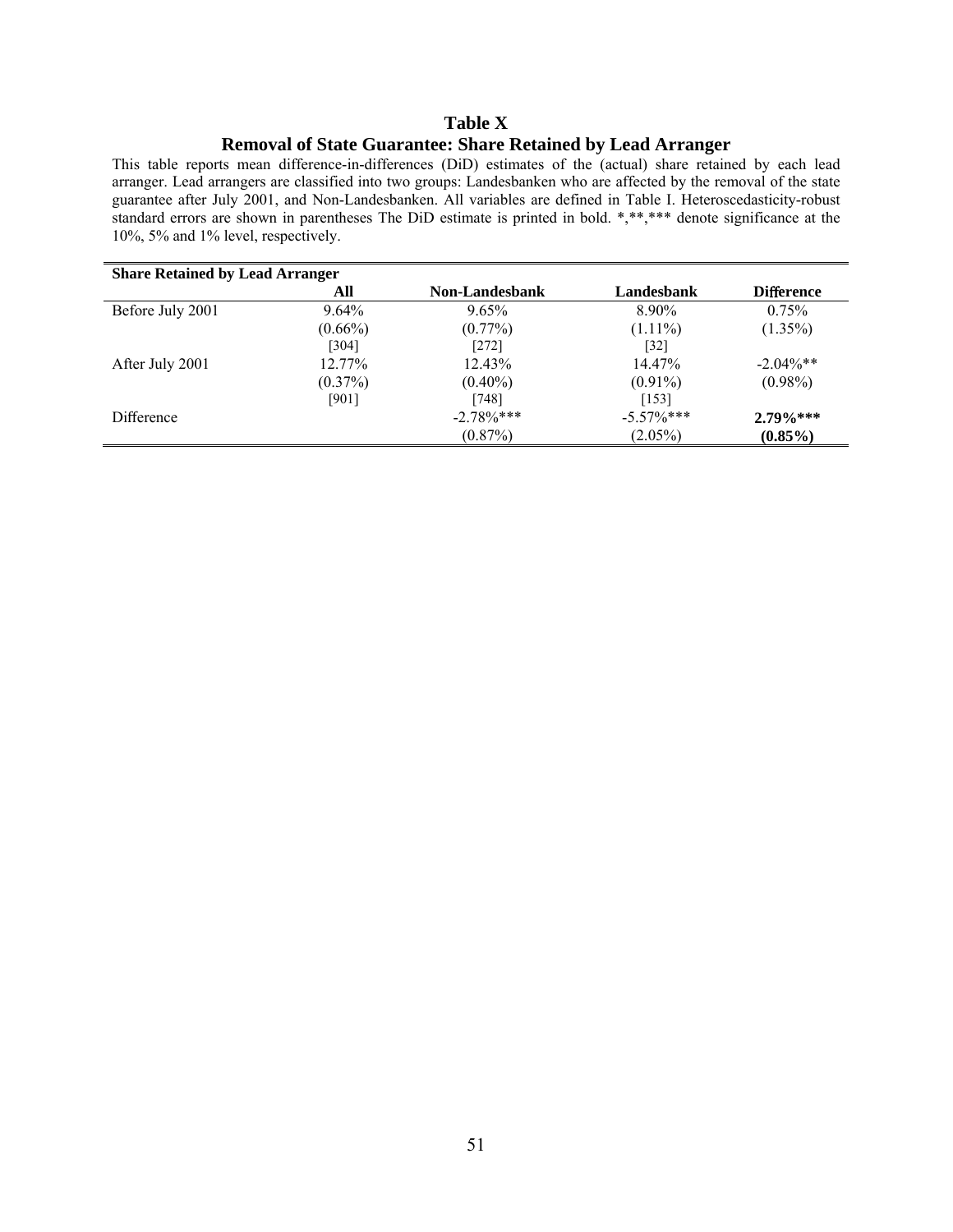## **Table XI The Activity of German Landesbanken in the Global ABCP Market**

This table reports the total volume of the global Asset-Backed Commercial Paper (ABCP) market and the activity of German Landesbanken (LaBa) within this market for the 2000 to 2008 period. Exposures are in million USD and are measured at year end. LaBa Exposure is the total volume of ABCP sponsored by Landesbanken. Total ABCP Volume is the total (annual) ABCP volume. LaBa Exposure of Total ABCP Volume is the percentage share of total ABCP volume sponsored by German Landesbanken.LaBa Exposure Growth is the year-by-year growth of LaBa Exposure. Total ABCP Volume Growth is the year-by-year growth of Total ABCP Volume.

| Year                               | <b>2000</b> | 2001    | 2002     | 2003     | 2004     | 2005     | 2006      | 2007      | 2008      | Average<br>$(2000 - 08)$ |
|------------------------------------|-------------|---------|----------|----------|----------|----------|-----------|-----------|-----------|--------------------------|
| Volume                             |             |         |          |          |          |          |           |           |           |                          |
| LaBa Exposure                      | 29,586      | 44,531  | 51,571   | 50,955   | 48.431   | 61,702   | 84,443    | 56.459    | 27,844    | 50,614                   |
| <b>Total ABCP Volume</b>           | 494,247     | 581,846 | 646,083  | 680,518  | 701,737  | 805,803  | 1,004,032 | 938,971   | 649,718   | 722,551                  |
| LaBa Exposure of Total ABCP Volume | $6.0\%$     | $7.7\%$ | $8.0\%$  | $7.5\%$  | $6.9\%$  | $7.7\%$  | $8.4\%$   | $6.0\%$   | $4.3\%$   | $7.0\%$                  |
| Growth                             |             |         |          |          |          |          |           |           |           |                          |
| LaBa Exposure Growth               |             | 50.5%   | $15.8\%$ | $-1.2\%$ | $-5.0\%$ | 27.4%    | 36.9%     | $-33.1\%$ | $-50.7\%$ |                          |
| Total ABCP Volume Growth           |             | 17.7%   | 11.0%    | $5.3\%$  | 3.1%     | 14.8%    | 24.6%     | $-6.5\%$  | $-30.8\%$ |                          |
| Difference in Growth               |             | 32.8%   | 4.8%     | $-6.5\%$ | $-8.1\%$ | $12.6\%$ | 12.3%     | $-26.7\%$ | $-19.9\%$ |                          |